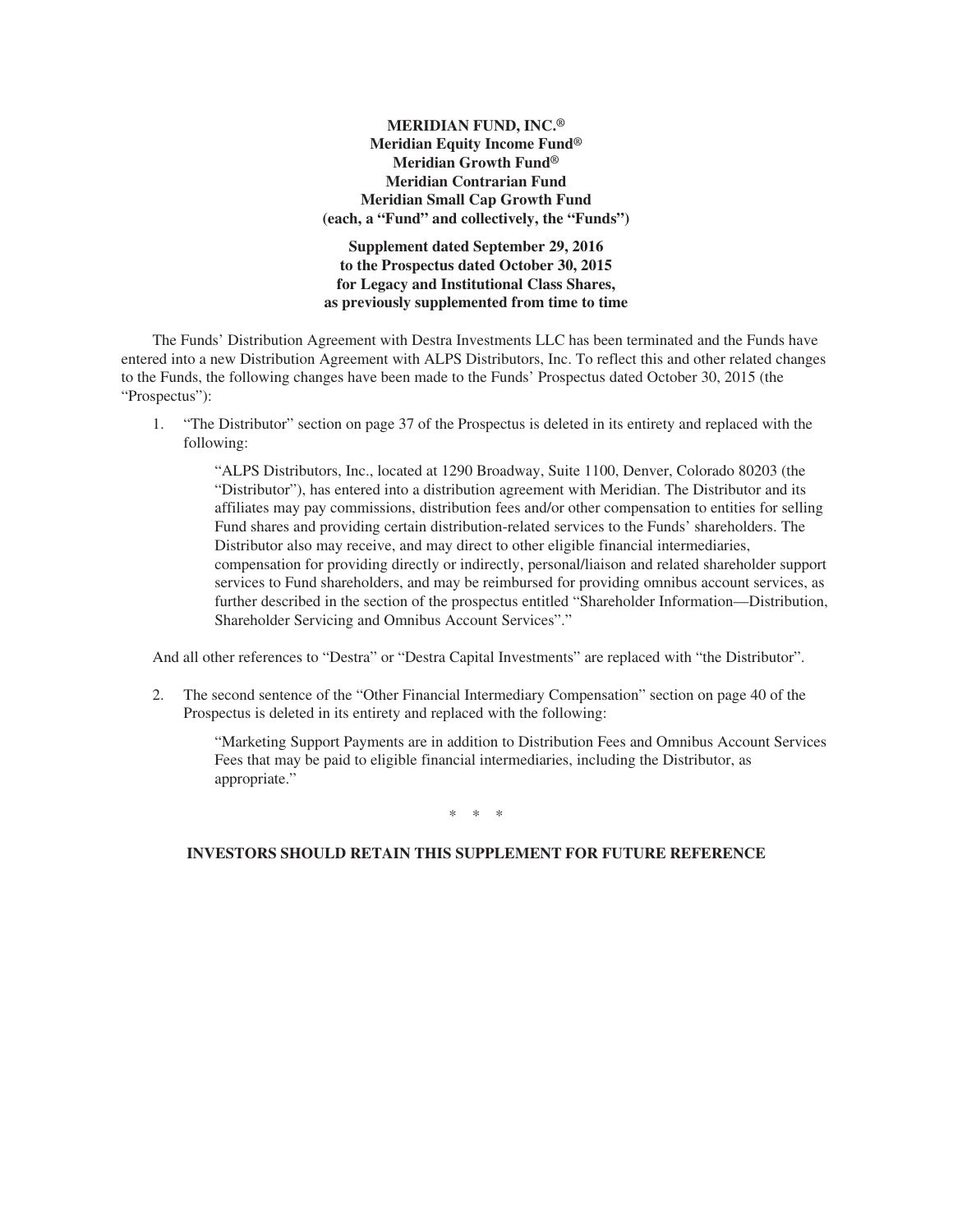

# **MERIDIAN FUND, INC.®**

**MERIDIAN EQUITY INCOME FUND® LEGACY CLASS SHARES: MEIFX; INSTITUTIONAL CLASS SHARES: MRREX**

**MERIDIAN GROWTH FUND® LEGACY CLASS SHARES: MERDX; INSTITUTIONAL CLASS SHARES: MRRGX**

**MERIDIAN CONTRARIAN FUND LEGACY CLASS SHARES: MVALX; INSTITUTIONAL CLASS SHARES: MFCRX**

**MERIDIAN SMALL CAP GROWTH FUND LEGACY CLASS SHARES: MSGGX; INSTITUTIONAL CLASS SHARES: MSGRX**

**PROSPECTUS**

October 30, 2015

**This Prospectus contains essential information for anyone considering an investment in the Funds. Please read this document carefully and retain it for future reference.**

Arrowpoint Asset Management, LLC

(the "Investment Adviser")

website: www.meridianfund.com

**The Securities and Exchange Commission has not approved or disapproved these securities or passed upon the adequacy of this Prospectus. Any representation to the contrary is a criminal offense.**

As of the date of this prospectus, Institutional Class shares of Meridian Equity Income Fund and Meridian Contrarian Fund are not publicly offered. Legacy Class shares of the Funds are not offered to the public, except in limited circumstances.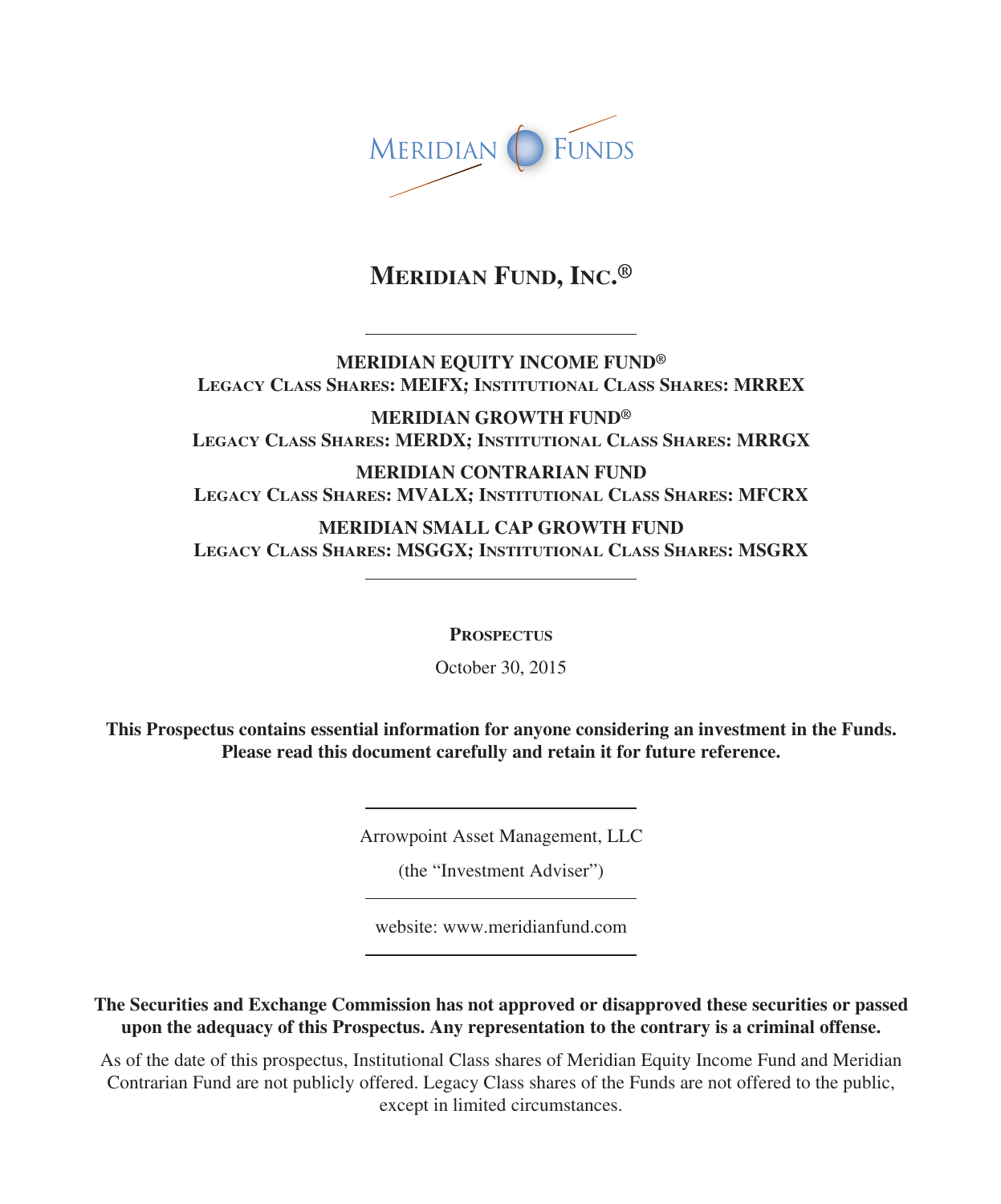# **MERIDIAN FUND, INC.®**

## **Table of Contents**

|                                                                  | 1            |
|------------------------------------------------------------------|--------------|
|                                                                  | $\mathbf{1}$ |
|                                                                  | 8            |
|                                                                  | 14           |
|                                                                  | 21           |
|                                                                  |              |
| FURTHER INFORMATION ABOUT THE FUNDS' INVESTMENT OBJECTIVES AND   |              |
|                                                                  | 27           |
|                                                                  | 27           |
|                                                                  | 28           |
|                                                                  | 28           |
|                                                                  | 29           |
|                                                                  | 30           |
|                                                                  | 30           |
|                                                                  | 31           |
|                                                                  | 35           |
|                                                                  | 35           |
|                                                                  | 35           |
|                                                                  | 35           |
|                                                                  | 36           |
|                                                                  | 37           |
|                                                                  | 38           |
|                                                                  | 38           |
|                                                                  | 39           |
|                                                                  | 39           |
| Distribution, Shareholder Servicing and Omnibus Account Services | 40           |
|                                                                  | 41           |
|                                                                  | 42           |
|                                                                  | 45           |
|                                                                  | 49           |
|                                                                  | 51           |
|                                                                  | 54           |
|                                                                  | 54           |
|                                                                  |              |
|                                                                  | 57           |
|                                                                  |              |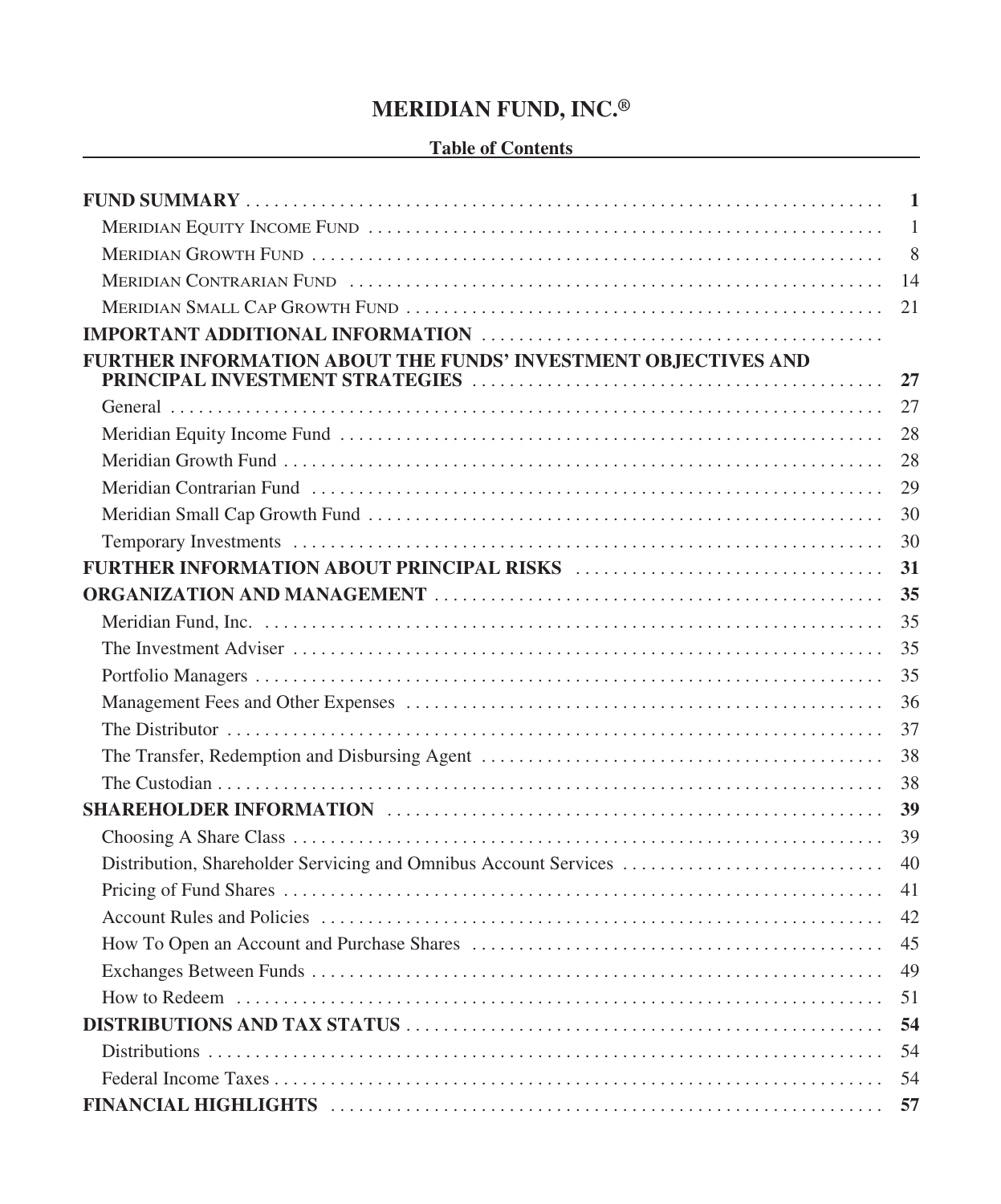# **FUND SUMMARY**

# **MERIDIAN EQUITY INCOME FUND**

# **Investment Objective**

The MERIDIAN EQUITY INCOME FUND seeks long-term growth of capital along with income as a component of total return.

# **Fees and Expenses of the Fund**

This table describes the fees and expenses that you may pay if you buy and hold shares of the Fund.

| <b>Shareholder Fees</b><br>(fees paid directly from your investment)                                                       | Legacy<br><b>Class Shares1</b> |
|----------------------------------------------------------------------------------------------------------------------------|--------------------------------|
| Maximum Sales Charge (Load) on Purchases                                                                                   | <b>NONE</b>                    |
| Maximum Deferred Sales Charge (Load)                                                                                       | <b>NONE</b>                    |
| Redemption Fee (as a percentage of amount redeemed, if you sell or exchange your<br>shares within 60 days of purchase)     | $2.00\%$                       |
| <b>Annual Fund Operating Expenses</b><br>(expenses that you pay each year as a percentage of the value of your investment) |                                |
| <b>Management Fees</b>                                                                                                     | $0.93\%$                       |
| Acquired Fund Fees and Expenses                                                                                            | 0.02%                          |
| <b>Other Expenses</b>                                                                                                      | 0.40%                          |
| <b>Total Annual Fund Operating Expenses<sup>2</sup></b>                                                                    | $1.35\%$                       |
| Fee Waivers and/or Expense Reimbursements                                                                                  | $(0.08\%)$                     |
| <b>Total Annual Fund Operating Expenses After Fee Waiver and/or Expense</b><br>Reimbursement <sup>3</sup>                  | $1.27\%$ <sup>4</sup>          |

1. As of the date of this prospectus, Institutional Class shares are not publicly offered.

2. Please note that Total Annual Fund Operating Expenses in the table above does not correlate to the ratio of Operating Expenses Before Waivers/Reimbursements/Reductions to Average Net Assets found in the "Financial Highlights" section of this prospectus since the latter reflects the operating expenses of the Fund and does not include Acquired Fund Fees and Expenses.

3. The Investment Adviser has agreed to waive a portion of the investment advisory and/or administration fees and/or reimburse other expenses of the Meridian Equity Income Fund so that the ratio of expenses to average net assets of the Meridian Equity Income Fund (excluding acquired fund fees and expenses) does not exceed 1.25% for the Legacy Class. This expense limitation may not be amended or withdrawn until one year after the date of this prospectus. To the extent acquired fund fees are excluded from the waiver and reimbursement calculation, "Total Annual Fund Operating Expenses after Fee Waivers and Expense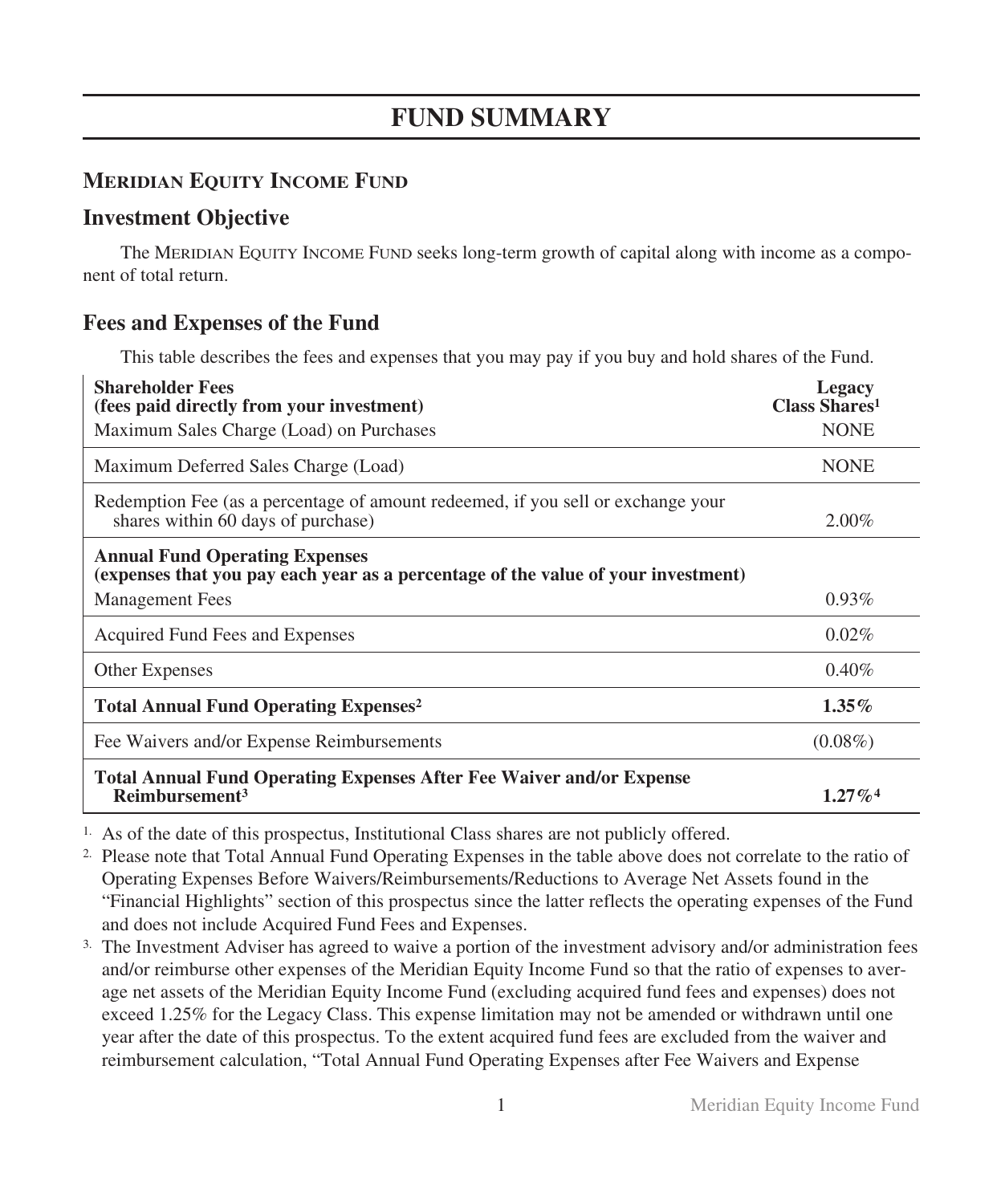Reimbursements" will be higher. The total annual fund operating expenses in this fee table may therefore differ from the expense ratios in the financial highlights in this prospectus because the financial highlights include only the Fund's direct operating expenses and do not include fees or expenses incurred indirectly by the Fund through its investments in the underlying fund(s).

4. For a period not to exceed three (3) years on which a waiver of reimbursement in excess of the expense limitation is made by the Investment Adviser, the Fund will carry forward, and may repay the Investment Adviser such amounts; provided that the Fund is able to effect such reimbursement and maintain the expense limitation in effect at the time of the waiver.

## **Example**

This Example is intended to help you compare the cost of investing in the Fund with the cost of investing in other mutual funds. The Example assumes that you invest \$10,000 in Legacy Class shares of the Fund for the time periods indicated and then redeem all of your shares at the end of those periods. The Example also assumes that your investment has a 5% return each year, the Fund's operating expenses remain the same and the Total Annual Fund Operating Expenses After Fee Waiver and/or Expense Reimbursement shown above will only be in place for the length of the current commitment. Although your actual costs may be higher or lower, based on these assumptions your costs would be:

| <b>Share Class Sear Years Years Years</b>     | $1 \t3 \t5 \t10$ |  |
|-----------------------------------------------|------------------|--|
| Legacy Class Shares \$129 \$420 \$732 \$1,617 |                  |  |

## **Portfolio Turnover**

The Fund pays transaction costs, such as commissions, when it buys and sells securities (or "turns over" its portfolio). A higher portfolio turnover rate may indicate higher transaction costs and may result in higher taxes when the Fund's shares are held in a taxable account. These costs, which are not reflected in annual fund operating expenses or in the Example, affect the Fund's performance. For the fiscal year ended June 30, 2015, the Fund's portfolio turnover rate was 266% of the average value of its portfolio.

## **Principal Investment Strategies**

The Fund seeks to maximize total return by investing primarily in a diversified portfolio of dividendpaying equity securities of U.S. companies that have the potential for capital appreciation and which the Investment Adviser believes may have the capacity to raise dividends in the future. Under normal circumstances, the Fund will invest at least 80% of its net assets in equity securities. Equity securities include, but are not limited to, common and preferred stocks as well as convertible securities in domestic and foreign companies. The Fund may invest in securities of companies with any capitalization across a broad range of industries. These may include companies that are relatively small in terms of assets, revenues and earnings. The mix of the Fund's investments at any time will depend on the industries and types of securities the Investment Adviser believes hold the most potential for achieving the Fund's investment objective. The Fund may invest up to 25% of its total assets, calculated at the time of purchase, in securities of foreign companies, including emerging market companies. The Fund may also invest its assets in debt or fixed income securities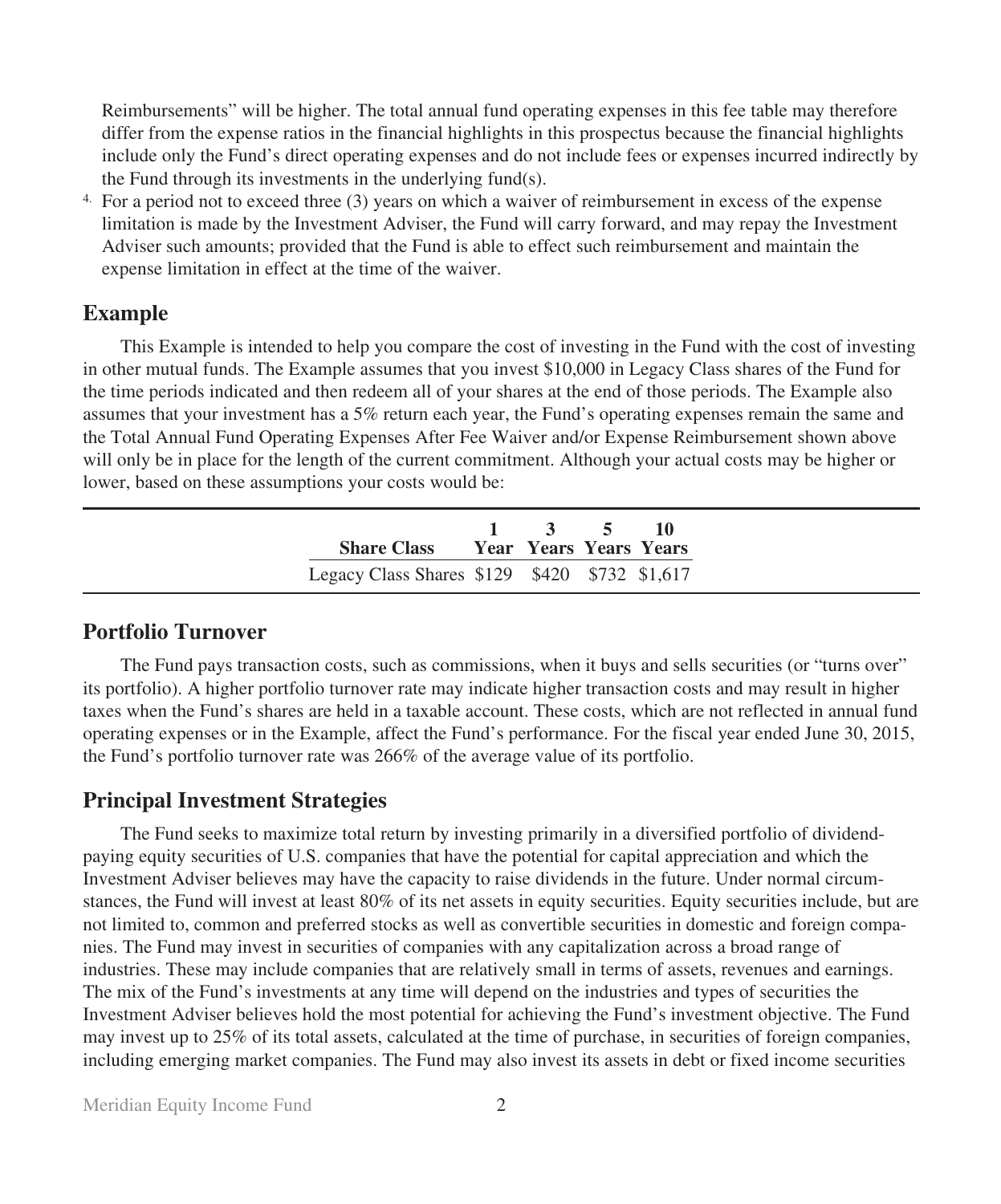including higher yield, higher risk, lower rated or unrated corporate bonds commonly referred to as "junk bonds." These are bonds that are rated Ba or below by Moody's Investors Service, Inc. ("Moody's") or BB or below by Standard and Poor's Ratings Services ("S&P") or are in default or unrated but of comparable quality as determined by the Investment Adviser. The Fund generally sells investments when the Investment Adviser concludes that the long-term growth or dividend prospects of the company have deteriorated, or the issuer's circumstances or the political or economic outlook relative to the security have changed, and better investment opportunities exist in other securities.

## **Principal Investment Risks**

There are risks involved with any investment. The principal risks associated with an investment in the Fund, which could adversely affect its net asset value, yield and return, are set forth below. Please see the section "Further Information About Principal Risks" in this Prospectus for a more detailed discussion of these risks and other factors you should carefully consider before deciding to invest in the Fund.

**An investment in the Fund may lose money and is not a deposit of a bank or insured or guaranteed by the Federal Deposit Insurance Corporation or any other governmental agency.**

**Investment Strategy Risk** — The Investment Adviser uses the Fund's principal investment strategies and other investment strategies to seek to achieve the Fund's investment objective of long-term growth of capital along with income as a component of total return. There is no assurance that the Investment Adviser's investment strategies or securities selection method will achieve that investment objective.

**Equity Securities Risk** — Equity securities fluctuate in price and value in response to many factors including historical and prospective earnings of the issuer and its financial condition, the value of its assets, general economic conditions, interest rates, investors' perceptions and market liquidity.

**Market Risk** — The value of the Fund's investments will fluctuate in response to the activities of individual companies and general stock market and economic conditions. As a result, the value of your investment in the Fund may be more or less than your purchase price.

**Income Risk** — The Fund may not be able to pay distributions or may have to reduce its distribution level if the amount of dividends and/or interest received by the Fund on the securities it holds declines or is insufficient to pay such distributions.

**Small Company Risk** — Generally, the smaller the capitalization of a company, the greater the risk associated with an investment in the company. The stock prices of small capitalization and newer companies tend to fluctuate more than those of larger capitalized and/or more established companies and generally have a smaller market for their shares than do large capitalization companies.

**Foreign Securities Risk** — Investments in foreign securities may be subject to more risks than those associated with U.S. investments, including currency fluctuations, political and economic instability and differences in accounting, auditing and financial reporting standards. Foreign securities may be less liquid than domestic securities so that the Fund may, at times, be unable to sell foreign securities at desirable times or prices. In addition, emerging market securities involve greater risk and more volatility than those of companies in more developed markets. Significant levels of foreign taxes are also a risk related to foreign investments.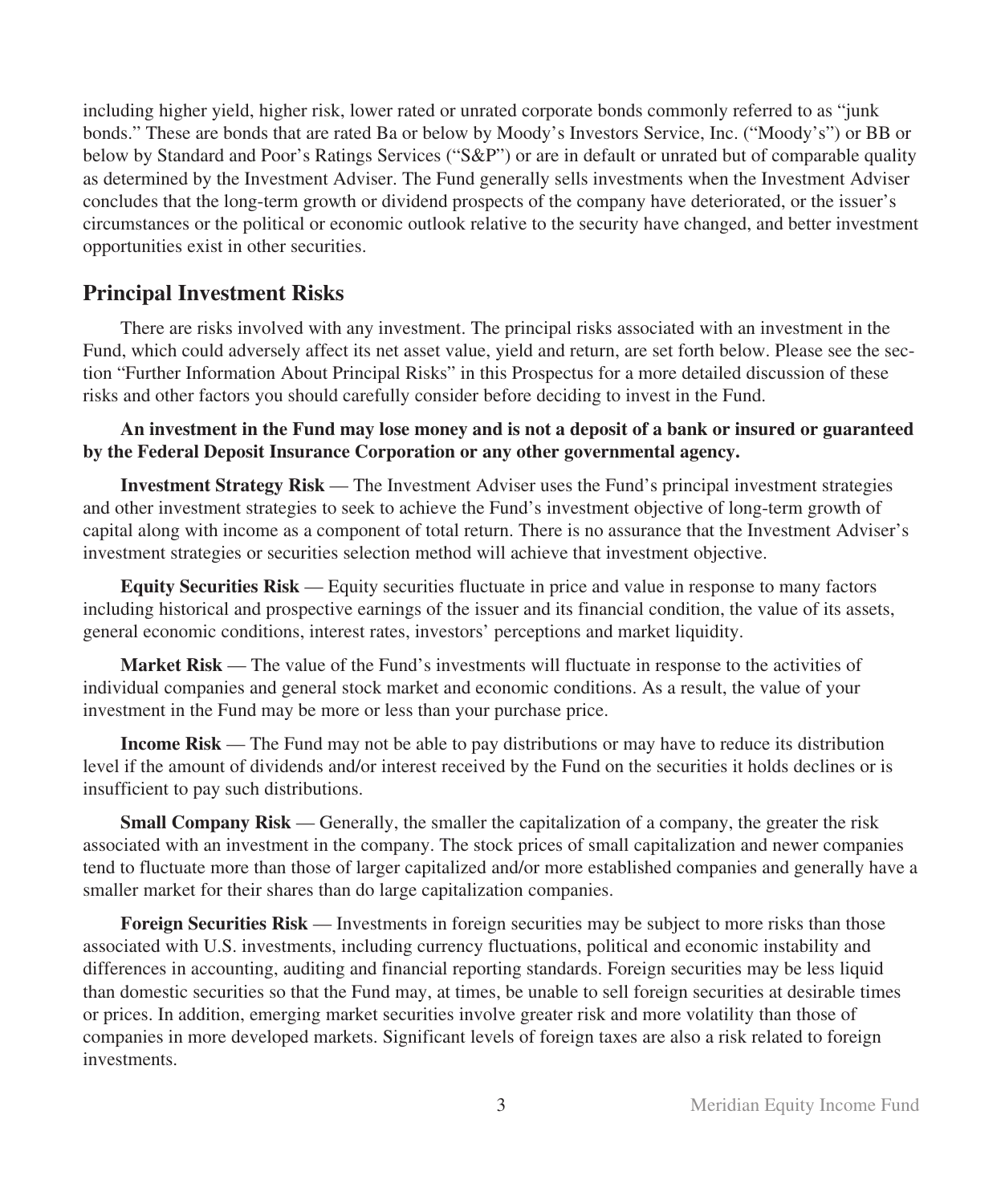**High Yield Bond Risk** — Debt securities that are rated below investment grade (commonly referred to as "junk bonds") involve a greater risk of default or price declines than investment grade securities. The market for high-yield, lower rated securities may be smaller and less active, causing market price volatility and limited liquidity in the secondary market. This may limit the ability of a Fund to sell these securities at their fair market values either to meet redemption requests, or in response to changes in the economy or the financial markets.

**Debt Securities Risk** — Debt securities are subject to credit risk, interest rate risk and liquidity risk. Credit risk is the risk that the entity that issued a debt security may become unable to make payments of principal and interest when due and includes the risk of default. Interest rate risk is the risk of losses due to changes in interest rates. Liquidity risk is the risk that the Fund may not be able to sell portfolio securities because there are too few buyers for them.

**Options Risk** — Options on securities may be subject to greater fluctuations in value than an investment in the underlying securities. Purchasing and writing put and call options are highly specialized activities and entail greater than ordinary investment risks.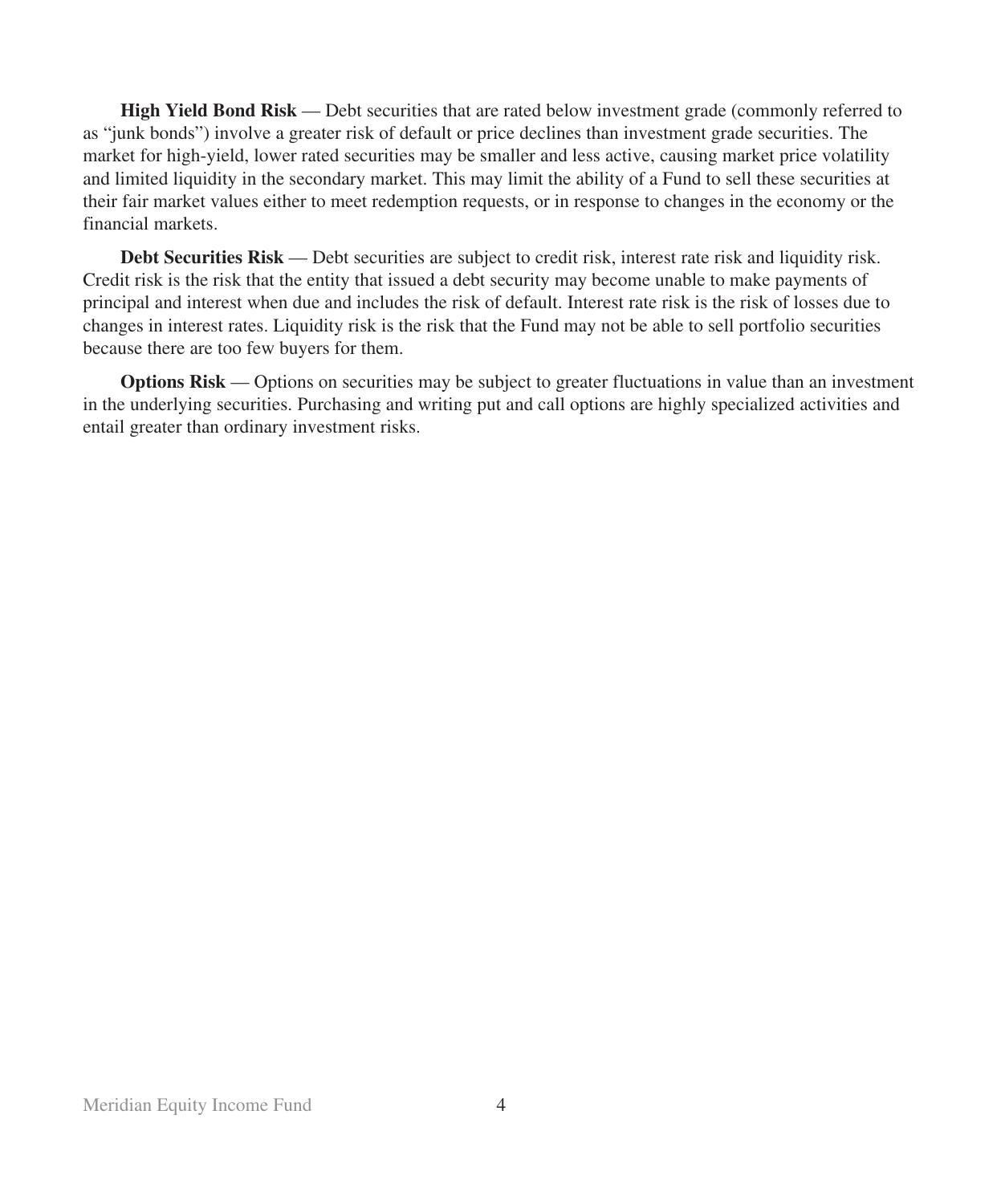## **Performance**

Performance information for Institutional Class shares of the Fund is not shown because such class had not commenced operations as of the date of this Prospectus. The bar chart and table below show the Fund's historical performance and provide an indication of the risks of investing in the Fund. The bar chart shows changes in the performance of the Fund's Legacy Class shares from year-to-year. Prior to November 1, 2013, the Fund offered a single class of shares which is now known as Legacy Class shares.

The table shows how the Fund's average annual returns compare with those of the Fund's benchmark, the S&P 500® Index. The Fund's past performance (before and after taxes) is not necessarily an indication of how the Fund will perform in the future. Updated performance information for the Fund may be obtained by visiting www.meridianfund.com or by calling 1-800-446-6662.



**Year-by-Year Total Returns as of 12/31**

During the period covered by this bar chart, the Fund's Legacy Class shares highest quarterly return was 20.06% (for the quarter ended September 30, 2009); and the lowest quarterly return was -21.28% (for the quarter ended December 31, 2008).

For the period January 1, 2015 through September 30, 2015, the total return of the Fund's Legacy Class shares was  $-4.48\%$ .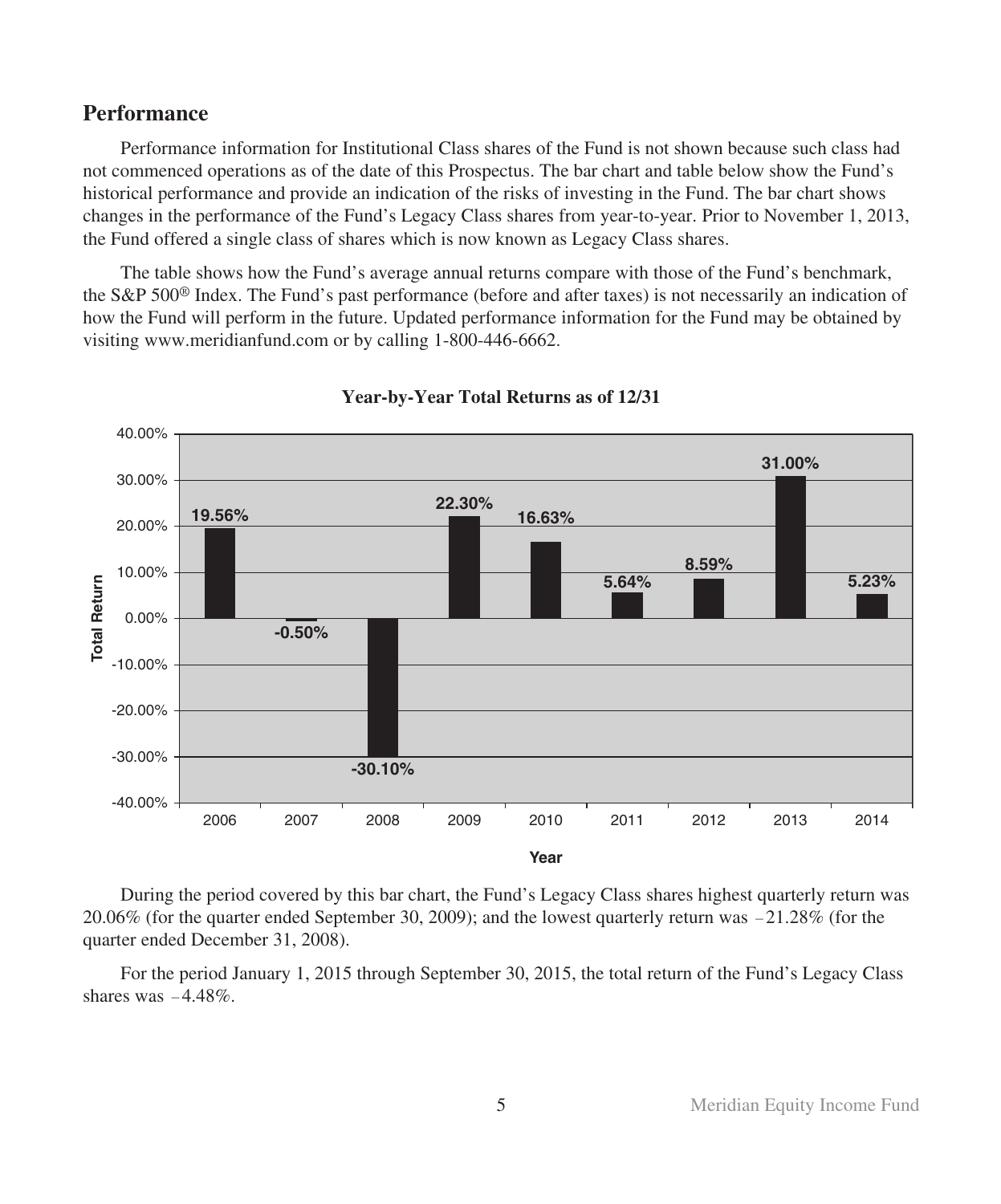| MERIDIAN EQUITY INCOME FUND<br>Legacy Class Shares (1/31/2005)                  | Year     | <b>Years</b> | Life of Class |
|---------------------------------------------------------------------------------|----------|--------------|---------------|
| Return Before Taxes                                                             | 5.23%    | 13.02%       | $7.17\%$      |
| Return After Taxes on Distributions                                             | $0.68\%$ | 11 72%       | $6.18\%$      |
| Return After Taxes on Distributions and Sale of Fund Shares <sup>1</sup>        | 6.81\%   | $10.49\%$    | 5.80%         |
| S&P 500 <sup>®</sup> Index (reflects no deduction for fees, expenses, or taxes) | 13.66%   | $15.44\%$    | $8.00\%$      |

## **Average Annual Total Returns (For the year ended December 31, 2014)**

<sup>1</sup> The Fund's returns after taxes on distributions and sale of Fund shares may be higher than its returns after taxes on distributions because it includes the effect of a tax benefit an investor may receive resulting from the capital losses that would have been incurred on the sale of the shares.

After-tax returns are calculated using the historical highest individual federal marginal income tax rates and do not reflect the impact of state and local taxes. Actual after-tax returns depend on an investor's tax situation and may differ from those shown. After-tax returns shown are not relevant to investors who hold their Fund shares through tax-deferred arrangements such as 401(k) plans or individual retirement accounts.

# **Management**

Arrowpoint Asset Management, LLC.

# **Portfolio Manager**

Minyoung Sohn, CFA, serves as Portfolio Manager of the Fund. Mr. Sohn, who joined the Investment Adviser in 2008 has served as Portfolio Manager of the Fund since October 31, 2014.

# **Purchase and Sale of Fund Shares**

The following table shows the minimum investment amounts for purchasing share classes of the Meridian Equity Income Fund.

| <b>Class</b>                     | <b>Minimum Initial Investment</b> | <b>Minimum Subsequent Investment</b>                                                                                   |
|----------------------------------|-----------------------------------|------------------------------------------------------------------------------------------------------------------------|
| Legacy Class Shares <sup>1</sup> | \$1,000                           | \$50                                                                                                                   |
|                                  |                                   | $\frac{1}{2}$ Effective as of March 1, 2014. Legacy Class Shares of each Eund are not offered to the public except und |

<sup>1</sup> Effective as of March 1, 2014, Legacy Class Shares of each Fund are not offered to the public, except under certain limited circumstances.

The Funds reserve the right to change the amount of these minimums from time to time or to waive them in whole or in part if, in the Investment Adviser's or the Fund's opinion, the investor has adequate intent and availability of assets to reach a future level of investment in the Fund that is equal to or greater than the minimum.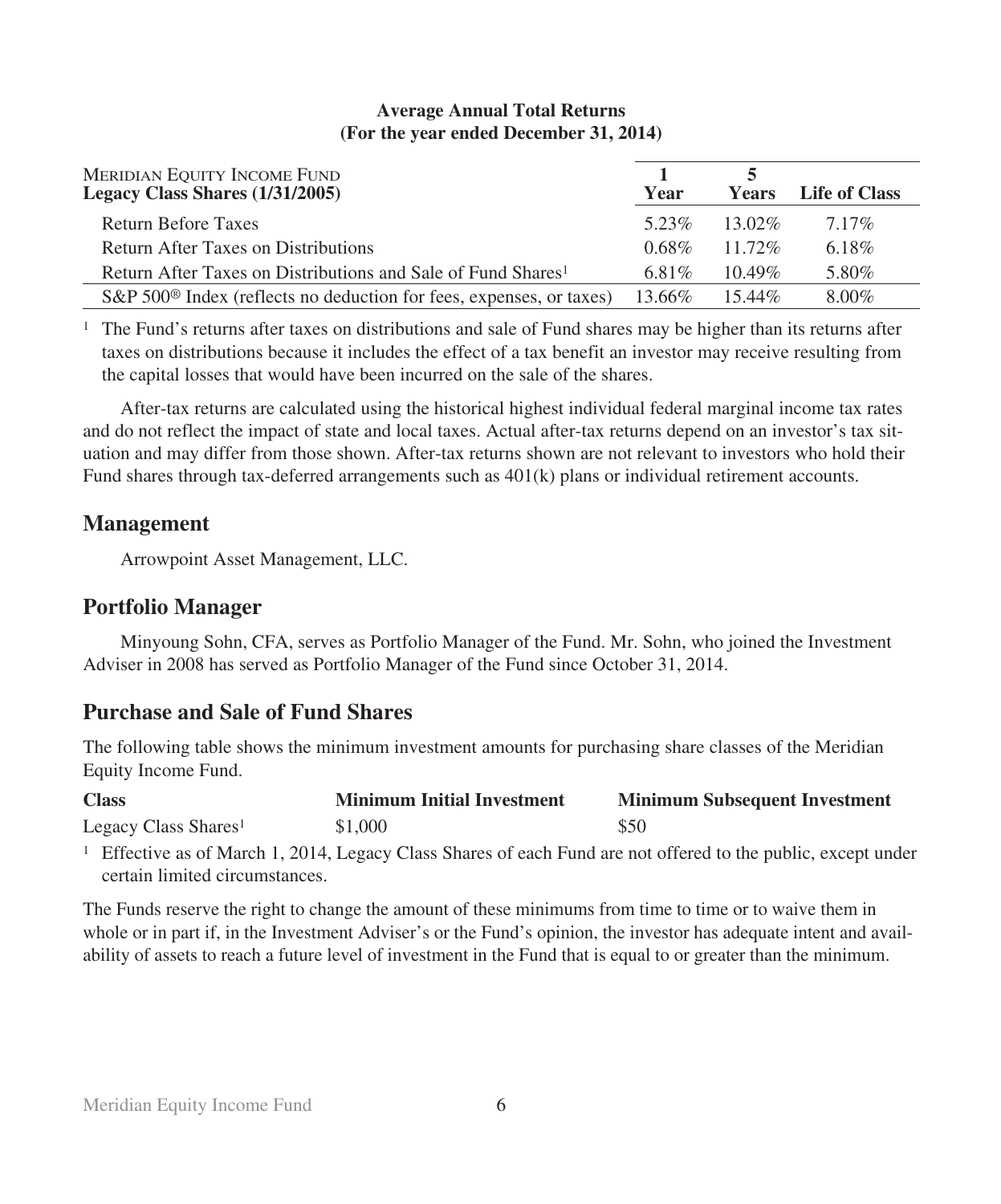In general, subject to share class eligibility criteria, you may purchase, redeem or exchange shares of the Funds directly with MERIDIAN FUND, INC.® on any day the New York Stock Exchange is open for regular trading, in the following ways:

| <b>Regular Mail</b>                                                       | <b>Express Mail</b>                                                                      | By Telephone or Wire By Internet |                       |
|---------------------------------------------------------------------------|------------------------------------------------------------------------------------------|----------------------------------|-----------------------|
| MERIDIAN FUND, INC. <sup>®</sup><br>P.O. Box 9792<br>Providence, RI 02940 | MERIDIAN FUND, INC. <sup>®</sup><br>4400 Computer Drive<br>Westborough,<br>MA 01581-1722 | 1-800-446-6662                   | www.meridianfund.com. |

You may also purchase, redeem or exchange shares of the Funds by contacting your advisor or other financial intermediary. If you maintain your account with a financial intermediary, you must contact that intermediary to purchase, redeem or exchange shares of the Funds in or from your account with the intermediary. The Funds will not be responsible for any loss, cost, expense, or other liability resulting from unauthorized transactions made through our web site if the Funds follow reasonable security procedures designed to verify the identity of the investor. For telephone transactions, the Funds will request personalized security codes or other information, and may also record calls. For transactions conducted through the Internet, the Funds recommend the use of an Internet browser with 128-bit encryption. You should verify the accuracy of your confirmation statements upon receipt and notify the Funds immediately of any discrepancies in your account activity. If you do not want the ability to sell and exchange by telephone or the Internet, call Shareholder Services for instructions.

# **Tax Information**

Any distributions you receive from a Fund will be taxable as ordinary income or capital gains or, in some cases, qualified dividend income subject to tax at maximum federal rates applicable to long term capital gains, except when your investment is in an IRA, 401(k) or other tax advantaged investment plan. However, subsequent withdrawals from such a tax advantaged investment plan may be subject to federal income tax. You should consult your tax adviser about your specific tax situation.

# **Payments to Broker-Dealers and Other Financial Intermediaries**

If you purchase shares of a Fund through a broker-dealer or other financial intermediary (such as a bank), the Fund and its related entities may pay the intermediary for the sale of Fund shares and related services. These payments may create a conflict of interest by influencing the broker-dealer or other intermediary and your advisor to recommend the Fund or one share class over another investment or share class, as applicable. Ask your advisor or financial intermediary for more information.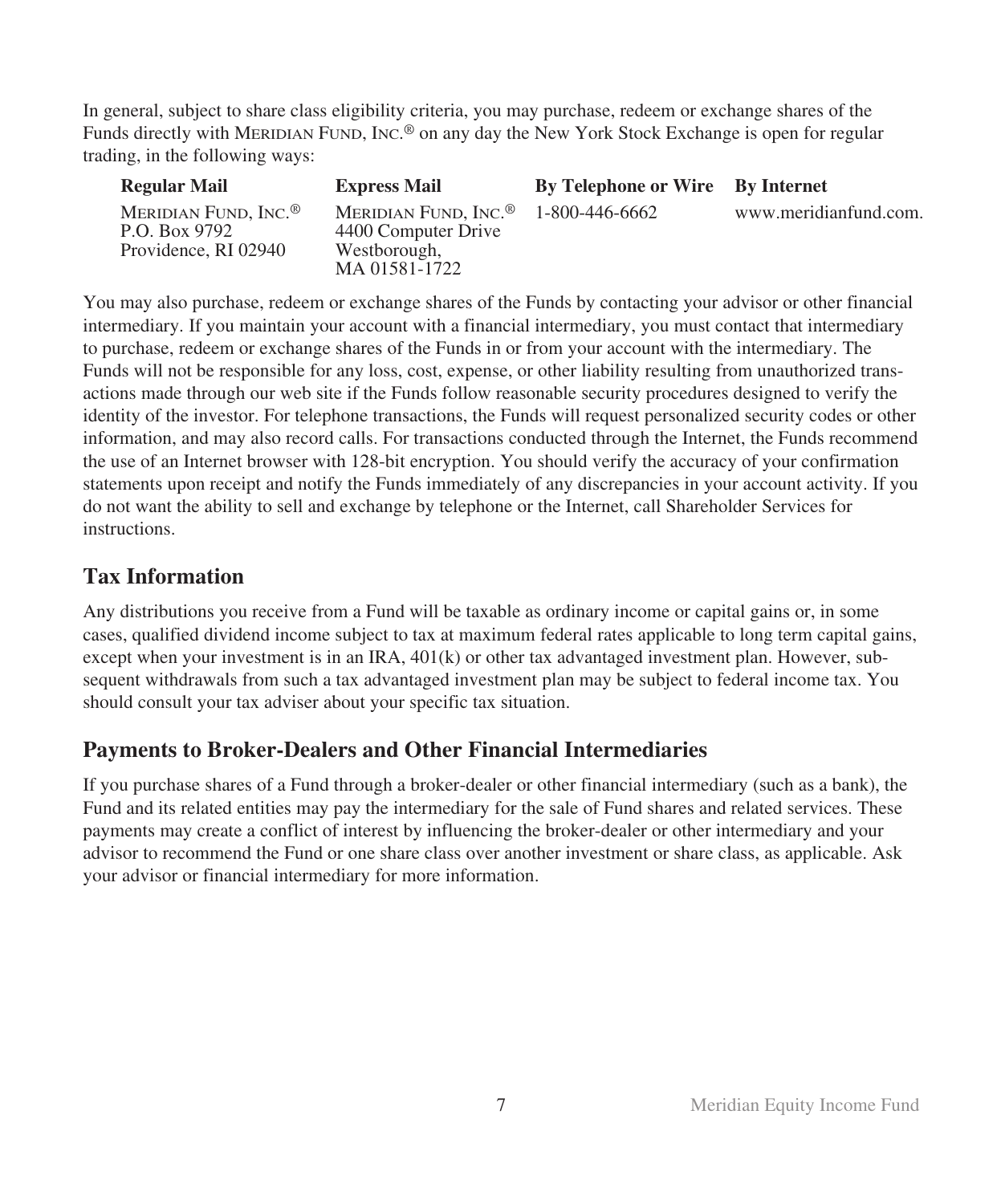# **MERIDIAN GROWTH FUND**

# **Investment Objective**

The MERIDIAN GROWTH FUND seeks long-term growth of capital.

# **Fees and Expenses of the Fund**

This table describes the fees and expenses that you may pay if you buy and hold shares of the Fund.

| <b>Shareholder Fees</b><br>(fees paid directly from your investment)                                                          | Legacy<br><b>Class Shares</b> | <b>Institutional</b><br><b>Class Shares</b> <sup>1</sup> |
|-------------------------------------------------------------------------------------------------------------------------------|-------------------------------|----------------------------------------------------------|
| Maximum Sales Charge (Load) on Purchases                                                                                      | <b>NONE</b>                   | <b>NONE</b>                                              |
| Maximum Deferred Sales Charge (Load)                                                                                          | <b>NONE</b>                   | <b>NONE</b>                                              |
| Redemption Fee (as a percentage of amount redeemed, if you<br>sell or exchange your shares within 60 days of purchase)        | $2.00\%$                      | $2.00\%$                                                 |
| <b>Annual Fund Operating Expenses</b><br>(expenses that you pay each year as a percentage of the value<br>of your investment) |                               |                                                          |
| <b>Management</b> Fees                                                                                                        | $0.76\%$                      | 0.76%                                                    |
| <b>Other Expenses</b>                                                                                                         | $0.08\%$                      | $0.39\%$                                                 |
| <b>Total Annual Fund Operating Expenses</b>                                                                                   | $0.84\%$                      | $1.15\%$                                                 |
| Fee Waivers and/or Expense Reimbursements                                                                                     | N/A                           | $(0.25)\%$                                               |
| <b>Total Annual Fund Operating Expenses After Fee Waiver</b><br>and/or Expense Reimbursement <sup>2</sup>                     | $0.84\%$                      | $0.90\%$ <sup>3</sup>                                    |

1. For the Institutional Class Shares, expenses are based on estimated amounts for a full fiscal year.

2. The Investment Adviser has agreed to waive a portion of the investment advisory and/or administration fees and/or reimburse other expenses of the Meridian Growth Fund so that the ratio of expenses to average net assets of the Meridian Growth Fund (excluding acquired fund fees and expenses) does not exceed 0.90% for the Institutional Class. These expense limitations may not be amended or withdrawn until one year after the date of this prospectus.

3. For a period not to exceed three (3) years on which a waiver of reimbursement in excess of the expense limitation is made by the Investment Adviser, the Fund will carry forward, and may repay the Investment Adviser such amounts; provided that the Fund is able to effect such reimbursement and maintain the expense limitation in effect at the time of the waiver.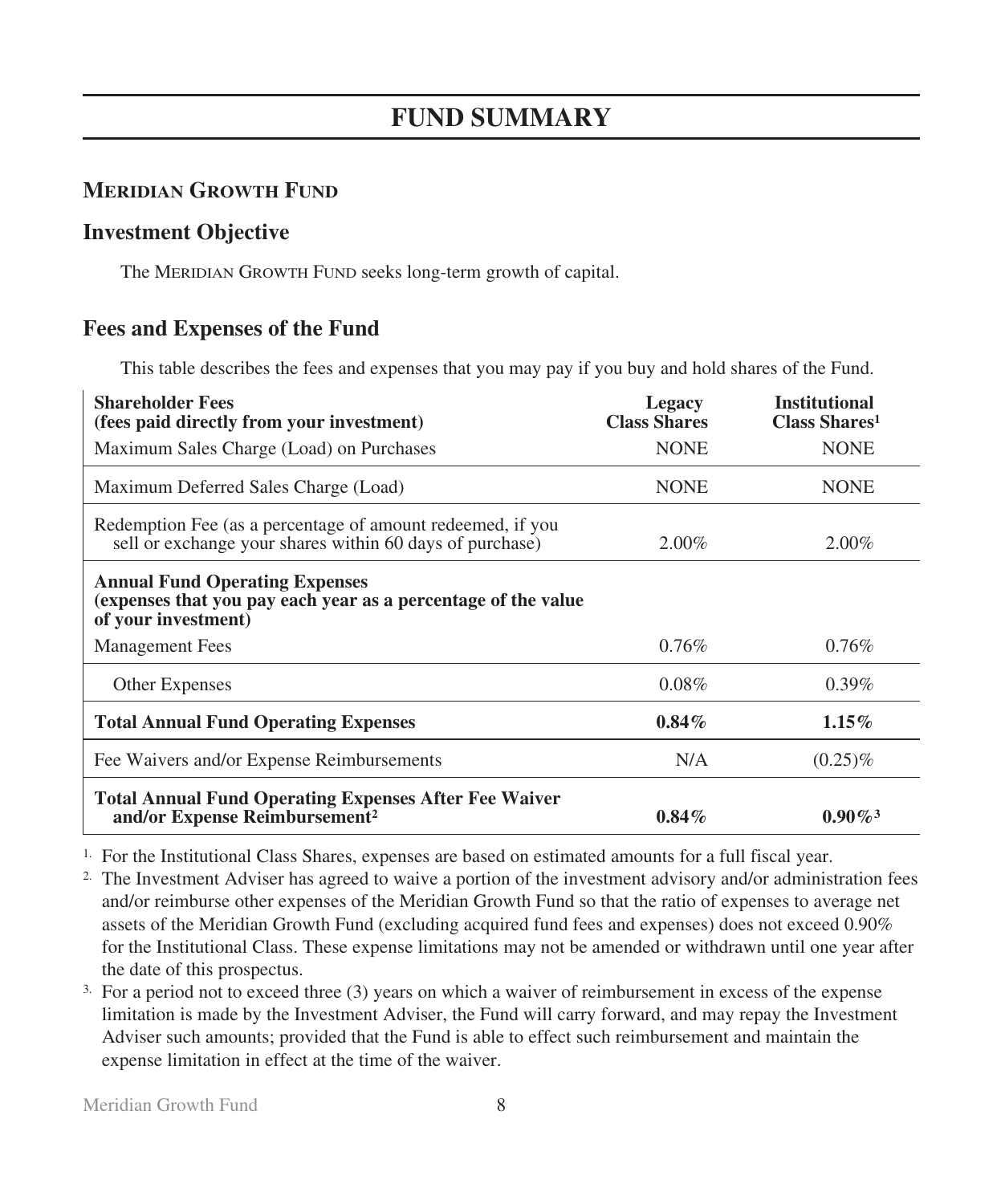## **Example**

This Example is intended to help you compare the cost of investing in the Fund with the cost of investing in other mutual funds. The Example assumes that you invest \$10,000 in Legacy Class shares or Institutional Class shares of the Fund for the time periods indicated and then redeem all of your shares at the end of those periods. The Example also assumes that your investment has a 5% return each year, the Fund's operating expenses remain the same and the Total Annual Fund Operating Expenses After Fee Waiver and/or Expense Reimbursement shown above will only be in place for the length of the current commitment. Although your actual costs may be higher or lower, based on these assumptions your costs would be:

| <b>Share Class</b>  |                                                                                 | $1 \quad 3 \quad 5$ | - 10<br><b>Year Years Years Years</b> |
|---------------------|---------------------------------------------------------------------------------|---------------------|---------------------------------------|
| Legacy Class Shares | \$86 \$268 \$466 \$1,037<br>Institutional Class Shares \$92 \$341 \$609 \$1,375 |                     |                                       |

## **Portfolio Turnover**

The Fund pays transaction costs, such as commissions, when it buys and sells securities (or "turns over" its portfolio). A higher portfolio turnover rate may indicate higher transaction costs and may result in higher taxes when the Fund's shares are held in a taxable account. These costs, which are not reflected in annual fund operating expenses or in the Example, affect the Fund's performance. For the fiscal year ended June 30, 2015, the Fund's portfolio turnover rate was 46% of the average value of its portfolio.

## **Principal Investment Strategies**

The Fund seeks long-term growth of capital by investing primarily in a diversified portfolio of publicly traded common stocks of U.S. companies. Under normal circumstances, the Fund emphasizes small- and midcapitalization growth companies that the Investment Adviser believes may have prospects for above-average growth in revenues and earnings because of many factors, including high sales growth, high unit growth, industry growth, high or improving returns on assets and equity and a strong balance sheet. The Fund may invest in securities of companies with any capitalization across a broad range of industries, though it typically emphasizes small- and mid-capitalization companies. These may include companies that are relatively small in terms of total assets, revenues and earnings. The mix of the Fund's investments at any time will depend on the industries and types of securities the Investment Adviser believes hold the most potential for achieving the Fund's investment objective. The Fund may invest up to 25% of its total assets, calculated at the time of purchase, in securities of foreign companies, including emerging market companies. The Fund generally sells investments when the Investment Adviser concludes that better investment opportunities exist in other securities, the security is fully valued, or the issuer's circumstances or the political or economic outlook have changed.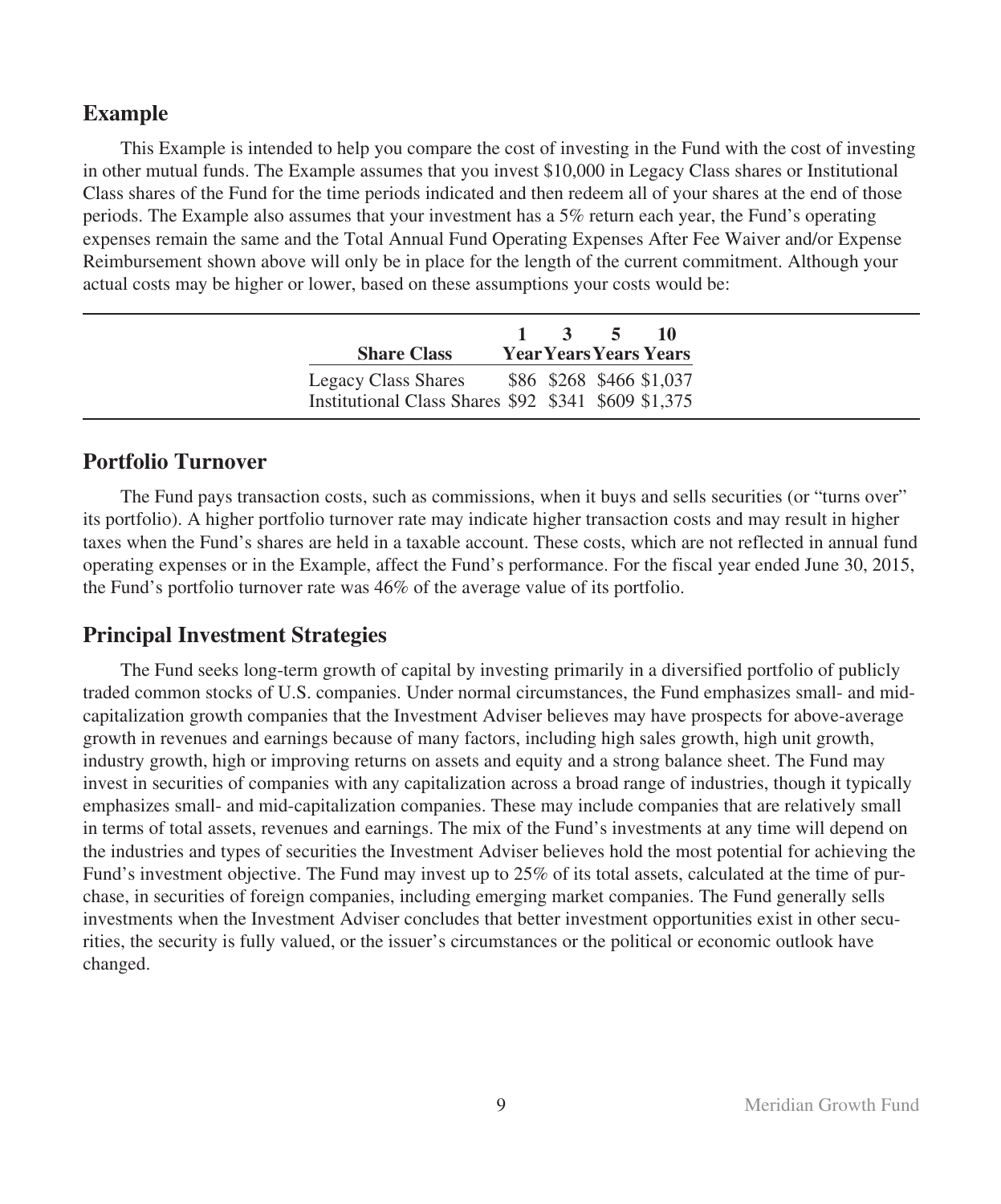## **Principal Investment Risks**

There are risks involved with any investment. The principal risks associated with an investment in the Fund, which could adversely affect its net asset value, yield and return, are set forth below. Please see the section "Further Information About Principal Risks" in this Prospectus for a more detailed discussion of these risks and other factors you should carefully consider before deciding to invest in the Fund.

**An investment in the Fund may lose money and is not a deposit of a bank or insured or guaranteed by the Federal Deposit Insurance Corporation or any other governmental agency.**

**Investment Strategy Risk** — The Investment Adviser uses the Fund's principal investment strategies and other investment strategies to seek to achieve the Fund's investment objective of long-term growth of capital. There is no assurance that the Investment Adviser's investment strategies or securities selection method will achieve that investment objective.

**Equity Securities Risk** — Equity securities fluctuate in price and value in response to many factors including historical and prospective earnings of the issuer and its financial condition, the value of its assets, general economic conditions, interest rates, investors' perceptions and market liquidity.

**Market Risk** — The value of the Fund's investments will fluctuate in response to the activities of individual companies and general stock market and economic conditions. As a result, the value of your investment in the Fund may be more or less than your purchase price.

**Growth Securities Risk** — Because growth securities typically trade at a higher multiple of earnings than other types of securities, the market values of growth securities may be more sensitive to changes in current or expected earnings than the market values of other types of securities. In addition, growth securities, at times, may not perform as well as value securities or the stock market in general, and may be out of favor with investors for varying periods of time.

**Small and Medium Company Risk** — Generally, the smaller the capitalization of a company, the greater the risk associated with an investment in the company. The stock prices of small- and midcapitalization and newer companies tend to fluctuate more than those of larger capitalized and/or more established companies and generally have a smaller market for their shares than do large capitalization companies.

**Foreign Securities Risk** — Investments in foreign securities may be subject to more risks than those associated with U.S. investments, including currency fluctuations, political and economic instability and differences in accounting, auditing and financial reporting standards. Foreign securities may be less liquid than domestic securities so that the Fund may, at times, be unable to sell foreign securities at desirable times or prices. In addition, emerging market securities involve greater risk and more volatility than those of companies in more developed markets. Significant levels of foreign taxes are also a risk related to foreign investments.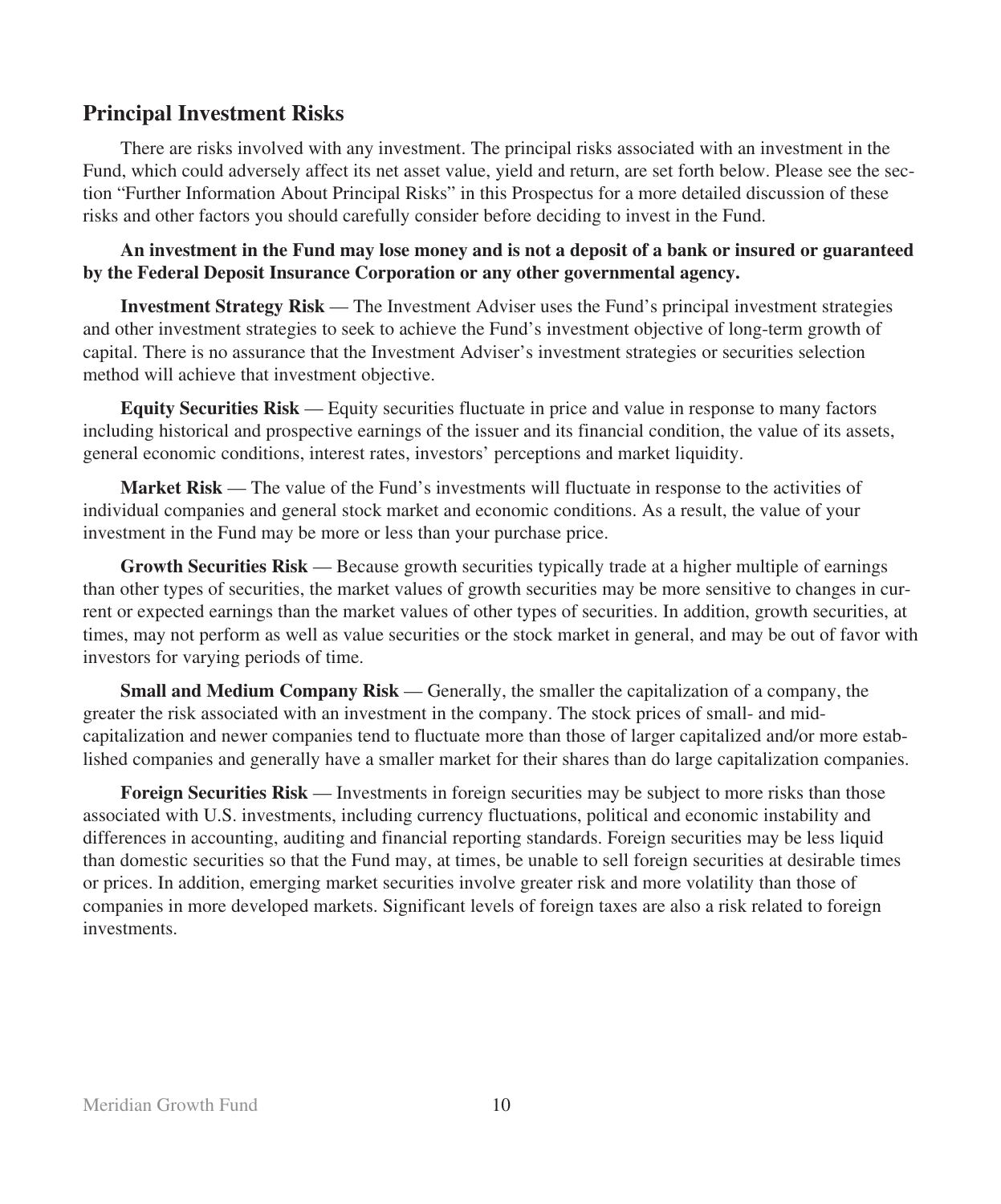## **Performance**

The bar chart and table below show the Fund's historical performance and provide an indication of the risks of investing in the Fund. The bar chart shows changes in the performance of the Fund's Legacy Class shares from year-to-year. Prior to November 1, 2013, the Fund offered a single class of shares which is now known as Legacy Class shares. The performance of the Fund's other share class would have differed from that of Legacy Class shares only to the extent that such class has lower expenses than Legacy Class shares, which would have resulted in higher performance. Average Annual Total Returns are not provided for the Institutional Class shares because the class does not have a full calendar year of performance as of the date of this Prospectus.

The table shows how the Fund's average annual returns compare with those of the Russell 2500® Growth Index. The Fund's past performance (before and after taxes) is not necessarily an indication of how the Fund will perform in the future. Updated performance information for the Fund may be obtained by visiting www.meridianfund.com or by calling 1-800-446-6662.



### **Year-by-Year Total Returns as of 12/31**

During the period covered by this bar chart, the Fund's Legacy Class shares highest quarterly return was 15.08% (for the quarter ended December 31, 2011); and the lowest quarterly return was -20.24% (for the quarter ended December 31, 2008).

For the period January 1, 2015 through September 30, 2015, the total return of the Fund's Legacy Class shares was  $-8.14\%$ .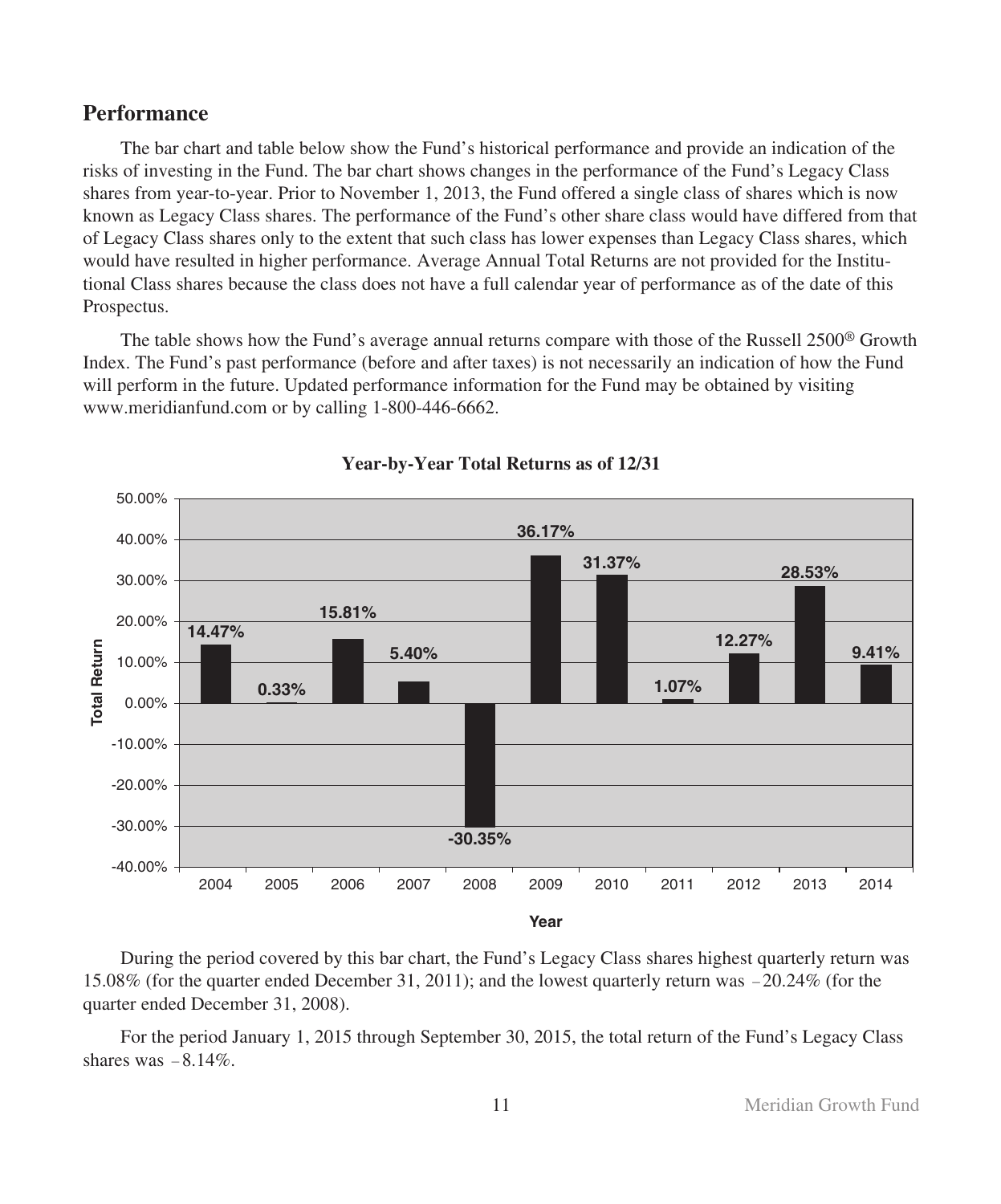| <b>MERIDIAN GROWTH FUND</b><br>Legacy Class Shares (8/1/1984)                                  | Year     | <b>Years</b> | 10<br><b>Years</b> | <b>Life of Class</b> |
|------------------------------------------------------------------------------------------------|----------|--------------|--------------------|----------------------|
| <b>Return Before Taxes</b>                                                                     | $9.41\%$ | $15.95\%$    | $9.31\%$           | $12.83\%$            |
| Return After Taxes on Distributions                                                            | 5.94%    | $12.82\%$    | 743%               | $10.33\%$            |
| Return After Taxes on Distributions and Sale of Fund<br>Shares <sup>1</sup>                    | 6.88%    | $12.65\%$    | 7.47%              | $10.13\%$            |
| Russell 2500 <sup>®</sup> Growth Index (reflects no deductions for fees,<br>expenses or taxes) | 7 05%    | $17.27\%$    | $9.37\%$           | N/A                  |

## **Average Annual Total Returns (For the year ended December 31, 2014)**

<sup>1</sup> The Fund's returns after taxes on distributions and sale of Fund shares may be higher than its returns after taxes on distributions because it includes the effect of a tax benefit an investor may receive resulting from the capital losses that would have been incurred on the sale of the shares.

After-tax returns are calculated using the historical highest individual federal marginal income tax rates and do not reflect the impact of state and local taxes. Actual after-tax returns depend on an investor's tax situation and may differ from those shown. After-tax returns shown are not relevant to investors who hold their Fund shares through tax-deferred arrangements such as  $401(k)$  plans or individual retirement accounts.

## **Management**

Arrowpoint Asset Management, LLC.

# **Portfolio Managers**

Chad Meade serves as a Co-Portfolio Manager of the Fund. Mr. Meade, who joined the Investment Adviser in 2013, has served as a Co-Portfolio Manager of the Fund since September 5, 2013.

Brian Schaub, CFA, serves as a Co-Portfolio Manager of the Fund. Mr. Schaub, who joined the Investment Adviser in 2013, has served as a Co-Portfolio Manager of the Fund since September 5, 2013.

## **Purchase and Sale of Fund Shares**

The following table shows the minimum investment amounts for purchasing share classes of the Meridian Growth Fund.

| <b>Class</b>                      | <b>Minimum Initial Investment</b> | <b>Minimum Subsequent Investment</b> |
|-----------------------------------|-----------------------------------|--------------------------------------|
| Legacy Class Shares <sup>1</sup>  | \$1,000                           | \$50                                 |
| <b>Institutional Class Shares</b> | \$1,000,000                       | <b>NONE</b>                          |

<sup>1</sup> Effective as of March 1, 2014, Legacy Class Shares of each Fund are not offered to the public, except under certain limited circumstances.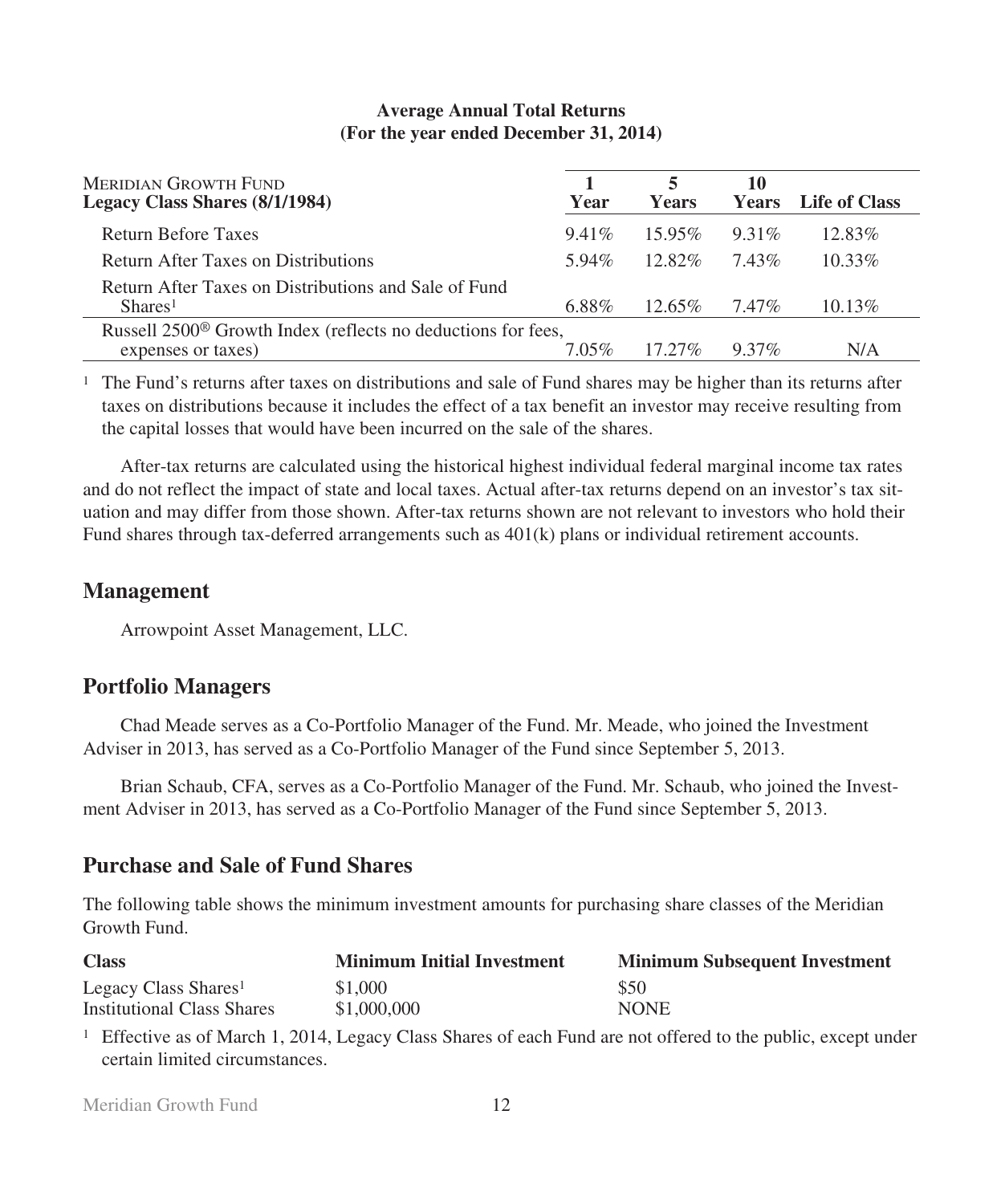The Funds reserve the right to change the amount of these minimums from time to time or to waive them in whole or in part if, in the Investment Adviser's or the Fund's opinion, the investor has adequate intent and availability of assets to reach a future level of investment in the Fund that is equal to or greater than the minimum.

In general, subject to share class eligibility criteria, you may purchase, redeem or exchange shares of the Funds directly with MERIDIAN FUND, INC. ® on any day the New York Stock Exchange is open for regular trading, in the following ways:

| <b>Regular Mail</b>                                                       | <b>Express Mail</b>                                                                      | <b>By Telephone or Wire</b> By Internet |                       |
|---------------------------------------------------------------------------|------------------------------------------------------------------------------------------|-----------------------------------------|-----------------------|
| MERIDIAN FUND, INC. <sup>®</sup><br>P.O. Box 9792<br>Providence, RI 02940 | MERIDIAN FUND, INC. <sup>®</sup><br>4400 Computer Drive<br>Westborough,<br>MA 01581-1722 | 1-800-446-6662                          | www.meridianfund.com. |

You may also purchase, redeem or exchange shares of the Funds by contacting your advisor or other financial intermediary. If you maintain your account with a financial intermediary, you must contact that intermediary to purchase, redeem or exchange shares of the Funds in or from your account with the intermediary. The Funds will not be responsible for any loss, cost, expense, or other liability resulting from unauthorized transactions made through our web site if the Funds follow reasonable security procedures designed to verify the identity of the investor. For telephone transactions, the Funds will request personalized security codes or other information, and may also record calls. For transactions conducted through the Internet, the Funds recommend the use of an Internet browser with 128-bit encryption. You should verify the accuracy of your confirmation statements upon receipt and notify the Funds immediately of any discrepancies in your account activity. If you do not want the ability to sell and exchange by telephone or the Internet, call Shareholder Services for instructions.

# **Tax Information**

Any distributions you receive from a Fund will be taxable as ordinary income or capital gains or, in some cases, qualified dividend income subject to tax at maximum federal rates applicable to long term capital gains, except when your investment is in an IRA, 401(k) or other tax advantaged investment plan. However, subsequent withdrawals from such a tax advantaged investment plan may be subject to federal income tax. You should consult your tax adviser about your specific tax situation.

# **Payments to Broker-Dealers and Other Financial Intermediaries**

If you purchase shares of a Fund through a broker-dealer or other financial intermediary (such as a bank), the Fund and its related entities may pay the intermediary for the sale of Fund shares and related services. These payments may create a conflict of interest by influencing the broker-dealer or other intermediary and your advisor to recommend the Fund or one share class over another investment or share class, as applicable. Ask your advisor or financial intermediary for more information.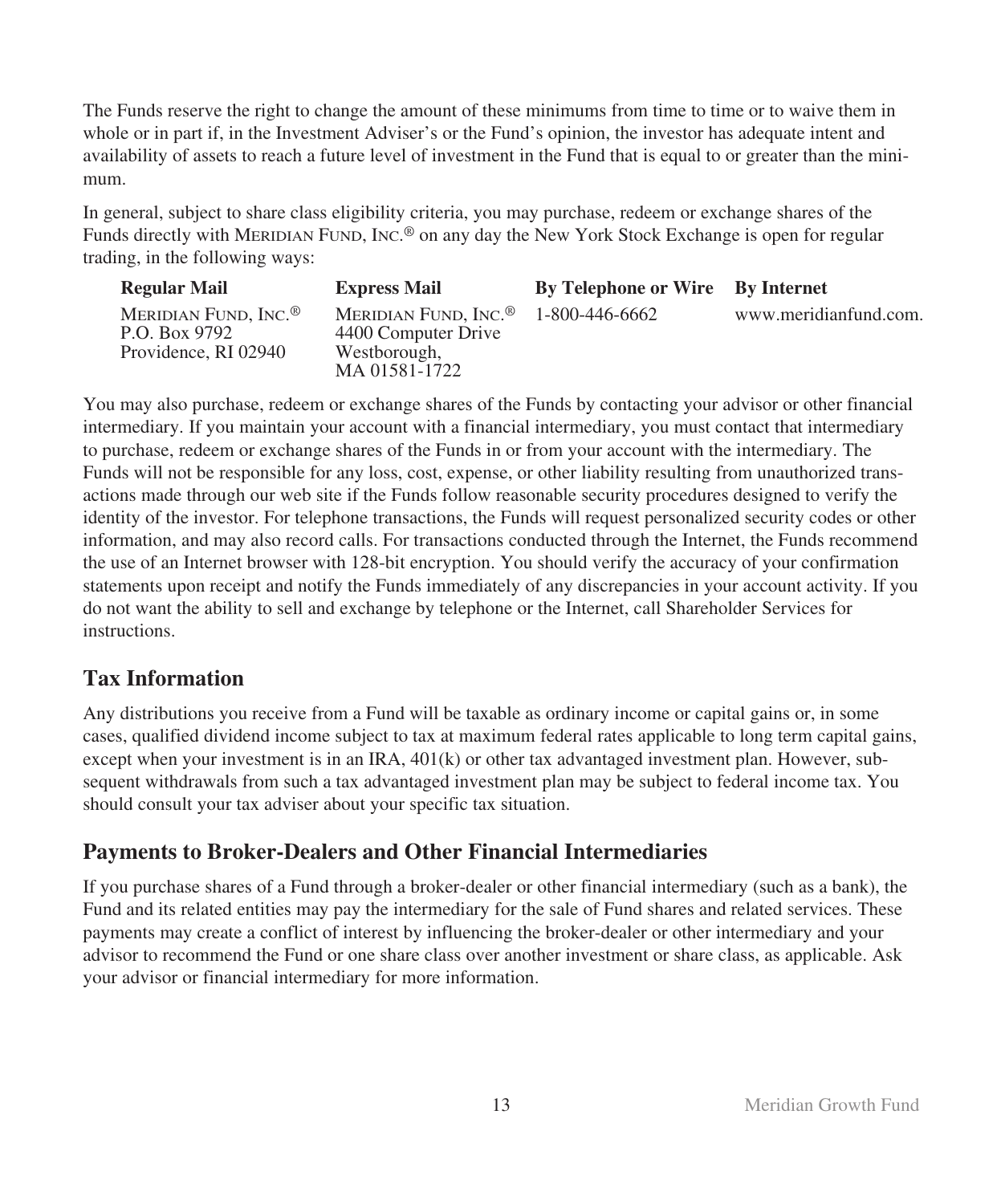# **FUND SUMMARY**

# **MERIDIAN CONTRARIAN FUND**

# **Investment Objective**

The MERIDIAN CONTRARIAN FUND seeks long-term growth of capital.

# **Fees and Expenses of the Fund**

This table describes the fees and expenses that you may pay if you buy and hold shares of the Fund.

| <b>Shareholder Fees</b><br>(fees paid directly from your investment)                                                       | Legacy<br><b>Class Shares</b> <sup>1</sup> |
|----------------------------------------------------------------------------------------------------------------------------|--------------------------------------------|
| Maximum Sales Charge (Load) on Purchases                                                                                   | <b>NONE</b>                                |
| Maximum Deferred Sales Charge (Load)                                                                                       | <b>NONE</b>                                |
| Redemption Fee (as a percentage of amount redeemed, if you sell or exchange your<br>shares within 60 days of purchase)     | $2.00\%$                                   |
| <b>Annual Fund Operating Expenses</b><br>(expenses that you pay each year as a percentage of the value of your investment) |                                            |
| <b>Management Fees</b>                                                                                                     | $1.00\%$                                   |
| <b>Other Expenses</b>                                                                                                      | $0.11\%$                                   |
| Other                                                                                                                      | $0.11\%$                                   |
| <b>Total Annual Fund Operating Expenses</b>                                                                                | $1.11\%$                                   |
| Fee Waivers and/or Expense Reimbursements                                                                                  | N/A                                        |
| <b>Total Annual Fund Operating Expenses After Fee Waiver and/or Expense</b><br><b>Reimbursement</b>                        | $1.11\%$                                   |

1. As of the date of this prospectus, Institutional Class shares are not publicly offered.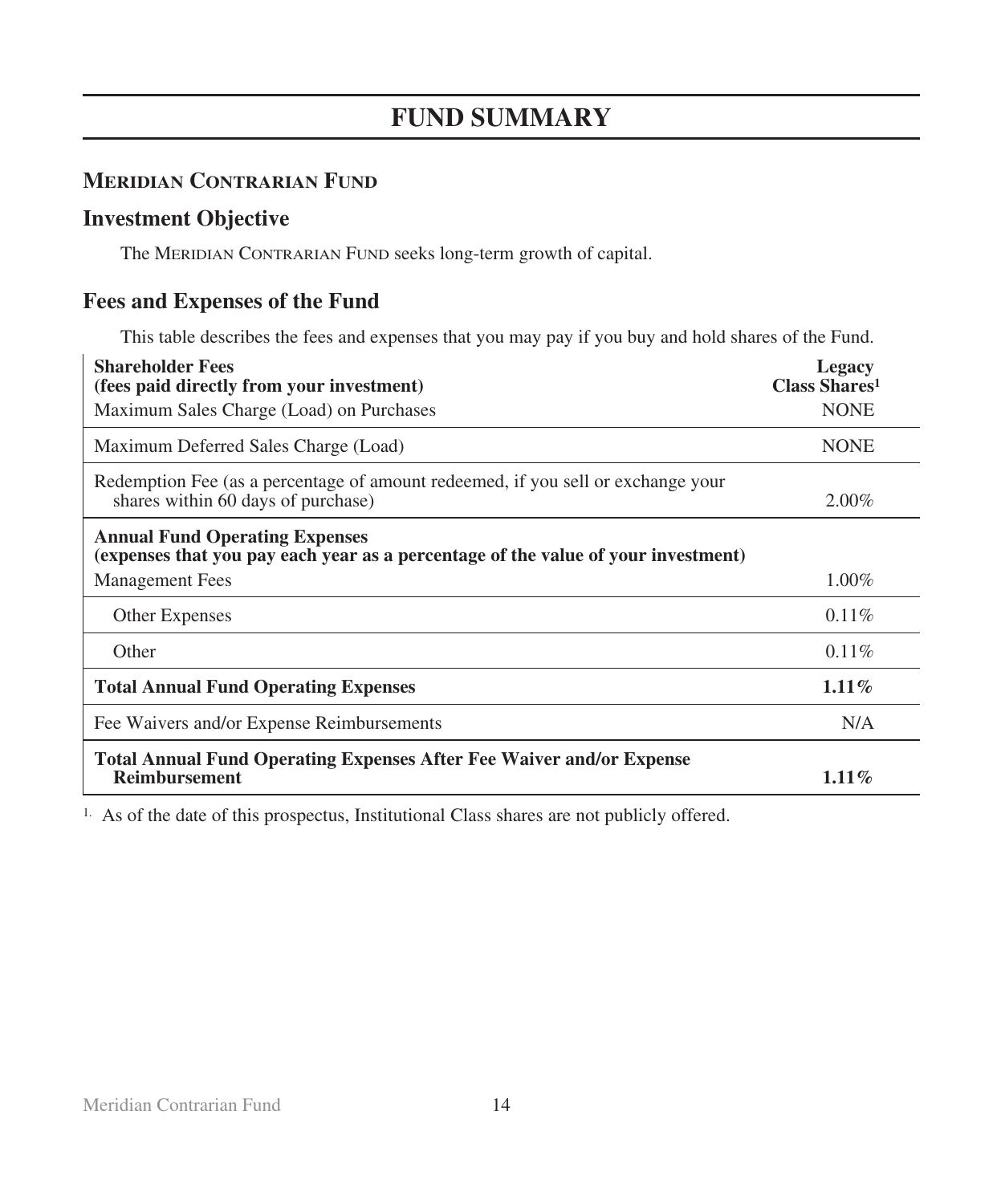## **Example**

This Example is intended to help you compare the cost of investing in the Fund with the cost of investing in other mutual funds. The Example assumes that you invest \$10,000 in Legacy Class shares of the Fund for the time periods indicated and then redeem all of your shares at the end of those periods. The Example also assumes that your investment has a 5% return each year, the Fund's operating expenses remain the same and the Total Annual Fund Operating Expenses After Fee Waiver and/or Expense Reimbursement shown above will only be in place for the length of the current commitment. Although your actual costs may be higher or lower, based on these assumptions your costs would be:

|                                               | $1 \t3 \t5 \t10$ |  |
|-----------------------------------------------|------------------|--|
| <b>Share Class •• Year Years Years Years</b>  |                  |  |
| Legacy Class Shares \$113 \$353 \$612 \$1,352 |                  |  |

## **Portfolio Turnover**

The Fund pays transaction costs, such as commissions, when it buys and sells securities (or "turns over" its portfolio). A higher portfolio turnover rate may indicate higher transaction costs and may result in higher taxes when the Fund's shares are held in a taxable account. These costs, which are not reflected in annual fund operating expenses or in the Example, affect the Fund's performance. For the fiscal year ended June 30, 2015, the Fund's portfolio turnover rate was 76% of the average value of its portfolio.

## **Principal Investment Strategies**

The Fund seeks long-term growth of capital by investing primarily in a diversified portfolio of publicly traded common stocks of U.S. companies. Under normal circumstances, the Fund invests in the stocks of businesses that are out of consensus favor and likely to have recently underperformed their peers, or the market due to what the Investment Adviser deems to be temporary operational issues. The Fund then emphasizes stocks which the Investment Adviser believes are undervalued in relation to the business's (or issuer's) longterm earnings power or asset value, or the stock market in general. Securities in which the Fund invests may be undervalued because of many factors, including market decline, poor economic conditions, tax-loss selling or actual or anticipated unfavorable developments affecting the issuer of the security. The Fund may invest in securities of companies with any capitalization across a broad range of industries. The Fund intends to invest at least 65% of its total assets in common stocks and equity-related securities (such as convertible debt securities and warrants). The Fund may invest up to 35% of its total assets in debt or fixed income securities, including higher yield, higher risk, lower rated or unrated corporate bonds commonly referred to as "junk bonds." These are bonds that are rated Ba or below by Moody's or BB or below by S&P. The Fund may invest up to 10% of its total assets in securities rated Ca or below by Moody's or C or below by S&P, or unrated but considered by the Investment Adviser to be of comparable quality. The Fund may also invest up to 25% of its total assets, calculated at the time of purchase, in securities of foreign companies, including emerging market companies. The Fund generally sells investments when (i) the Investment Adviser concludes that the company's fundamentals are not meeting expectations; (ii) better investment opportunities exist; and/or (iii) the company's business has improved and this, in the Investment Adviser's opinion, is reflected in the share price.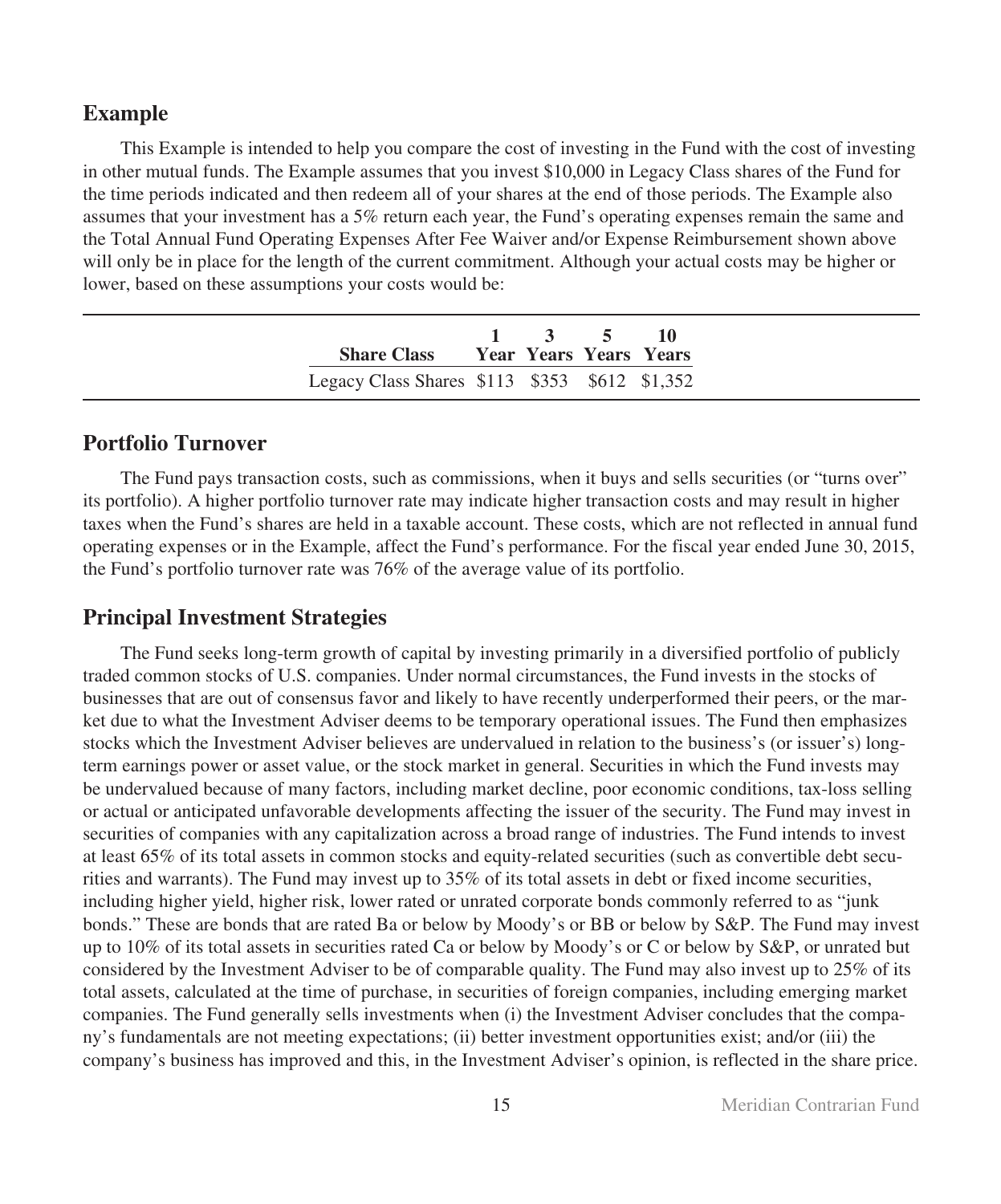## **Principal Investment Risks**

There are risks involved with any investment. The principal risks associated with an investment in the Fund, which could adversely affect its net asset value, yield and return, are set forth below. Please see the section "Further Information About Principal Risks" in this Prospectus for a more detailed discussion of these risks and other factors you should carefully consider before deciding to invest in the Fund.

**An investment in the Fund may lose money and is not a deposit of a bank or insured or guaranteed by the Federal Deposit Insurance Corporation or any other governmental agency.**

**Investment Strategy Risk** — The Investment Adviser uses the Fund's principal investment strategies and other investment strategies to seek to achieve the Fund's investment objective of long-term growth of capital. There is no assurance that the Investment Adviser's investment strategies or securities selection method will achieve that investment objective.

**Equity Securities Risk** — Equity securities fluctuate in price and value in response to many factors including historical and prospective earnings of the issuer and its financial condition, the value of its assets, general economic conditions, interest rates, investors' perceptions and market liquidity.

**Market Risk** — The value of the Fund's investments will fluctuate in response to the activities of individual companies and general stock market and economic conditions. As a result, the value of your investment in the Fund may be more or less than your purchase price.

**Value Securities Risk** — The market value of a value security may take longer than anticipated to rise, may decline or may fail to meet the Investment Adviser's assessment of its potential value. In addition, value securities, at times, may not perform as well as growth securities or the stock market in general, and may be out of favor with investors for varying periods of time.

**Small and Medium Company Risk** — Generally, the smaller the capitalization of a company, the greater the risk associated with an investment in the company. The stock prices of small- and midcapitalization and newer companies tend to fluctuate more than those of larger capitalized and/or more established companies and generally have a smaller market for their shares than do large capitalization companies.

**Foreign Securities Risk** — Investments in foreign securities may be subject to more risks than those associated with U.S. investments, including currency fluctuations, political and economic instability and differences in accounting, auditing and financial reporting standards. Foreign securities may be less liquid than domestic securities so that the Fund may, at times, be unable to sell foreign securities at desirable times or prices. In addition, emerging market securities involve greater risk and more volatility than those of companies in more developed markets. Significant levels of foreign taxes are also a risk related to foreign investments.

**High Yield Bond Risk** — Debt securities that are rated below investment grade (commonly referred to as "junk bonds") involve a greater risk of default or price declines than investment grade securities. The market for high-yield, lower rated securities may be smaller and less active, causing market price volatility and limited liquidity in the secondary market. This may limit the ability of a Fund to sell these securities at their fair market values either to meet redemption requests, or in response to changes in the economy or the financial markets.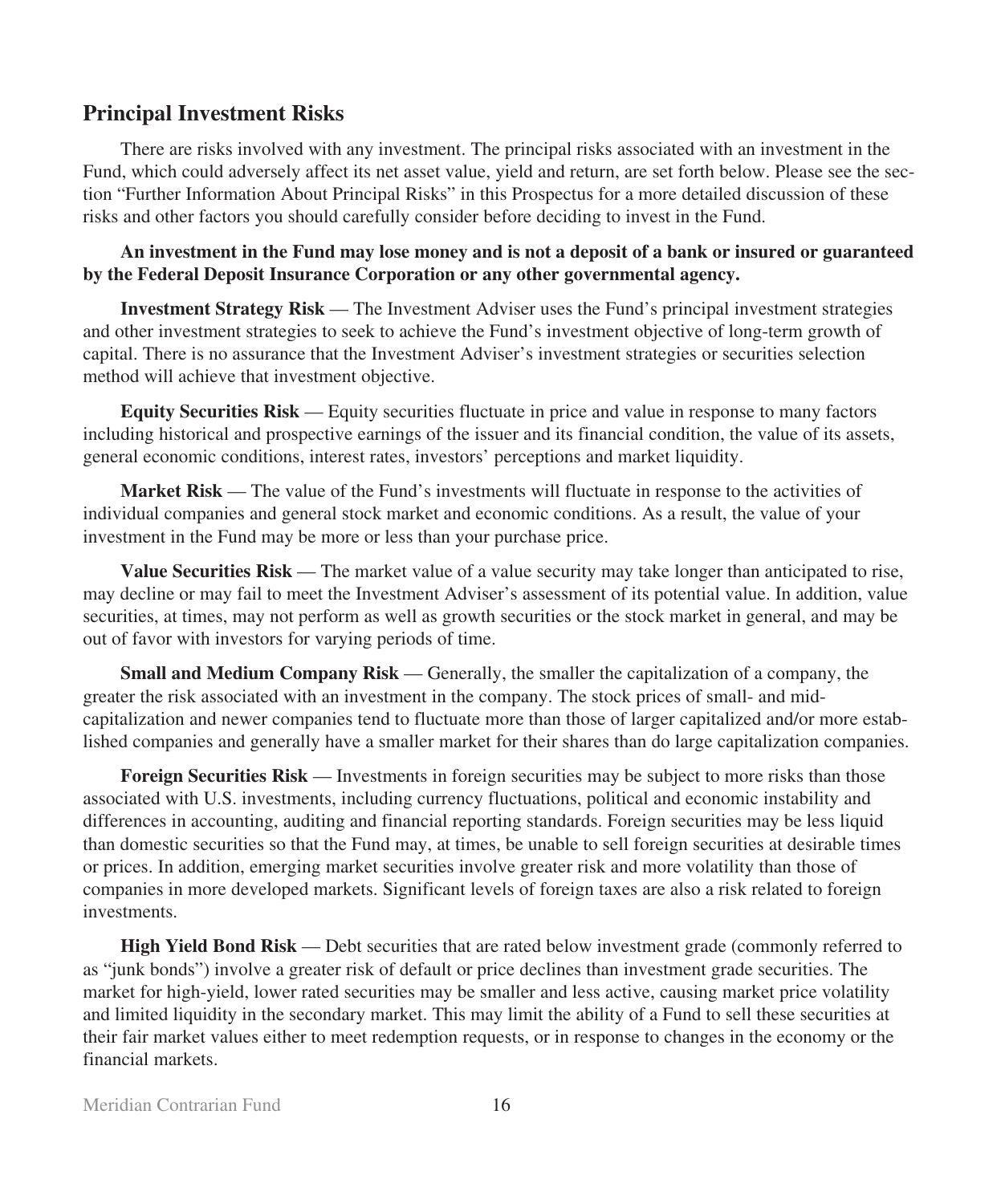**Debt Securities Risk** — Debt securities are subject to credit risk, interest rate risk and liquidity risk. Credit risk is the risk that the entity that issued a debt security may become unable to make payments of principal and interest when due and includes the risk of default. Interest rate risk is the risk of losses due to changes in interest rates. Liquidity risk is the risk that the Fund may not be able to sell portfolio securities because there are too few buyers for them.

## **Performance**

The bar chart and table below show the Fund's historical performance and provide an indication of the risks of investing in the Fund. The bar chart shows changes in the performance of the Fund's Legacy Class shares from year-to-year. Prior to November 1, 2013, the Fund offered a single class of shares which is now known as Legacy Class shares.

The table shows how the Fund's average annual returns compare with those of the Russell 2500® Index and the S&P 500® Index. The Fund's past performance (before and after taxes) is not necessarily an indication of how the Fund will perform in the future. Updated performance information for the Fund may be obtained by visiting www.meridianfund.com or by calling 1-800-446-6662.



## **Year-by-Year Total Returns as of 12/31**

During the period covered by this bar chart, the Fund's Legacy Class shares highest quarterly return was 16.07% (for the quarter ended September 30, 2009); and the lowest quarterly return was -23.48% (for the quarter ended December 31, 2008).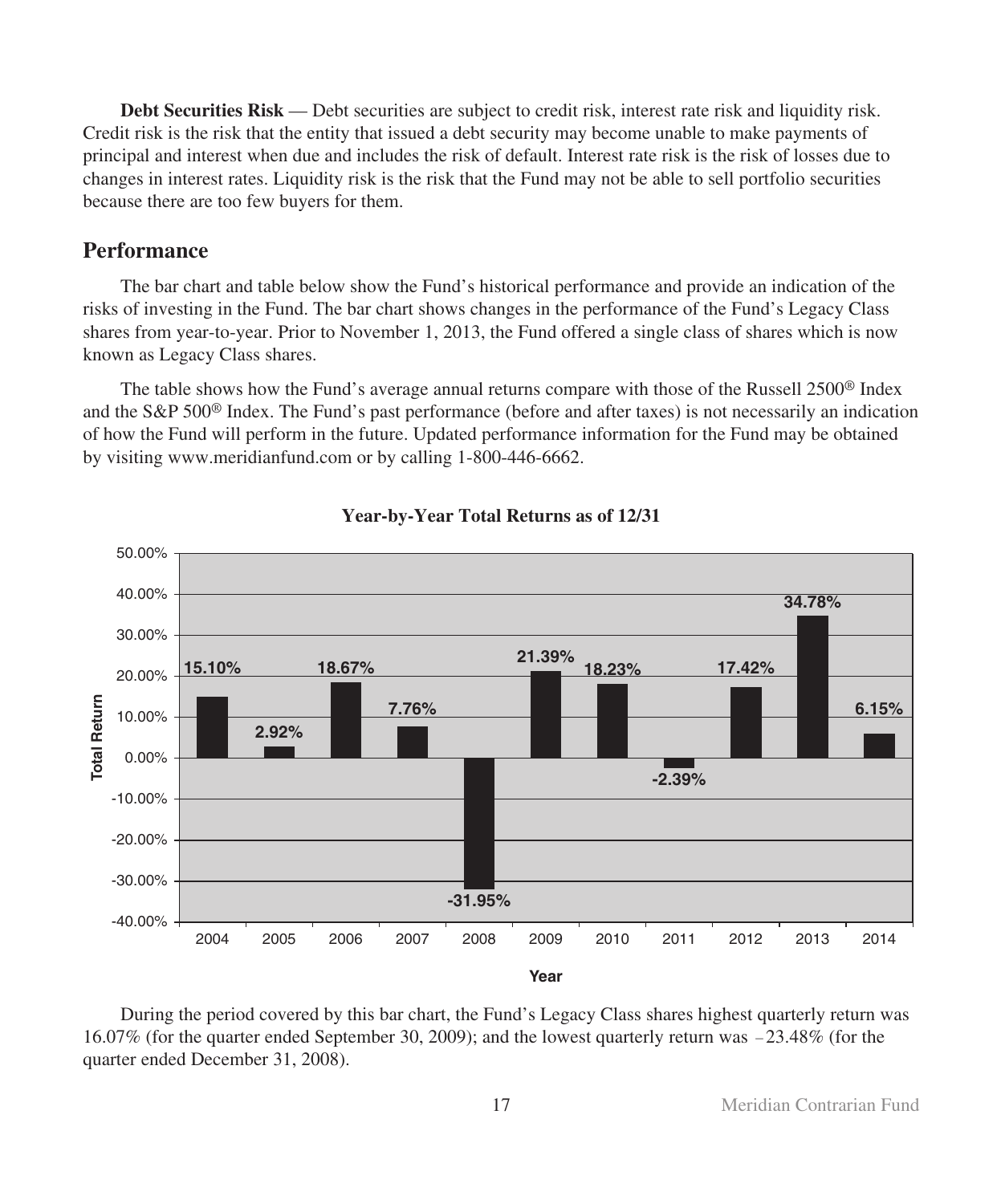For the period January 1, 2015 through September 30, 2015, the total return of the Fund's Legacy Class shares was  $-7.68\%$ .

| (For the year ended December 31, 2014)                                                                                                                           |          |                   |                    |                      |  |
|------------------------------------------------------------------------------------------------------------------------------------------------------------------|----------|-------------------|--------------------|----------------------|--|
| MERIDIAN CONTRARIAN FUND<br>Legacy Class Shares (2/10/1994)                                                                                                      | Year     | 5<br><b>Years</b> | 10<br><b>Years</b> | <b>Life of Class</b> |  |
| <b>Return Before Taxes</b>                                                                                                                                       | $6.15\%$ | 14.16\%           | 7.74%              | 13.33%               |  |
| Return After Taxes on Distributions                                                                                                                              | 1.89%    | 13.15%            | 6.36%              | 11.70%               |  |
| Return After Taxes on Distributions and Sale of Fund<br>Shares <sup>1</sup>                                                                                      | $6.89\%$ | $11.37\%$         | $6.17\%$           | 11.16%               |  |
| Russell 2500 <sup>®</sup> Index (reflects no deductions for fees,<br>expenses or taxes)<br>S&P 500 <sup>®</sup> Index (reflects no deductions for fees, expenses | $7.07\%$ | $16.36\%$         | 8.72%              | $10.47\%$            |  |
| or taxes)                                                                                                                                                        | 13.66%   | $15.44\%$         | 7.67%              | $9.29\%$             |  |

## **Average Annual Total Returns (For the year ended December 31, 2014)**

<sup>1</sup> The Fund's returns after taxes on distributions and sale of Fund shares may be higher than its returns after taxes on distributions because it includes the effect of a tax benefit an investor may receive resulting from the capital losses that would have been incurred on the sale of the shares.

After-tax returns are calculated using the historical highest individual federal marginal income tax rates and do not reflect the impact of state and local taxes. Actual after-tax returns depend on an investor's tax situation and may differ from those shown. After-tax returns shown are not relevant to investors who hold their Fund shares through tax-deferred arrangements such as 401(k) plans or individual retirement accounts.

## **Management**

Arrowpoint Asset Management, LLC.

## **Portfolio Managers**

Larry Cordisco serves as a Co-Portfolio Manager of the Fund. Mr. Cordisco, who joined the Investment Adviser in 2013 when it acquired the asset management business of the previous investment adviser to the Fund, where he worked as an investment professional since 2012, has served as a Co-Portfolio Manager of the Fund since September 5, 2013.

James England, CFA, serves as a Co-Portfolio Manager of the Fund. Mr. England, who joined the Investment Adviser in 2013 when it acquired the asset management business of the previous investment adviser to the Fund, where he worked as an investment professional since 2001, has assisted with managing the Fund since 2001.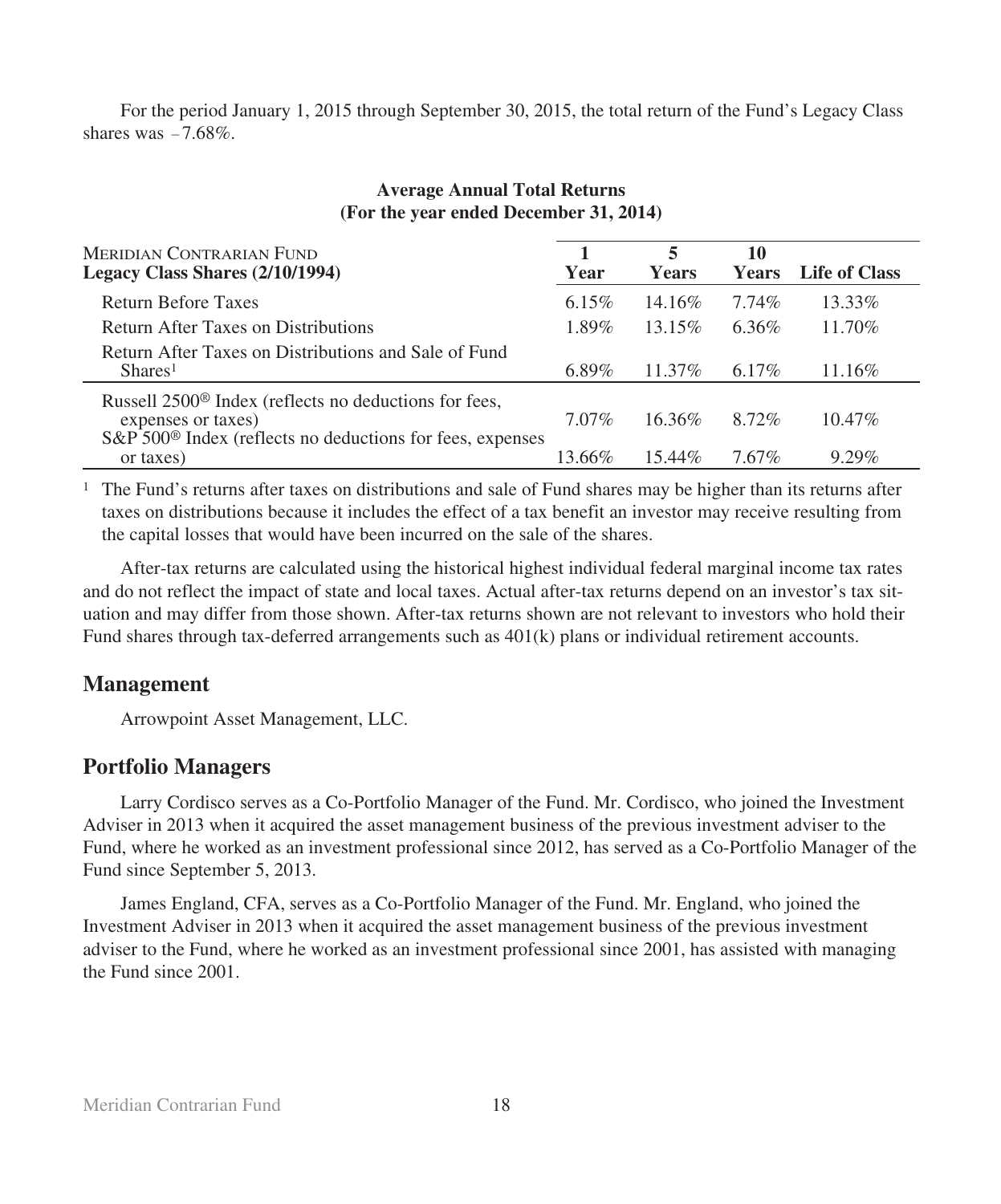# **Purchase and Sale of Fund Shares**

The following table shows the minimum investment amounts for purchasing share classes of the Meridian Contrarian Fund.

| <b>Class</b>                     | <b>Minimum Initial Investment</b> | <b>Minimum Subsequent Investment</b> |
|----------------------------------|-----------------------------------|--------------------------------------|
| Legacy Class Shares <sup>1</sup> | \$1,000                           | \$50                                 |

<sup>1</sup> Effective as of March 1, 2014, Legacy Class Shares of each Fund are not offered to the public, except under certain limited circumstances.

The Funds reserve the right to change the amount of these minimums from time to time or to waive them in whole or in part if, in the Investment Adviser's or the Fund's opinion, the investor has adequate intent and availability of assets to reach a future level of investment in the Fund that is equal to or greater than the minimum.

In general, subject to share class eligibility criteria, you may purchase, redeem or exchange shares of the Funds directly with MERIDIAN FUND, INC.® on any day the New York Stock Exchange is open for regular trading, in the following ways:

| <b>Regular Mail</b>                                                       | <b>Express Mail</b>                                                                      | <b>By Telephone or Wire</b> By Internet |                       |
|---------------------------------------------------------------------------|------------------------------------------------------------------------------------------|-----------------------------------------|-----------------------|
| MERIDIAN FUND, INC. <sup>®</sup><br>P.O. Box 9792<br>Providence, RI 02940 | MERIDIAN FUND, INC. <sup>®</sup><br>4400 Computer Drive<br>Westborough,<br>MA 01581-1722 | 1-800-446-6662                          | www.meridianfund.com. |

You may also purchase, redeem or exchange shares of the Funds by contacting your advisor or other financial intermediary. If you maintain your account with a financial intermediary, you must contact that intermediary to purchase, redeem or exchange shares of the Funds in or from your account with the intermediary. The Funds will not be responsible for any loss, cost, expense, or other liability resulting from unauthorized transactions made through our web site if the Funds follow reasonable security procedures designed to verify the identity of the investor. For telephone transactions, the Funds will request personalized security codes or other information, and may also record calls. For transactions conducted through the Internet, the Funds recommend the use of an Internet browser with 128-bit encryption. You should verify the accuracy of your confirmation statements upon receipt and notify the Funds immediately of any discrepancies in your account activity. If you do not want the ability to sell and exchange by telephone or the Internet, call Shareholder Services for instructions.

# **Tax Information**

Any distributions you receive from a Fund will be taxable as ordinary income or capital gains or, in some cases, qualified dividend income subject to tax at maximum federal rates applicable to long term capital gains, except when your investment is in an IRA, 401(k) or other tax advantaged investment plan. However, subsequent withdrawals from such a tax advantaged investment plan may be subject to federal income tax. You should consult your tax adviser about your specific tax situation.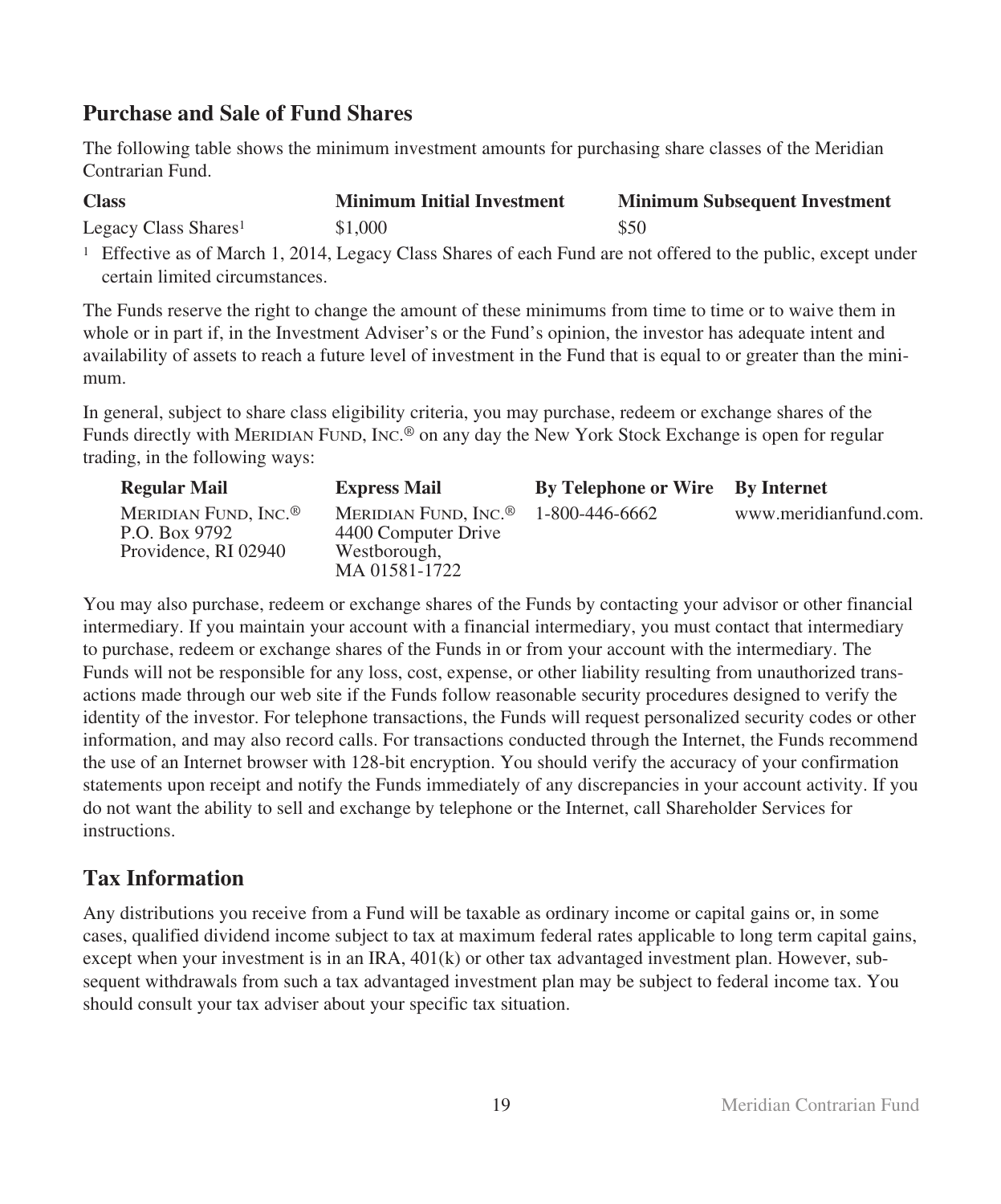# **Payments to Broker-Dealers and Other Financial Intermediaries**

If you purchase shares of a Fund through a broker-dealer or other financial intermediary (such as a bank), the Fund and its related entities may pay the intermediary for the sale of Fund shares and related services. These payments may create a conflict of interest by influencing the broker-dealer or other intermediary and your advisor to recommend the Fund or one share class over another investment or share class, as applicable. Ask your advisor or financial intermediary for more information.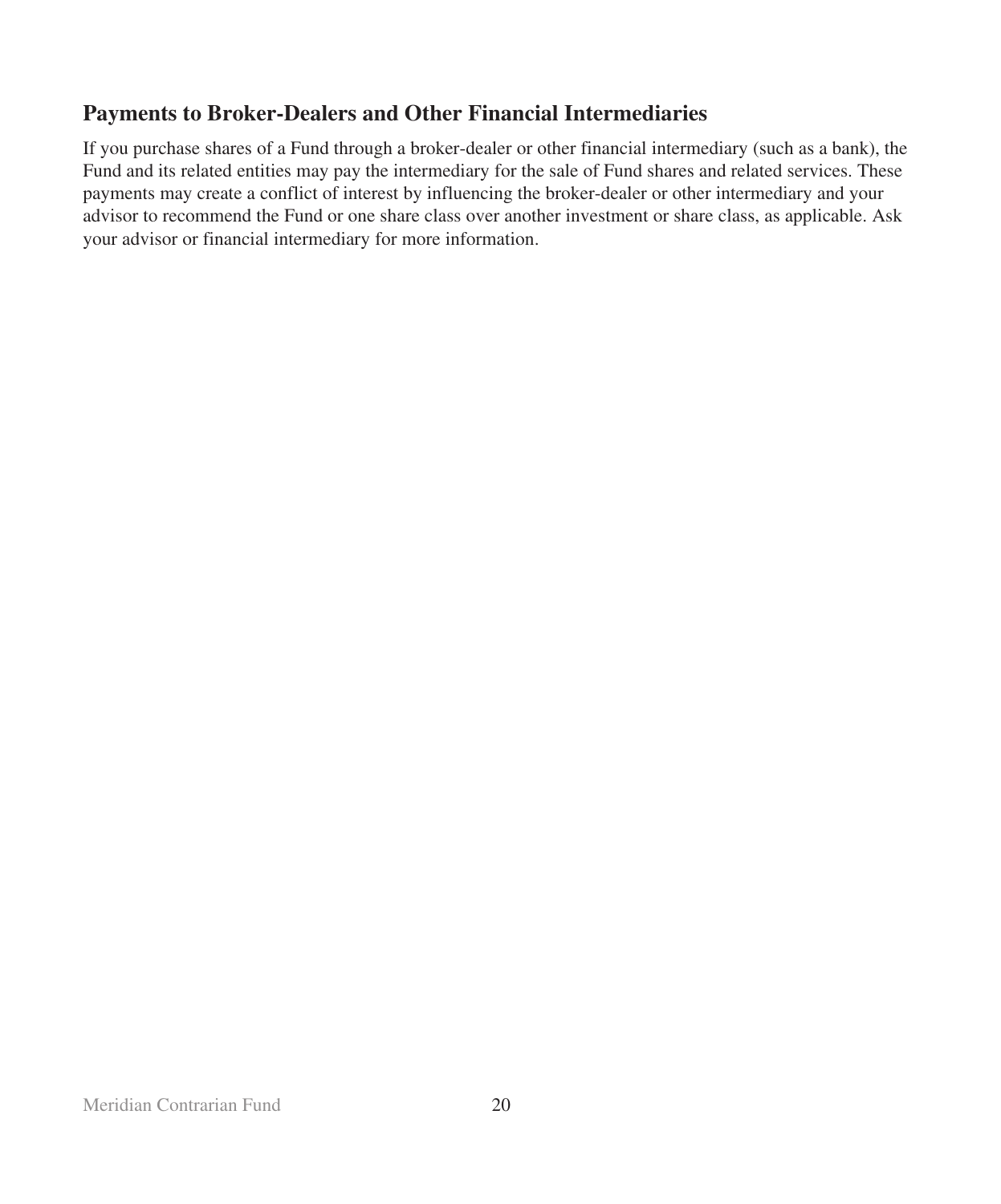# **MERIDIAN SMALL CAP GROWTH FUND**

# **Investment Objective**

The MERIDIAN SMALL CAP GROWTH FUND seeks long-term growth of capital by investing primarily in equity securities of small capitalization companies.

# **Fees and Expenses of the Fund**

This table describes the fees and expenses that you may pay if you buy and hold shares of the Fund.

| <b>Shareholder Fees</b><br>(fees paid directly from your investment)<br>Maximum Sales Charge (Load) on Purchases              | Legacy<br><b>Class Shares</b><br><b>NONE</b> | <b>Institutional</b><br>Class Shares <sup>1</sup><br><b>NONE</b> |
|-------------------------------------------------------------------------------------------------------------------------------|----------------------------------------------|------------------------------------------------------------------|
| Maximum Deferred Sales Charge (Load)                                                                                          | <b>NONE</b>                                  | <b>NONE</b>                                                      |
| Redemption Fee (as a percentage of amount redeemed, if you sell or<br>exchange your shares within 60 days of purchase)        | $2.00\%$                                     | $2.00\%$                                                         |
| <b>Annual Fund Operating Expenses</b><br>(expenses that you pay each year as a percentage of the value of<br>your investment) |                                              |                                                                  |
| <b>Management Fees</b>                                                                                                        | $1.00\%$                                     | $1.00\%$                                                         |
| Distribution (Rule 12b-1) Fees                                                                                                | $0.00\%$                                     | $0.00\%$                                                         |
| Acquired Fund Fees and Expenses                                                                                               | $0.06\%$                                     | $0.06\%$                                                         |
| Other Expenses                                                                                                                | $0.24\%$                                     | $1.03\%$                                                         |
| <b>Total Annual Fund Operating Expenses<sup>2</sup></b>                                                                       | $1.30\%$                                     | $2.09\%$                                                         |
| Fee Waivers and/or Expense Reimbursements                                                                                     | $(0.04\%)$                                   | $(0.93\%)$                                                       |
| <b>Total Annual Fund Operating Expenses After Fee Waiver and/</b><br>or Expense Reimbursement <sup>3</sup>                    | $1.26\%$ <sup>4</sup>                        | $1.16\%$ <sup>4</sup>                                            |

1. For the Institutional Class shares, expenses are based on estimated amounts for a full fiscal year.

2. Please note that Total Annual Fund Operating Expenses in the table above does not correlate to the ratio of Operating Expenses Before Waivers/Reimbursements/Reductions to Average Net Assets found in the "Financial Highlights" section of this prospectus since the latter reflects the operating expenses of the Fund and does not include Acquired Fund Fees and Expenses.

3. The Investment Adviser has agreed to waive a portion of the investment advisory and/or administration fees and/or reimburse other expenses of the Meridian Small Cap Growth Fund so that the ratio of expenses to average net assets of the Meridian Small Cap Growth Fund (excluding acquired fund fees and expenses)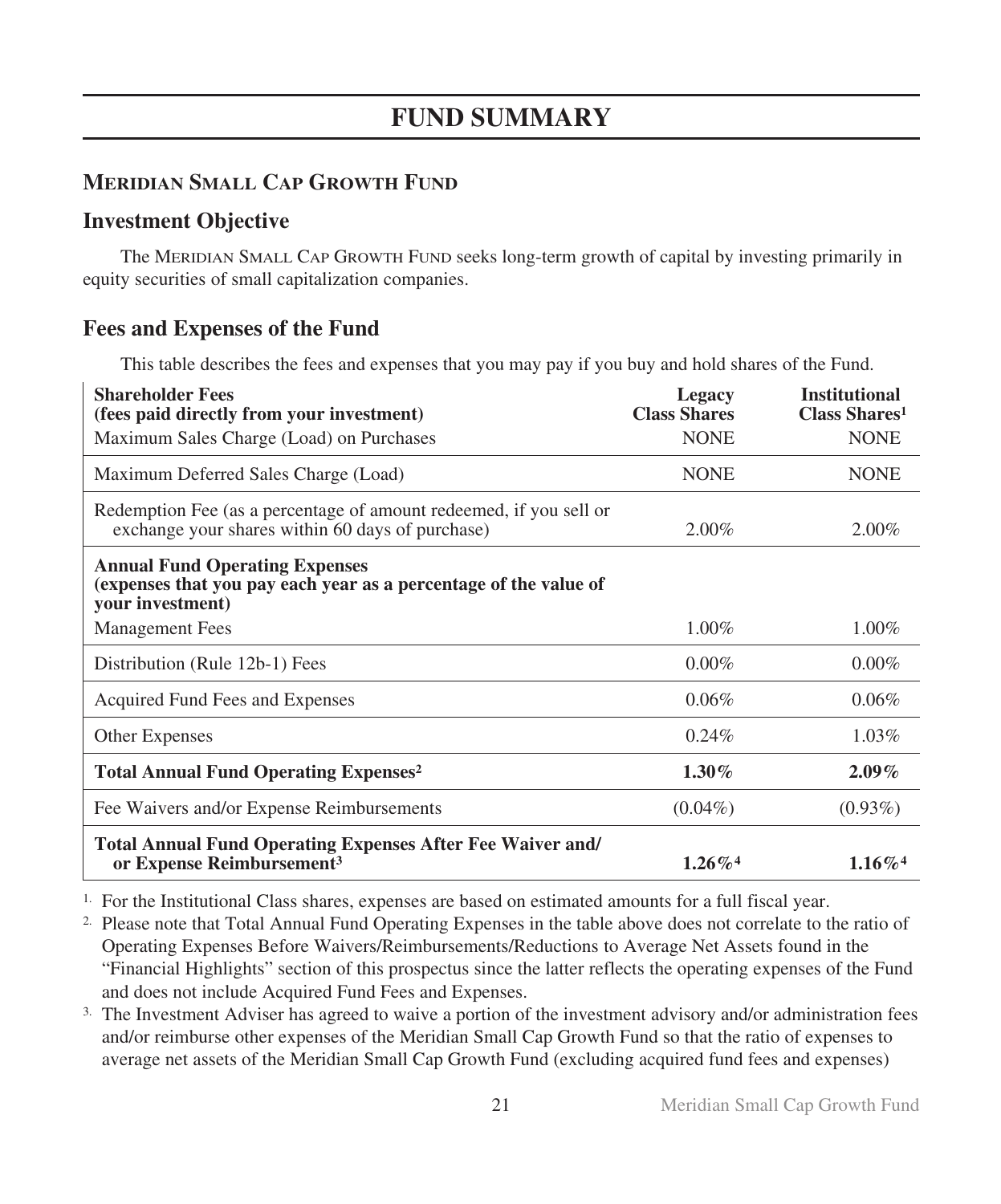does not exceed 1.20% for the Legacy Class and 1.10% for the Institutional Class. These expense limitations may not be amended or withdrawn until one year after the date of this prospectus. To the extent acquired fund fees are excluded from the waiver and reimbursement calculation, "Total Annual Fund Operating Expenses after Fee Waivers and Expense Reimbursements" will be higher. The total annual fund operating expenses in this fee table may therefore differ from the expense ratios in the financial highlights in this prospectus because the financial highlights include only the Fund's direct operating expenses and do not include fees or expenses incurred indirectly by the Fund through its investments in the underlying  $fund(s)$ .

4. For a period not to exceed three (3) years on which a waiver of reimbursement in excess of the expense limitation is made by the Investment Adviser, the Fund will carry forward, and may repay the Investment Adviser such amounts; provided that the Fund is able to effect such reimbursement and maintain the expense limitation in effect at the time of the waiver.

## **Example**

This Example is intended to help you compare the cost of investing in the Fund with the cost of investing in other mutual funds. The Example assumes that you invest \$10,000 in Legacy Class shares or Institutional Class shares of the Fund for the time periods indicated and then redeem all of your shares at the end of those periods. The Example also assumes that your investment has a 5% return each year, the Fund's operating expenses remain the same and the Total Annual Fund Operating Expenses After Fee Waiver and/or Expense Reimbursement shown above will only be in place for the length of the current commitment. Although your actual costs may be higher or lower, based on these assumptions your costs would be:

| <b>Share Class</b>                                                                                      | $1 \quad 3$ | $\sim$ 5<br>Year Years Years Years | -10 |
|---------------------------------------------------------------------------------------------------------|-------------|------------------------------------|-----|
| Legacy Class Shares \$128 \$408 \$709 \$1,564<br>Institutional Class Shares \$118 \$565 \$1,038 \$2,347 |             |                                    |     |

## **Portfolio Turnover**

The Fund pays transaction costs, such as commissions, when it buys and sells securities (or "turns over" its portfolio). A higher portfolio turnover rate may indicate higher transaction costs and may result in higher taxes when the Fund's shares are held in a taxable account. These costs, which are not reflected in annual fund operating expenses or in the Example, affect the Fund's performance. For the fiscal year ended June 30, 2015, the Fund's portfolio turnover rate was 44% of the average value of its portfolio.

## **Principal Investment Strategies**

The Fund seeks long-term growth of capital by investing, under normal circumstances, at least 80% of its net assets, including the amount of any borrowings for investment purposes, in equity securities (including, but not limited to, common stocks, preferred stocks and securities convertible into common and preferred stocks) of U.S. small capitalization companies. In the view of the Investment Adviser, small capitalization companies are defined as companies whose total market capitalization falls within the range of companies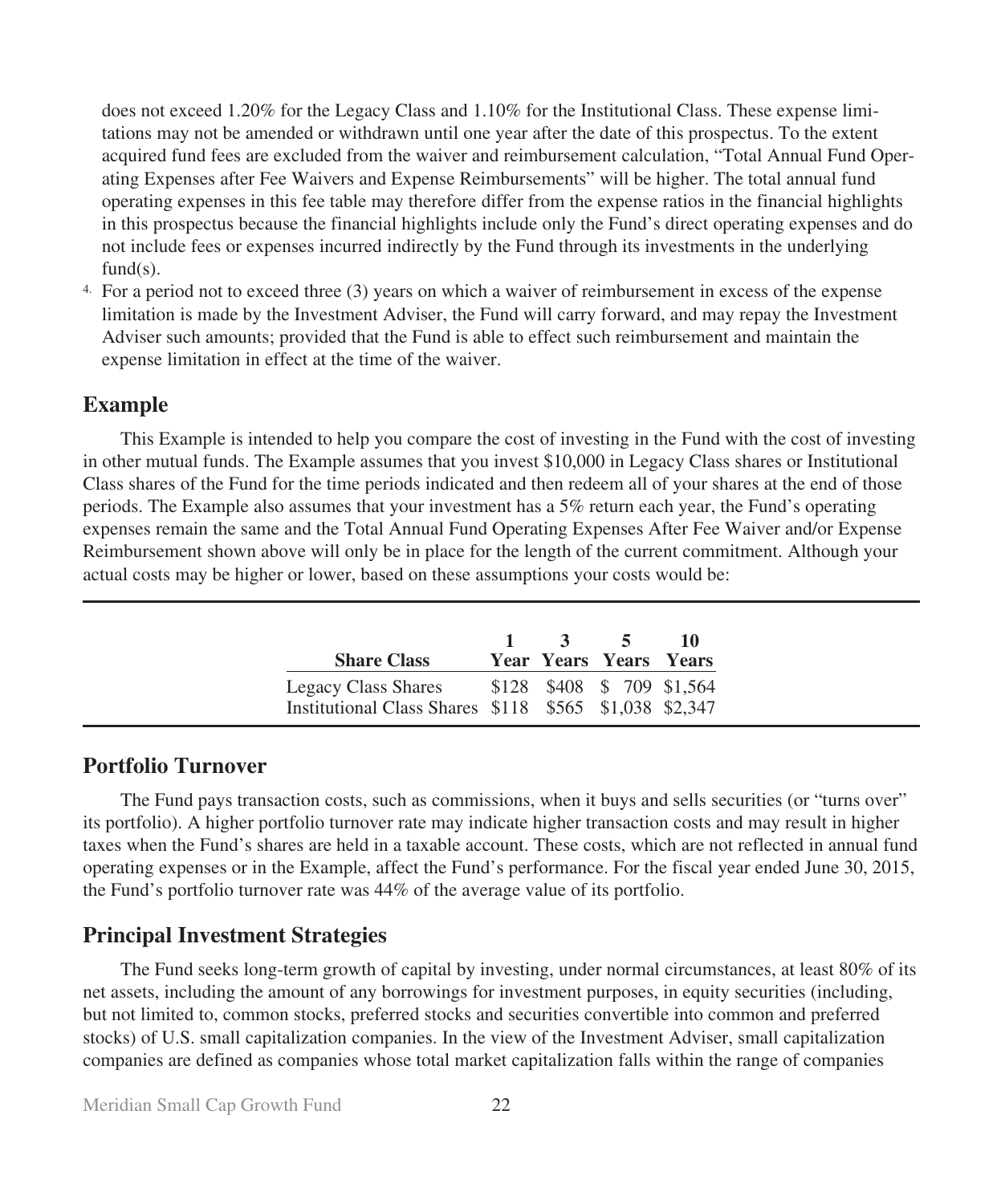included in the Russell 2000® Growth Index or the S&P SmallCap 600® Index at the time of purchase. Both indices are broad indices of small capitalization stocks. As of September 30, 2015, the market capitalization of the companies in these indices ranged from approximately \$50 million to \$4.8 billion. The Fund may also invest up to 20% of its net assets in securities of companies of any market capitalization.

The portfolio managers apply a "bottom up" fundamental research process in selecting investments. In other words, the portfolio managers analyze individual companies to determine if a company presents an attractive investment opportunity and if it is consistent with the Fund's investment strategies and policies.

## **Principal Investment Risks**

There are risks involved with any investment. The principal risks associated with an investment in the Fund, which could adversely affect its net asset value, yield and return, are set forth below. Please see the section "Further Information About Principal Risks" in this Prospectus for a more detailed discussion of these risks and other factors you should carefully consider before deciding to invest in the Fund.

## **An investment in the Fund may lose money and is not a deposit of a bank or insured or guaranteed by the Federal Deposit Insurance Corporation or any other governmental agency.**

**Investment Strategy Risk** — The Investment Adviser uses the Fund's principal investment strategies and other investment strategies to seek to achieve the Fund's investment objective of long-term growth of capital by investing primarily in equity securities of small capitalization companies. There is no assurance that the Investment Adviser's investment strategies or securities selection method will achieve that investment objective.

**Equity Securities Risk** — Equity securities fluctuate in price and value in response to many factors including historical and prospective earnings of the issuer and its financial condition, the value of its assets, general economic conditions, interest rates, investors' perceptions and market liquidity.

**Market Risk** — The value of the Fund's investments will fluctuate in response to the activities of individual companies and general stock market and economic conditions. As a result, the value of your investment in the Fund may be more or less than your purchase price.

**Growth Securities Risk** — Because growth securities typically trade at a higher multiple of earnings than other types of securities, the market values of growth securities may be more sensitive to changes in current or expected earnings than the market values of other types of securities. In addition, growth securities, at times, may not perform as well as value securities or the stock market in general, and may be out of favor with investors for varying periods of time.

**Small Company Risk** — Generally, the smaller the capitalization of a company, the greater the risk associated with an investment in the company. The stock prices of small capitalization and newer companies tend to fluctuate more than those of larger capitalized and/or more established companies and generally have a smaller market for their shares than do large capitalization companies.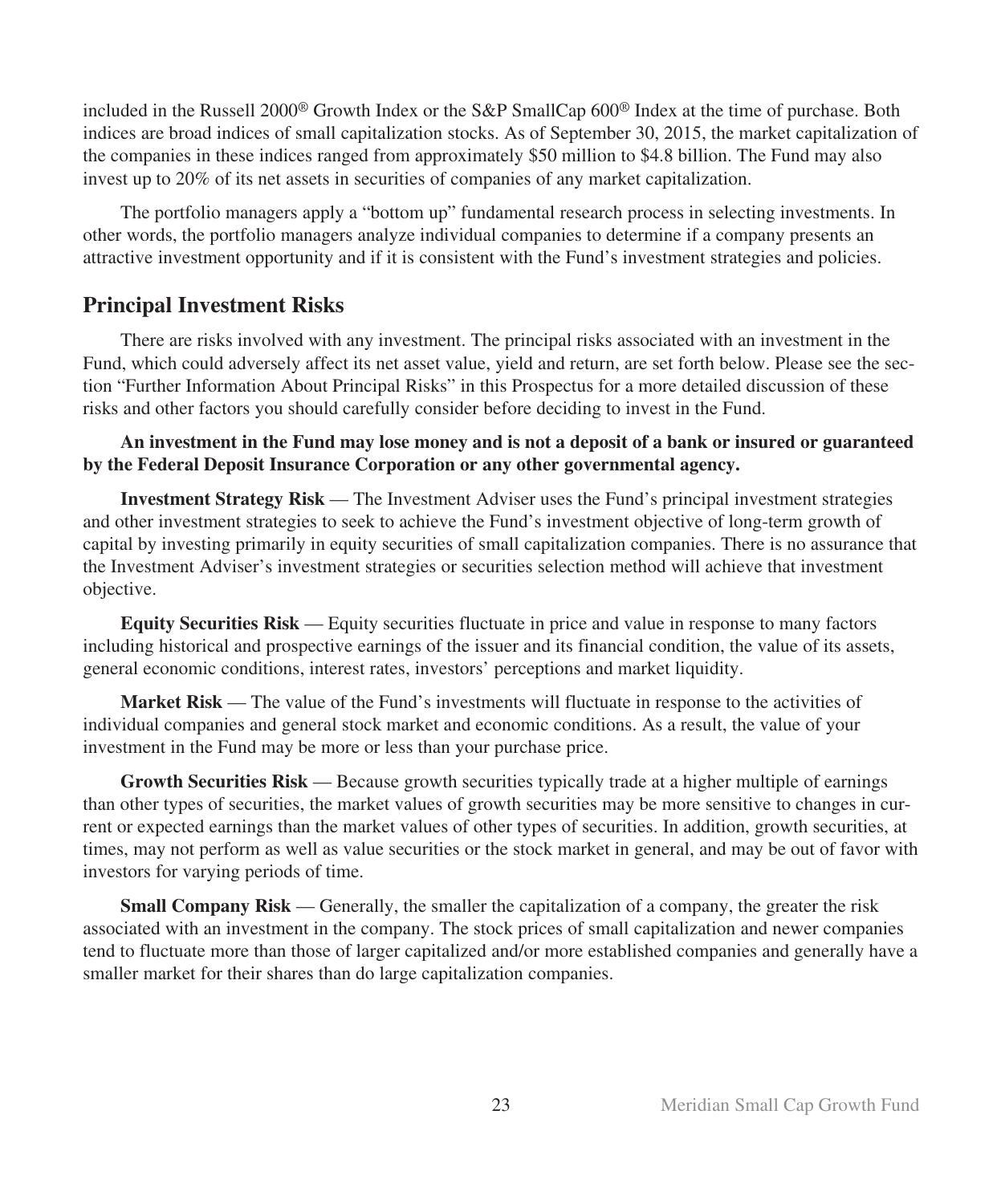## **Performance**

The bar chart and table below show the Fund's historical performance and provide an indication of the risks of investing in the Fund. The bar chart shows changes in the performance of the Fund's Legacy Class shares from year-to-year. The performance of the Institutional Class shares of the Fund would have differed from that of Legacy Class shares only to the extent that the Institutional Class shares have higher expenses than Legacy Class shares, which would have resulted in lower performance.

The table shows how the Fund's average annual returns compare with those of the Russell 2000® Growth Index. The Fund's past performance (before and after taxes) is not necessarily an indication of how the Fund will perform in the future. Updated performance information for the Fund may be obtained by visiting www.meridianfund.com or by calling 1-800-446-6662.



**Year-by-Year Total Returns as of 12/31**

During the period covered by this bar chart, the Fund's Legacy Class shares highest quarterly return was 12.93% (for the quarter ended December 31, 2014); and the lowest quarterly return was -4.46% (for the quarter ended September 30, 2014).

For the period January 1, 2015 through September 30, 2015, the total return of the Fund's Legacy Class shares was  $-7.26\%$ .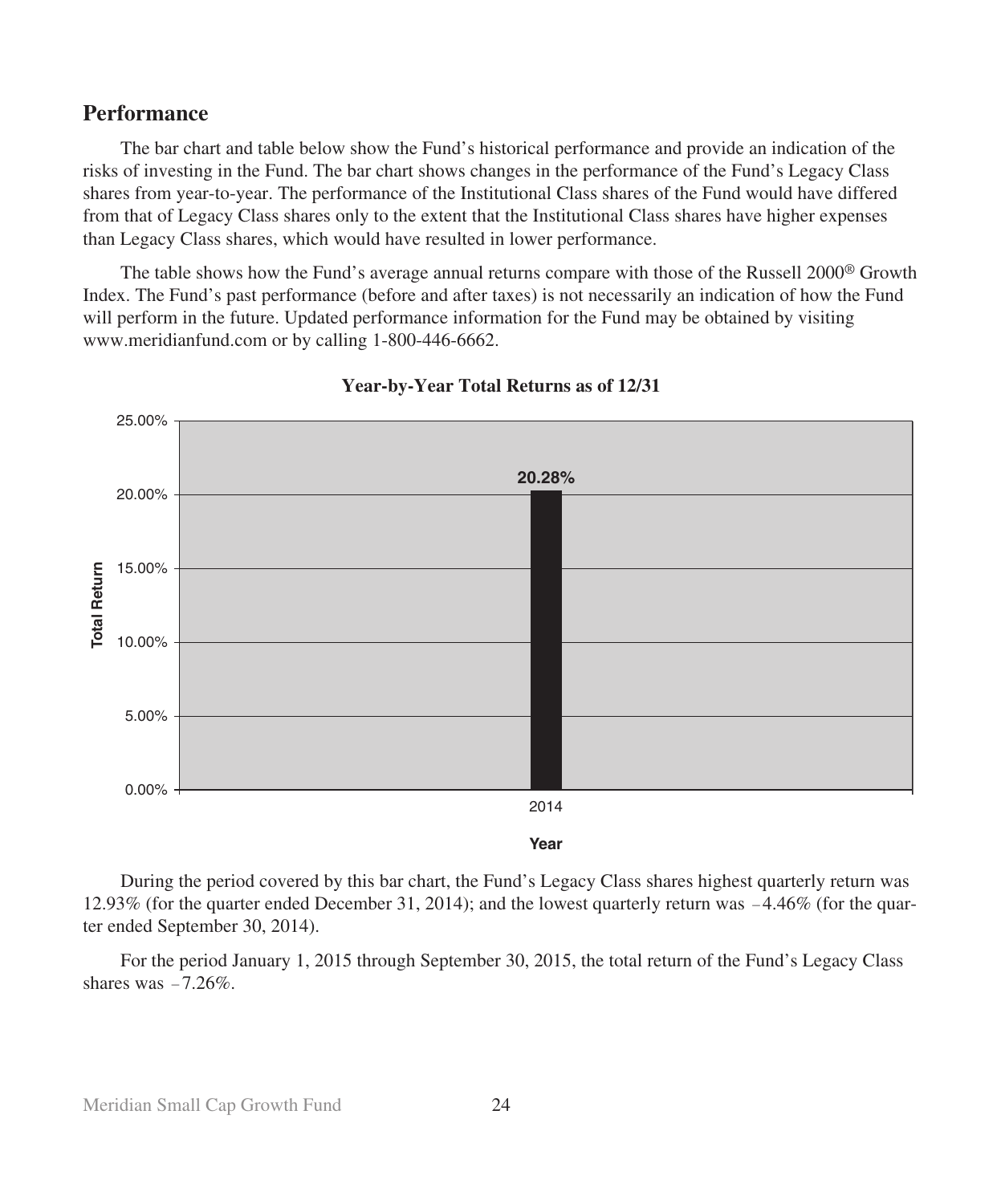### **Average Annual Total Returns (For the year ended December 31, 2014)**

| MERIDIAN SMALL CAP GROWTH FUND<br>Legacy Class Shares $(12/16/2013)$                        | Year      | Life of Class |
|---------------------------------------------------------------------------------------------|-----------|---------------|
| Return Before Taxes                                                                         | 20.28%    | 24.56%        |
| Return After Taxes on Distributions                                                         | $19.03\%$ | 23.32%        |
| Return After Taxes on Distributions and Sale of Fund Shares <sup>1</sup>                    | $11.50\%$ | 18.17%        |
| Russell 2000 <sup>®</sup> Growth Index (reflects no deductions for fees, expenses or taxes) | 5.60%     | 9.76%         |

<sup>1</sup> The Fund's returns after taxes on distributions and sale of Fund shares may be higher than its returns after taxes on distributions because it includes the effect of a tax benefit an investor may receive resulting from the capital losses that would have been incurred on the sale of the shares.

After-tax returns are calculated using the historical highest individual federal marginal income tax rates and do not reflect the impact of state and local taxes. Actual after-tax returns depend on an investor's tax situation and may differ from those shown. After-tax returns shown are not relevant to investors who hold their Fund shares through tax-deferred arrangements such as 401(k) plans or individual retirement accounts.

# **Management**

Arrowpoint Asset Management, LLC.

# **Portfolio Managers**

Chad Meade serves as a Co-Portfolio Manager of the Fund. Mr. Meade, who joined the Investment Adviser in 2013, has served as a Co-Portfolio Manager of the Fund since inception.

Brian Schaub, CFA, serves as a Co-Portfolio Manager of the Fund. Mr. Schaub, who joined the Investment Adviser in 2013, has served as a Co-Portfolio Manager of the Fund since inception.

# **Purchase and Sale of Fund Shares**

The following table shows the minimum investment amounts for purchasing share classes of the Meridian Small Cap Growth Fund.

| <b>Class</b>                      | <b>Minimum Initial Investment</b> | <b>Minimum Subsequent Investment</b> |
|-----------------------------------|-----------------------------------|--------------------------------------|
| Legacy Class Shares <sup>1</sup>  | \$1,000                           | \$50                                 |
| <b>Institutional Class Shares</b> | \$1,000,000                       | <b>NONE</b>                          |

<sup>1</sup> Effective as of March 1, 2014, Legacy Class Shares of each Fund are not offered to the public, except under certain limited circumstances.

The Funds reserve the right to change the amount of these minimums from time to time or to waive them in whole or in part if, in the Investment Adviser's or the Fund's opinion, the investor has adequate intent and availability of assets to reach a future level of investment in the Fund that is equal to or greater than the minimum.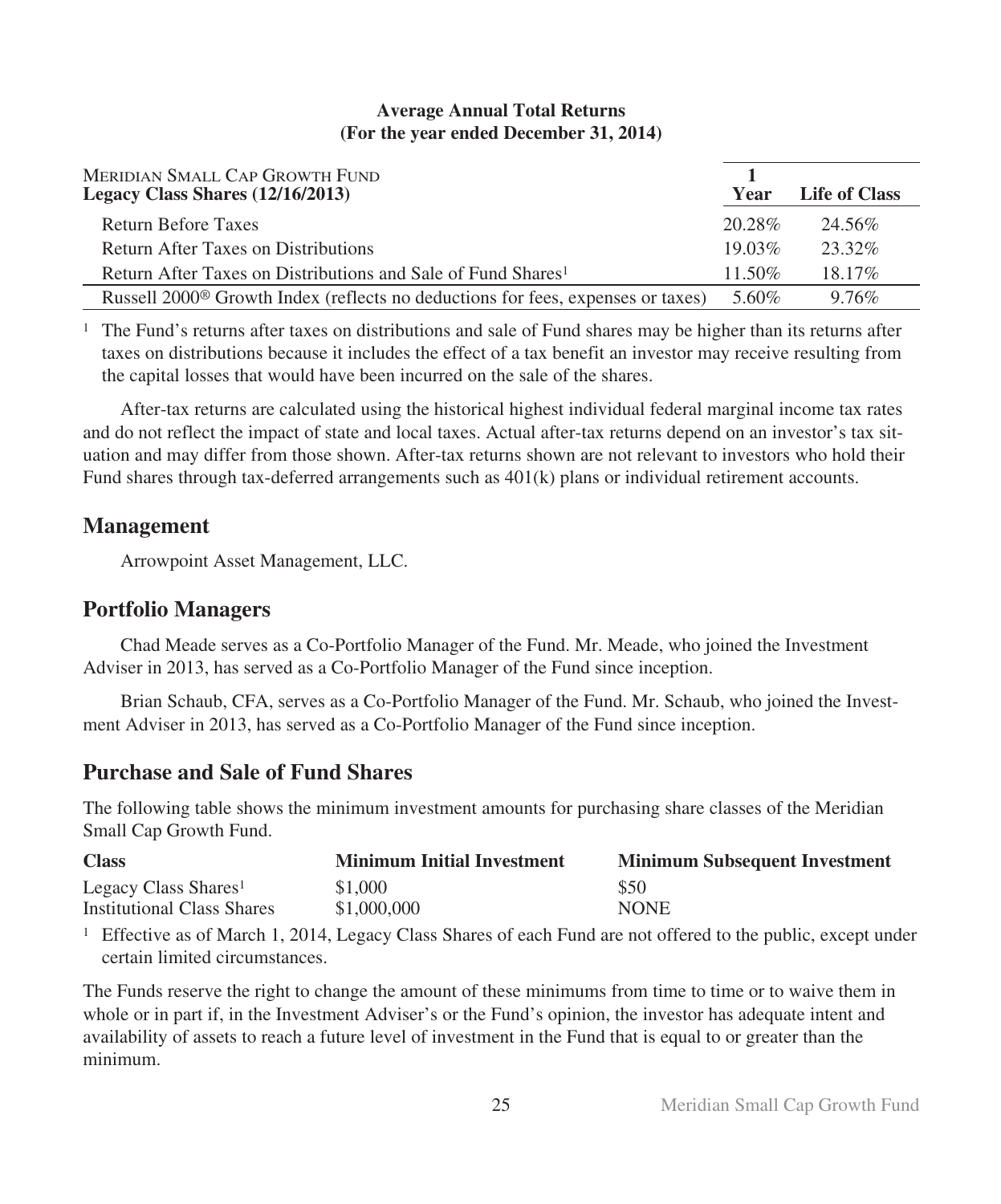In general, subject to share class eligibility criteria, you may purchase, redeem or exchange shares of the Funds directly with MERIDIAN FUND, INC.® on any day the New York Stock Exchange is open for regular trading, in the following ways:

| <b>Regular Mail</b>                                                       | <b>Express Mail</b>                                                                      | By Telephone or Wire By Internet |                       |
|---------------------------------------------------------------------------|------------------------------------------------------------------------------------------|----------------------------------|-----------------------|
| MERIDIAN FUND, INC. <sup>®</sup><br>P.O. Box 9792<br>Providence, RI 02940 | MERIDIAN FUND, INC. <sup>®</sup><br>4400 Computer Drive<br>Westborough,<br>MA 01581-1722 | 1-800-446-6662                   | www.meridianfund.com. |

You may also purchase, redeem or exchange shares of the Funds by contacting your advisor or other financial intermediary. If you maintain your account with a financial intermediary, you must contact that intermediary to purchase, redeem or exchange shares of the Funds in or from your account with the intermediary. The Funds will not be responsible for any loss, cost, expense, or other liability resulting from unauthorized transactions made through our web site if the Funds follow reasonable security procedures designed to verify the identity of the investor. For telephone transactions, the Funds will request personalized security codes or other information, and may also record calls. For transactions conducted through the Internet, the Funds recommend the use of an Internet browser with 128-bit encryption. You should verify the accuracy of your confirmation statements upon receipt and notify the Funds immediately of any discrepancies in your account activity. If you do not want the ability to sell and exchange by telephone or the Internet, call Shareholder Services for instructions.

# **Tax Information**

Any distributions you receive from a Fund will be taxable as ordinary income or capital gains or, in some cases, qualified dividend income subject to tax at maximum federal rates applicable to long term capital gains, except when your investment is in an IRA, 401(k) or other tax advantaged investment plan. However, subsequent withdrawals from such a tax advantaged investment plan may be subject to federal income tax. You should consult your tax adviser about your specific tax situation.

# **Payments to Broker-Dealers and Other Financial Intermediaries**

If you purchase shares of a Fund through a broker-dealer or other financial intermediary (such as a bank), the Fund and its related entities may pay the intermediary for the sale of Fund shares and related services. These payments may create a conflict of interest by influencing the broker-dealer or other intermediary and your advisor to recommend the Fund or one share class over another investment or share class, as applicable. Ask your advisor or financial intermediary for more information.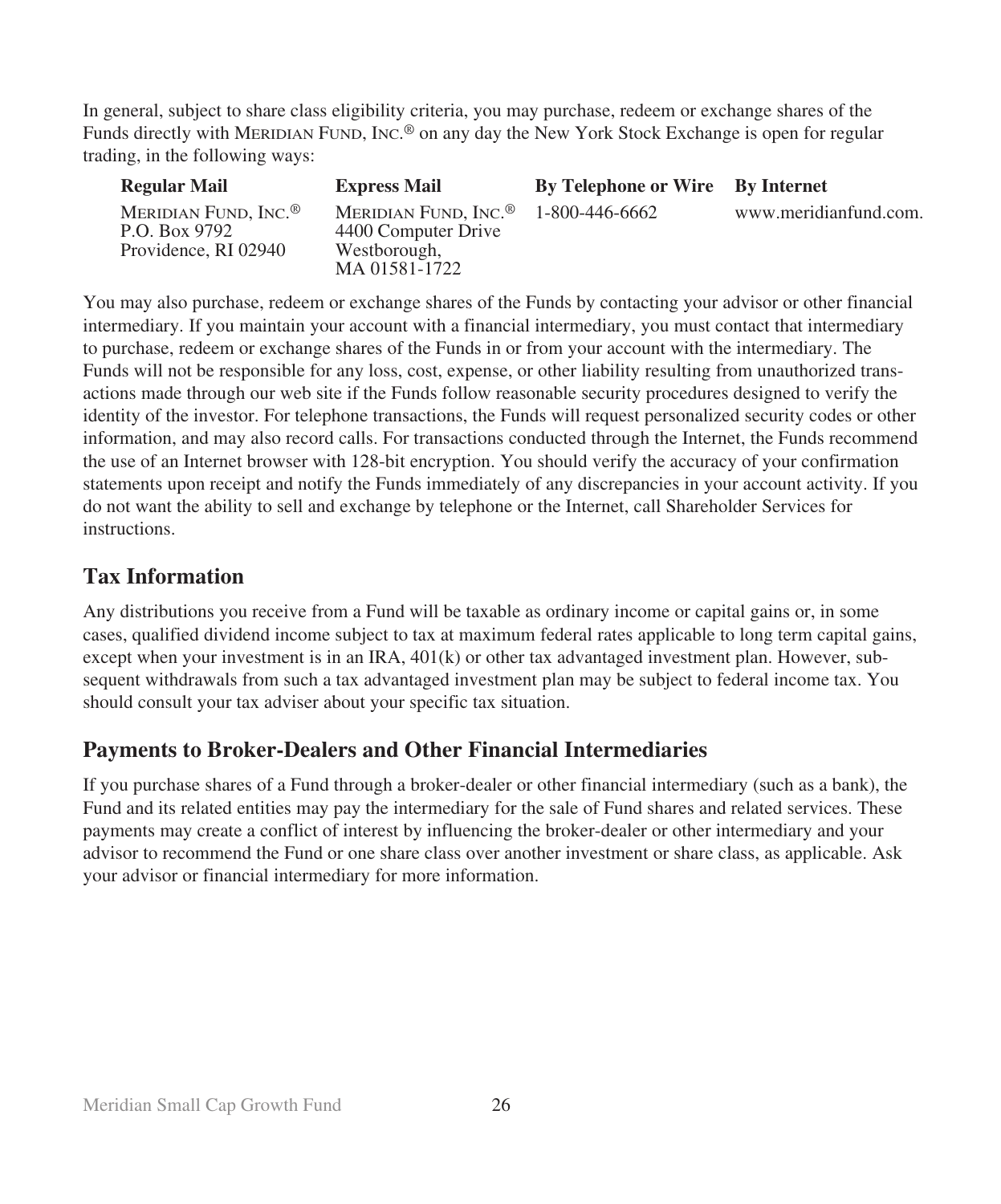# **FURTHER INFORMATION ABOUT THE FUNDS' INVESTMENT OBJECTIVES AND PRINCIPAL INVESTMENT STRATEGIES**

## **GENERAL**

In selecting investments to achieve each Funds' investment objective, the Investment Adviser considers issuer-specific criteria as well as the economic outlook and political conditions. Such issuer-specific criteria include the issuer's growth relative to its price-earnings ratio, its financial strength and management practices and abilities, including its competitive position, the quality of its balance sheet and earnings, its future prospects, and the potential for growth and stock appreciation, other enterprise and market valuation criteria as well as the value of the investments relative to other comparable investment alternatives.

The proportions of a Fund's assets invested in equity securities or cash equivalents, particular industries, and specific securities will shift from time to time in accordance with the Investment Adviser's judgment. Each Fund's investment policies other than those listed as "fundamental" in the Statement of Additional Information ("SAI") may be changed by the Funds' Board of Directors (the "Board") without shareholder approval. The investment policy of the Meridian Small Cap Growth Fund concerning 80% of its "net assets, including the amount of any borrowings for investment purposes," and Meridian Equity Income Fund concerning 80% of its "net assets" may also be changed by the Board without shareholder approval, but shareholders would be given at least 60 days' notice. Each Fund's investment objective is non-fundamental and may be changed by the Board without shareholder approval. Shareholders will receive at least 60 days' prior notice of any change to a Fund's investment objective. Any such changes may result in a Fund having investment objectives or policies different from those which

you considered appropriate at the time you invested in the Fund.

Securities are determined by the Investment Adviser to be "U.S." (or "Non-U.S.") based on the consideration of an issuer's domicile, its principal place of business, its primary stock exchange listing, the source of its revenue, the location of its assets, its exposure to economic fortunes and risks of countries or geographic regions outside the United States and other relevant factors.

An investment or type of security specifically identified in the prospectus generally reflects a principal investment (*i.e.,* an investment in which a Fund generally invests, or may invest, 10% or more of its total assets). Each Fund also may use certain types of investments and investing techniques that are described in more detail in the SAI. An investment or type of security only identified in the SAI typically is treated as a non-principal investment (*i.e.,* an investment in which a Fund generally invests less than 10% of its total assets). A description of the Funds' policies regarding disclosure of the Funds' portfolio holdings is available in the Funds' SAI and on the Funds' website at www.meridianfund.com.

The Investment Adviser may actively trade portfolio securities, which may lead to higher transaction costs that may affect a Fund's performance. In addition, active trading of portfolio securities may lead to higher taxes if your shares are held in a taxable account.

Except for the Meridian Small Cap Growth Fund and Meridian Equity Income Fund, the Funds do not engage in short sales, but the Board may permit a Fund to engage in such transactions in the future. Meridian Small Cap Growth Fund and Meridian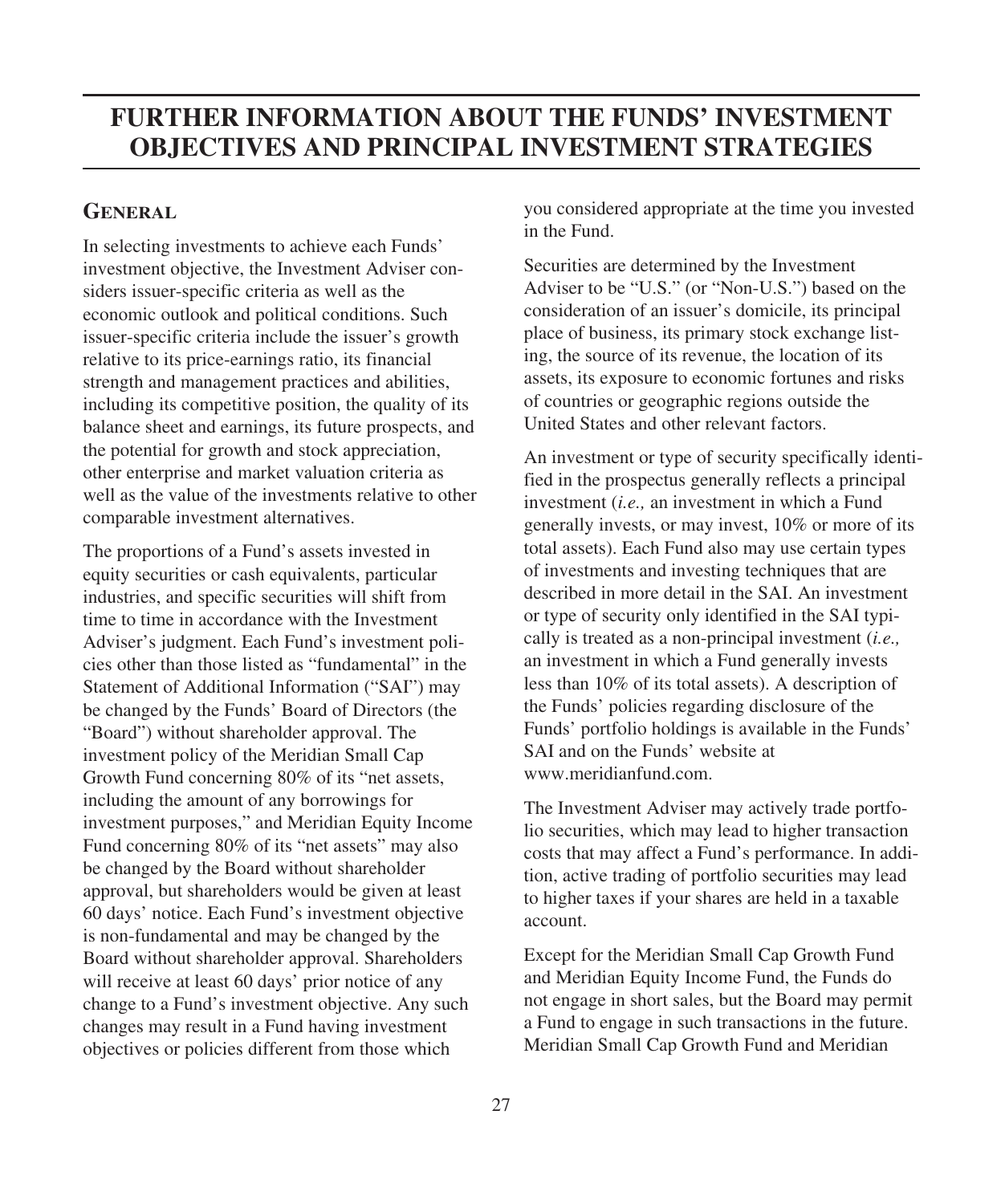Equity Income Fund may engage in short sales. However, it is not anticipated that short sales will be a material investment activity for the Meridian Small Cap Growth Fund or Meridian Equity Income Fund.

## **MERIDIAN EQUITY INCOME FUND**

## **INVESTMENT OBJECTIVE**

The MERIDIAN EQUITY INCOME FUND seeks longterm growth of capital along with income as a component of total return.

## **INVESTMENT STRATEGIES**

The Fund seeks to maximize total return by investing primarily in a diversified portfolio of dividendpaying equity securities. Under normal circumstances, these securities will primarily be equity securities of U.S. companies that pay dividends or interest, have the potential for capital appreciation and which the Investment Adviser believes may have the capacity to raise dividends in the future. In addition to common stocks, equity securities may include, among other instruments, preferred stock as well as securities convertible into common stock. The Fund may also invest in securities of foreign companies (denominated in U.S. dollars or foreign currencies), including emerging market companies. The Fund may invest up to 25% of its total assets, calculated at the time of purchase, in securities of foreign companies, including emerging market companies.

Under normal circumstances, the Fund will invest at least 80% of its net assets in equity securities. Shareholders will receive at least 60 days' prior notice of any change to the principal investment strategies relating to the type of securities in which 80% of the value of the Fund's net assets must be invested. The Fund may invest in securities of companies with any capitalization across a broad

range of industries. The Fund may also invest a portion of its assets in debt or fixed income securities, including higher yield, higher risk, lower rated or unrated corporate bonds, commonly referred to as "junk bonds." These are bonds that are rated Ba or below by Moody's or BB or below by S&P, are in default or are unrated but of comparable quality as determined by the Investment Adviser.

The mix of the Fund's investments at any time will depend on the industries and types of securities the Investment Adviser believes hold the most potential for achieving the investment objective within the Fund's investment strategy.

## **MERIDIAN GROWTH FUND**

## **INVESTMENT OBJECTIVE**

The MERIDIAN GROWTH FUND seeks long-term growth of capital.

## **INVESTMENT STRATEGIES**

The Fund seeks long-term growth of capital by investing primarily in a diversified portfolio of publicly traded common stocks of U.S. companies. Under normal circumstances, the Fund emphasizes small- and mid-capitalization growth companies that the Investment Adviser believes may have prospects for above-average growth in revenues and earnings because of many factors, including high sales growth, high unit growth, industry growth, high or improving returns on assets and equity and a strong balance sheet. These may include companies that are relatively small in terms of total assets, revenues and earnings. The Fund may also invest in companies not meeting these criteria if the Investment Adviser believes they represent favorable investment opportunities for the Fund.

The Fund may invest in securities of companies with any capitalization across a broad range of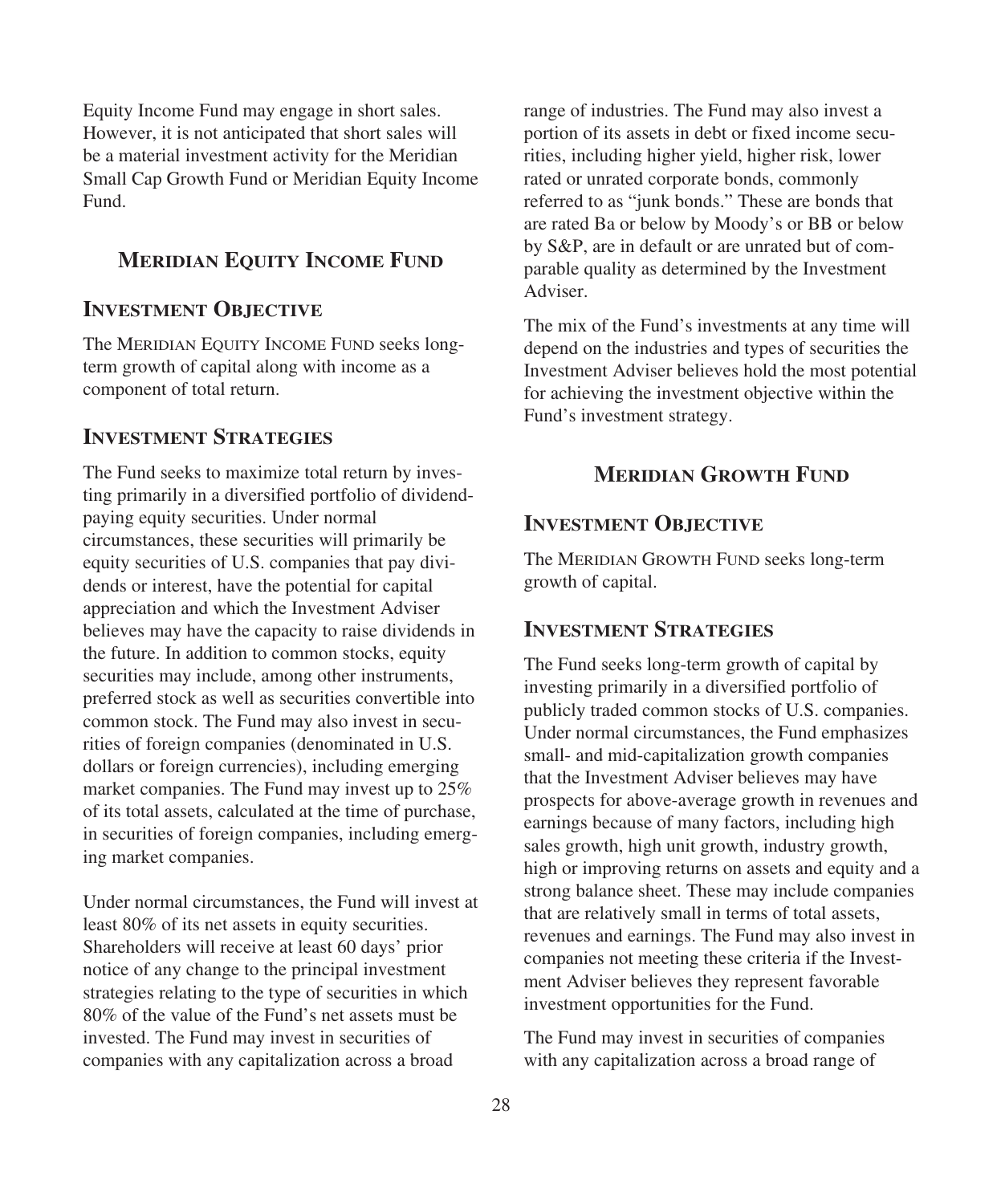industries, though it typically emphasizes smalland mid-capitalization companies. The Fund may also invest in debt and equity-related securities (including convertible debt securities and warrants), bonds rated A or better by Moody's (or, if unrated, are considered by the Investment Adviser to be of comparable quality), and securities of foreign companies (denominated in U.S. dollars or foreign currencies), including emerging market companies. The Fund may invest up to 25% of its total assets, calculated at the time of purchase, in securities of foreign companies, including emerging market companies.

The mix of the Fund's investments at any time will depend on the industries and types of securities the Investment Adviser believes hold the most potential for achieving the investment objective within the Fund's investment strategies.

## **MERIDIAN CONTRARIAN FUND**

### **INVESTMENT OBJECTIVE**

The MERIDIAN CONTRARIAN FUND seeks long-term growth of capital.

## **INVESTMENT STRATEGIES**

The Fund seeks long-term growth of capital by investing primarily in a diversified portfolio of publicly traded common stocks of U.S. companies. Under normal circumstances, the Fund invests in the stocks of businesses that are out of consensus favor and likely to have recently underperformed their peers, or the market due to what the Investment Adviser deems to be temporary operational issues. The Fund then emphasizes stocks which the Investment Adviser believes are undervalued in relation to the business's (or issuer's) long-term earnings power or asset value, or the stock market in general. Securities in which the Fund invests may be undervalued because of many factors, including

market decline, poor economic conditions, tax-loss selling or actual or anticipated unfavorable developments affecting the issuer of the security. Any or all of these factors may provide buying opportunities at attractive prices compared to historical or current market price-earnings ratios, book value, underlying asset value, or the long-term earnings prospects of the company. In addition, the Fund's policy of investing in securities that may be temporarily out of favor differs from the investment approach followed by many other mutual funds with a similar investment objective, including the Meridian Growth Fund. Many such mutual funds typically do not invest in securities that have declined sharply in price, are not widely followed, or are issued by companies that have reported poor earnings or have suffered a downturn in business. The Investment Adviser believes, however, that the securities of companies that may be temporarily out of favor due to earnings declines or other adverse developments may offer good investment opportunities for the Fund.

The Fund may invest in securities of companies with any capitalization across a broad range of industries. The Fund may also invest in debt and equity-related securities (such as convertible debt securities, bonds and warrants) and securities of foreign companies (denominated in U.S. dollars or foreign currencies), including emerging market companies. The Fund may invest up to 25% of its total assets, calculated at the time of purchase, in securities of foreign companies, including emerging market companies.

The mix of the Fund's investments at any time will depend on the industries and types of securities the Investment Adviser believes hold the most potential for achieving the Fund's investment objective within the Fund's investment strategies.

The Fund intends to invest at least 65% of its total assets in common stocks and equity-related securities (such as convertible debt securities and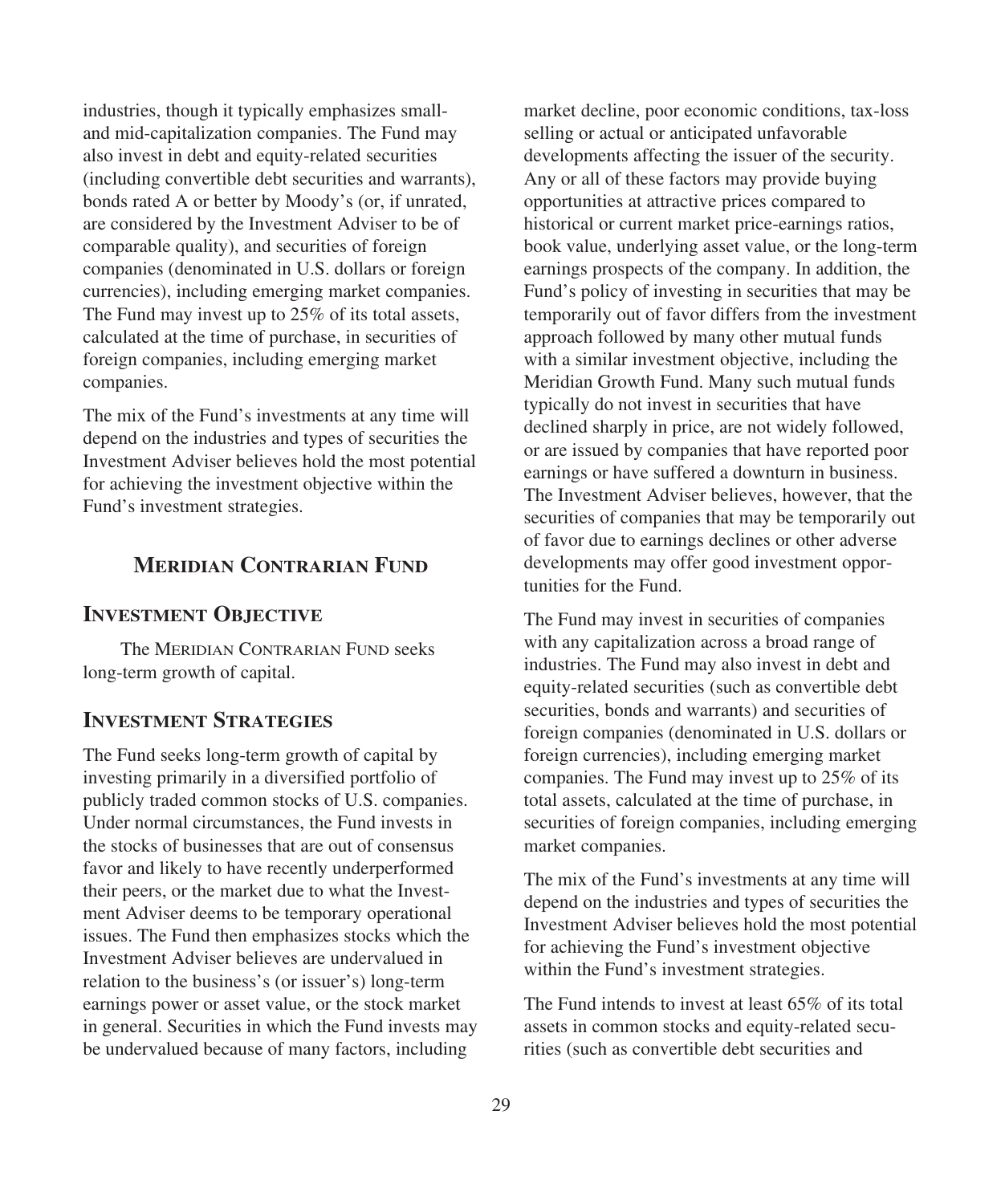warrants). The Fund may invest up to 35% of its total assets in debt or fixed income securities, including higher yield, higher risk, lower rated or unrated corporate bonds, commonly referred to as "junk bonds." These are bonds that are rated Ba or below by Moody's or BB or below by S&P, or are unrated but of comparable quality as determined by the Investment Adviser. The Fund may invest up to 10% of its total assets in securities rated below Ca by Moody's or C by S&P, or are unrated but of comparable quality as determined by the Investment Adviser.

The Fund may purchase high yield bonds that the Investment Adviser believes will increase in value due to improvements in their credit quality or ratings, anticipated declines in interest rates or improved business conditions for the issuers.

## **MERIDIAN SMALL CAP GROWTH FUND**

## **INVESTMENT OBJECTIVE**

The MERIDIAN SMALL CAP GROWTH FUND seeks long-term growth of capital by investing primarily in equity securities of small capitalization companies.

## **INVESTMENT STRATEGIES**

The Fund seeks long-term growth of capital by investing, under normal circumstances, at least 80% of its net assets, including the amount of any borrowings for investment purposes, in U.S. equity securities (including common stocks, preferred stocks and securities convertible into common and preferred stocks) of small capitalization companies. In the view of the Investment Adviser, small capitalization companies are defined as companies whose total market capitalization falls within the range of companies included in the Russell 2000® Growth Index or the S&P SmallCap 600® Index at

the time of purchase. Both indices are broad indices of small capitalization stocks. At September 30, 2015, the market capitalization of the companies in these indices ranged from approximately \$50 million to \$4.8 billion. The Fund may also invest up to 20% of its net assets in securities of companies of any market capitalization.

The portfolio managers apply a "bottom up" fundamental research process in selecting investments. In other words, the portfolio managers analyze individual companies to determine if a company presents an attractive investment opportunity and if it is consistent with the Fund's investment strategies and policies.

## **TEMPORARY INVESTMENTS**

When the Investment Adviser concludes, on the basis of its analyses of the economy, political conditions, or its own valuation guidelines and standards, that general market or other conditions warrant the reduction of some or all of a Fund's equity securities holdings, the Fund may adopt a temporary defensive posture to preserve capital and, if possible, to achieve positive returns in defensive type investments. Similarly, a Fund may also temporarily depart from its investment strategies in order to manage large cash inflows, maintain liquidity necessary to meet shareholder redemptions or for other reasons (*e.g.,* when the Fund is implementing a revised investment strategy). During such periods, a Fund may hold a portion or all of its assets in cash, money market instruments or corporate debt obligations, or take other investment positions that depart from its ordinary investment strategies. This may cause a Fund to temporarily forego greater investment returns, and the Fund may not achieve its investment objective during such periods.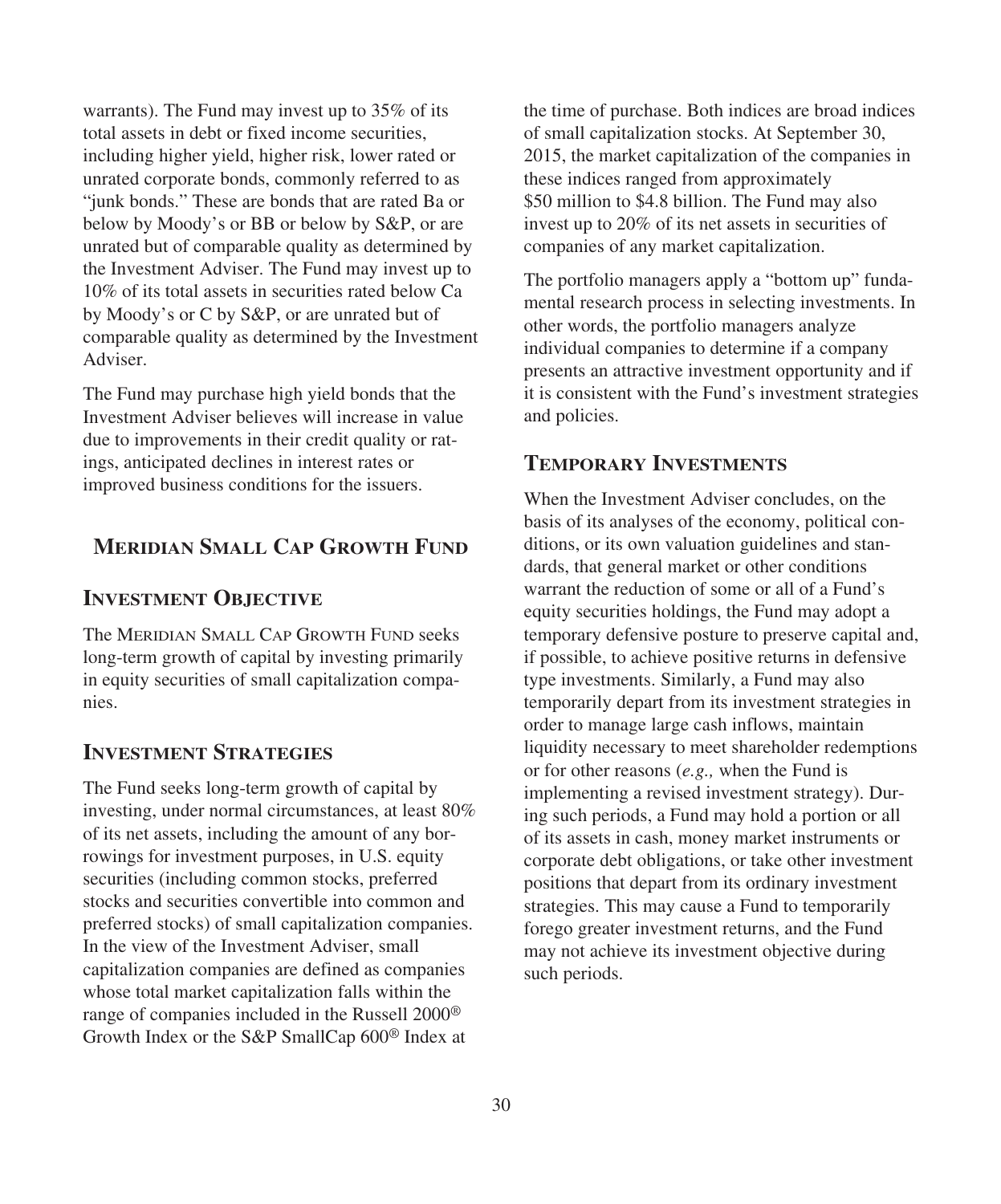# **FURTHER INFORMATION ABOUT PRINCIPAL RISKS**

## **INVESTMENT STRATEGY RISK**

The Investment Adviser's investment strategies and securities selection method may fail to produce the intended results or achieve a Fund's investment objective. In addition, the Investment Adviser's investment approach may be out of favor at times, causing a Fund to underperform funds that also seek such investment objectives but use different approaches to the stock selection and portfolio construction process. A Fund's shares, as a result, may lose value and/or underperform other funds with similar investment objectives. Accordingly, there is no assurance that a Fund will meet its investment objective or that the value of your investment will not decline.

## **MARKET RISK**

Market risk refers to the possibility that the market values of securities or other investments that a Fund holds will fall, sometimes rapidly or unpredictably, or fail to rise. Security values may fall or fail to rise because of a variety of factors affecting (or the market's perception of) individual companies or other issuers (*e.g.,* an unfavorable earnings report), industries or sectors, or the market as a whole, reducing the value of an investment in a Fund. Accordingly, an investment in the Fund could lose money over short or even long periods. The market values of the securities the Fund holds also can be affected by changes (or perceived changes) in U.S. or foreign economies and financial markets, and the liquidity of these securities, among other factors. In general, equity securities tend to have greater price volatility than debt securities. In addition, stock prices may be sensitive to rising interest rates, as the cost of capital rises and borrowing costs increase. As a result, the value of your investments in a Fund may be more or less than the value of your purchase price.

## **GROWTH SECURITIES RISK**

Growth securities typically trade at a higher multiple of earnings than other types of equity securities. Accordingly, the market values of growth securities may be more sensitive to adverse economic or other circumstances or changes in current or expected earnings than the market values of other types of securities. In addition, growth securities, at times, may not perform as well as value securities or the stock market in general, and may be out of favor with investors for varying periods of time. If the Investment Adviser's perception of a company's growth potential is not realized, the securities purchased may not perform as expected, reducing a Fund's returns. A mutual fund investing principally in growth securities may at times underperform other mutual funds that invest more broadly or that have different investment styles.

## **VALUE SECURITIES RISK**

Value securities are securities of companies that may have experienced, for example, adverse business, industry or other developments or may be subject to special risks that have caused the securities to be out of favor and, in turn, potentially undervalued. The market value of a portfolio security may not meet the Investment Adviser's future value assessment of that security, may take longer than anticipated to rise to the believed value or may decline. In addition, value securities, at times, may not perform as well as growth securities or the stock market in general, and may be out of favor with investors for varying periods of time. A mutual fund investing principally in value securities may at times underperform other mutual funds that invest more broadly or that have different investment styles.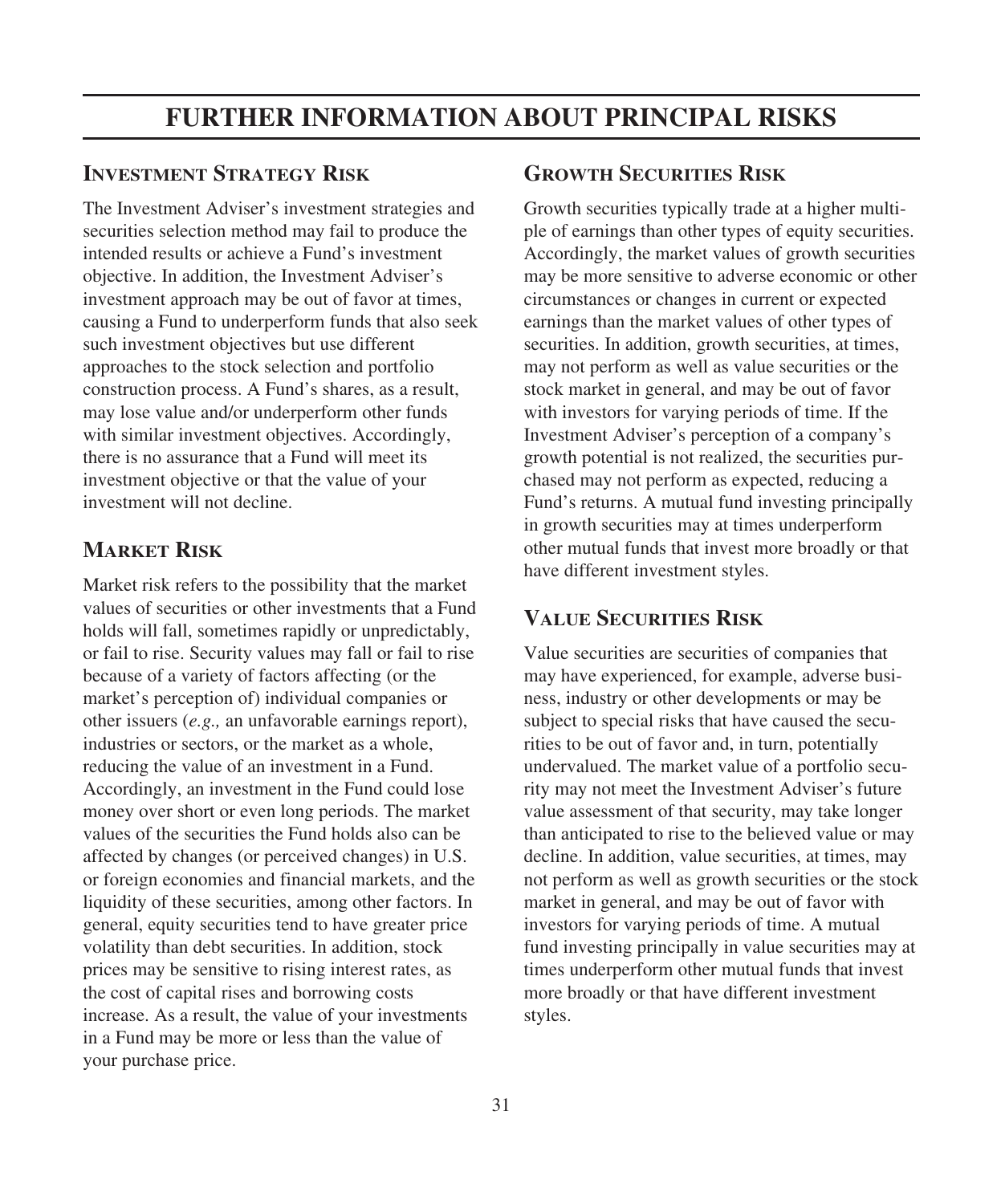## **SMALL AND MEDIUM COMPANY RISK**

A Fund's portfolio may include securities of smaller and medium capitalization companies and less-seasoned companies that have limited operating histories and may not yet be profitable. These may include companies classified as small-, midand micro-capitalization. Investments in these companies offer opportunities for capital gain, but involve significant risks, including limited product lines, markets or financial resources, dependence on a key group of managers, the absence of a ready market for the securities (or securities which trade less frequently or in a limited volume, or only in the over-the-counter market or on a regional stock exchange), volatility of the stock price, and, in the case of unseasoned companies, the untested longterm viability of the firms' operations. In addition, some smaller capitalization companies may not be widely followed by the investment community, which can lower the demand for their stocks.

## **EQUITY SECURITIES RISK**

The value of a Fund's stock investments will fluctuate in response to the activities of individual companies and general stock market and economic conditions. The stock prices of smaller capitalized and newer companies tend to fluctuate more than those of larger capitalized and/or more established companies and may have a smaller market for their shares than do large capitalization companies. Convertible securities may offer less market risk than owning common shares, but the potential for capital gain may be less than a common stock investment. Preferred stock is a hybrid security that combines features of both common stock and bonds. It is equity, not debt, and is thus riskier than bonds. Whereas bond interest is a contractual expense of the issuer, preferred dividends, although payable before common dividends, are not assured (*e.g.,* if earnings are low).

## **INCOME RISK**

The amount of the distributions paid by a Fund generally depends on the amount of dividends and/ or interest received by the Fund on the securities it holds. A Fund may not be able to pay distributions or may have to reduce its distribution level if the dividends and/or interest the Fund receives from its investments decline or are insufficient to pay such distributions.

## **DEBT SECURITIES RISK**

Each Fund may invest in debt securities of both governmental and corporate issuers. A decline in prevailing levels of interest rates generally increases the value of debt securities in a Fund's portfolio, while an increase in rates usually reduces the value of those securities. The value of a Fund's debt securities, including bonds and convertible securities, are affected by movements in interest rates; if interest rates rise, the value of these securities may fall. Generally, the longer the average maturity of a debt security, the greater the change in its value. As a result, to the extent that a Fund invests in debt securities, interest rate fluctuations will affect the Fund's net asset value, but not the income it receives from debt securities it owns. Debt securities are also subject to credit, liquidity risk and prepayment and extension risk. Credit risk is the risk that the entity that issued a debt security may become unable to make payments of principal and interest, and includes the risk of default. Liquidity risk is the risk that a Fund may not be able to sell portfolio securities because there are too few buyers for them. Prepayment and extension risk is the risk that a loan, bond or other security might be called or otherwise converted, prepaid or redeemed before maturity. If a loan or security is converted, prepaid or redeemed before maturity, particularly during a time of declining interest rates or spreads, the portfolio managers may not be able to invest the proceeds in securities or loans providing as high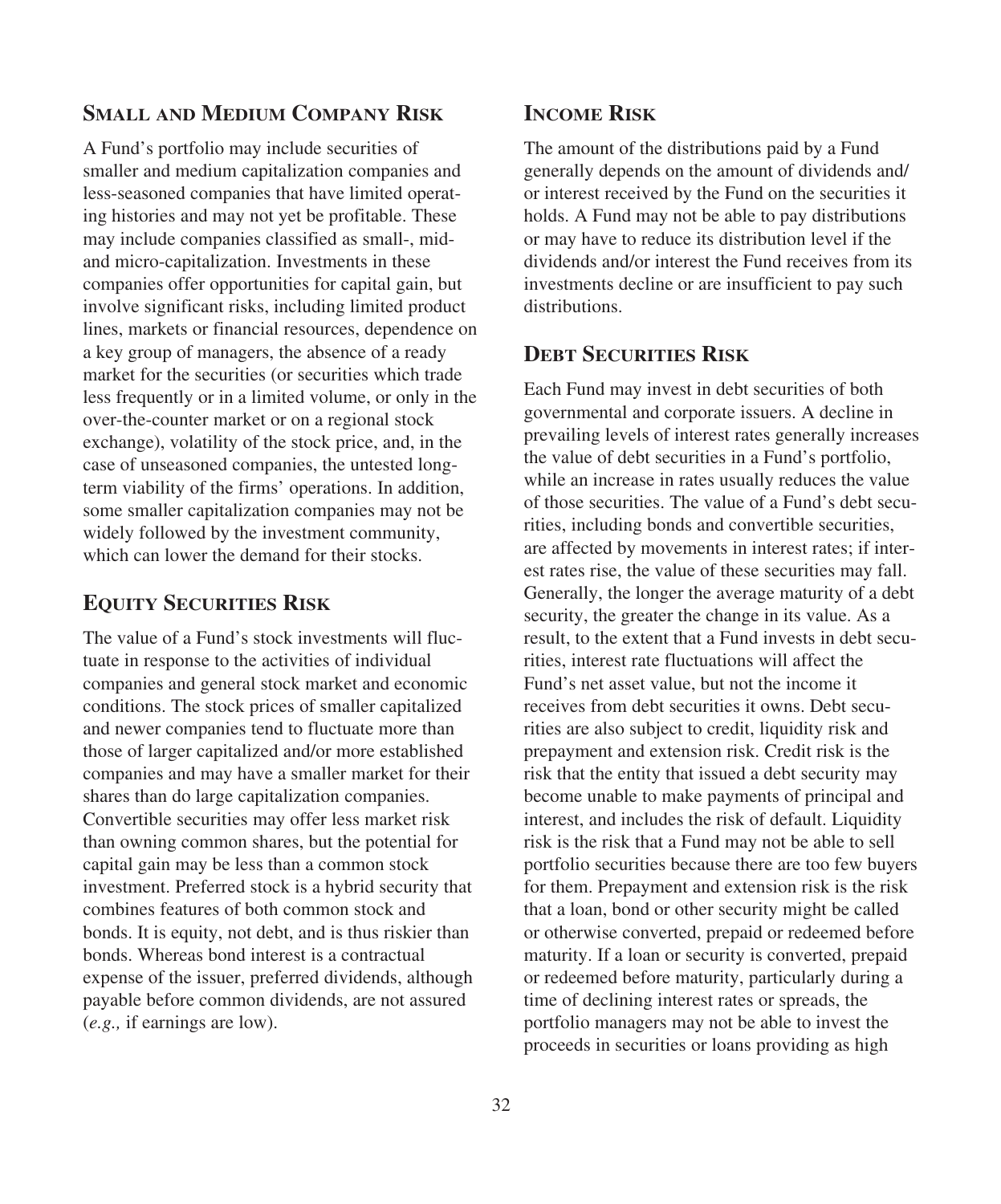a level of income, resulting in a reduced yield to a Fund. Conversely, as interest rates rise or spreads widen, the likelihood of prepayment decreases. The portfolio managers may be unable to capitalize on securities with higher interest rates or wider spreads because a Fund's investments are locked in at a lower rate for a longer period of time.

## **HIGH YIELD BOND RISK**

High-yield, high risk bonds (*i.e.,* "junk bonds"), in which only the MERIDIAN EQUITY INCOME FUND and the MERIDIAN CONTRARIAN FUND may invest, are speculative and are subject to greater volatility and risk of loss through default than investment grade securities, particularly in deteriorating economic conditions. High-yield bond values tend to reflect short-term corporate, economic and market developments and investor perceptions of the issuer's credit quality to a greater extent than lower yielding, higher-rated bonds. In addition, it may be more difficult to dispose of, or to determine the value of, high-yield, high-risk bonds. Bonds rated Ca are described by Moody's as "highly speculative and are likely in, or very near, default, with some prospect of recovery of principal and interest." Bonds rated BB+ by S&P are considered the highest speculative grade by market participants. See Exhibit A to the SAI for a complete description of the bond ratings.

## **FOREIGN SECURITIES RISK**

Investments in foreign securities may be subject to more risks than those associated with U.S. investments, including currency fluctuations, political and economic instability and differences in accounting, auditing and financial reporting standards. Foreign securities may be less liquid than domestic securities so that a Fund may, at times, be unable to sell foreign securities at desirable times or prices. In addition, emerging market securities involve greater risk and more volatility than those of companies in more developed markets. Significant levels of foreign taxes, including potentially confiscatory levels of taxation and withholding taxes, are also a risk related to foreign investments.

In addition, foreign companies may not be subject to uniform accounting, auditing and financial reporting standards and practices, or regulatory requirements comparable to those applicable to U.S. companies. Emerging market securities, in particular, involve greater risk and may be more volatile than those companies in more developed markets. For example, political and economic structures in less developed countries may change rapidly, which may cause instability; their securities markets may be underdeveloped; and emerging market countries are also more likely to experience high levels of inflation, deflation or currency fluctuations, which could adversely affect their economies and securities markets. In general, there may be less public information available about non-U.S. companies. Additionally, specific local political and economic factors must be evaluated in making these investments, including trade balances and imbalances, and related economic policies; expropriation or confiscatory levels of taxation and withholding; limitations on the removal of funds or other assets; political or social instability; the diverse structure and liquidity of the various securities markets; and nationalization policies of governments around the world. Securities of non-U.S. issuers may be denominated in currencies other than the U.S. dollar. If the currency in which a security is denominated appreciates against the U.S. dollar, the dollar value of the security will increase. Conversely, a decline in the exchange rate of the currency would adversely affect the value of the security expressed in dollars. The value of currencies may fluctuate in a manner unrelated to the investment performance of the securities denominated in those currencies.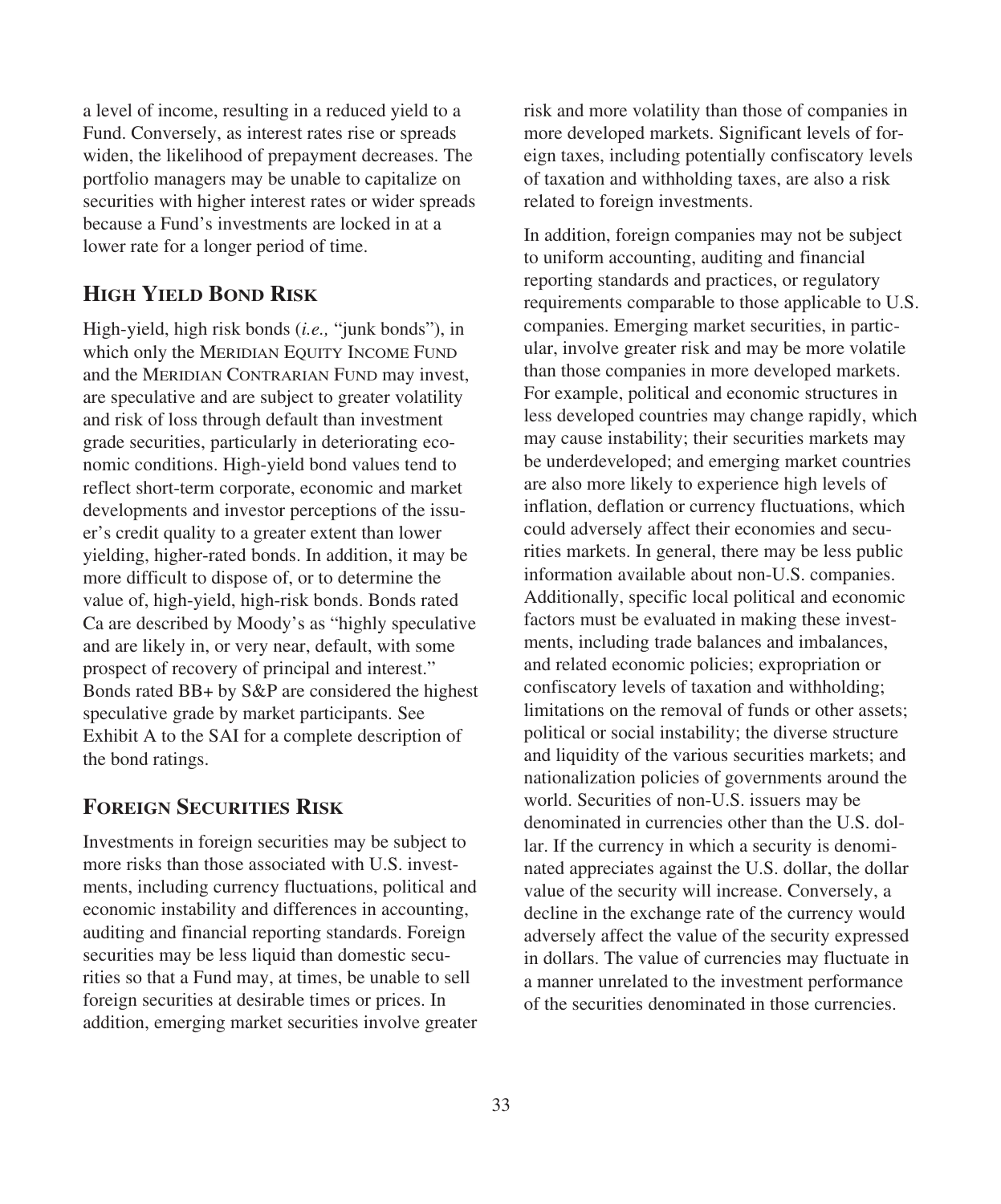# **OPTIONS RISK**

Investments in options involve risks different from, and possibly greater than, investing directly in the underlying security, asset or other reference, including, among others, the risk that the counterparty to an option may not perform or may be unable to perform in accordance with the terms of the instrument, the potential that, at times, there may not be a liquid secondary market for the options (as described above), and the risk of imperfect correlation between any movement in the price or value of options and their underlying security, asset or other reference. Such events, as well as circumstances under which a Fund is required to purchase the underlying asset at a disadvantageous

price, may result in losses to the Fund. In addition, options also may involve a small initial investment relative to the risk assumed, which could result in losses that are greater than the amount originally invested.

Special risks are presented by internationally traded options. Because of time differences between the United States and various foreign countries, and because different holidays are observed in different countries, foreign options markets may be open for trading during hours or on days when U.S. markets are closed. As a result, option premiums may not reflect the current prices of the underlying interest in the United States.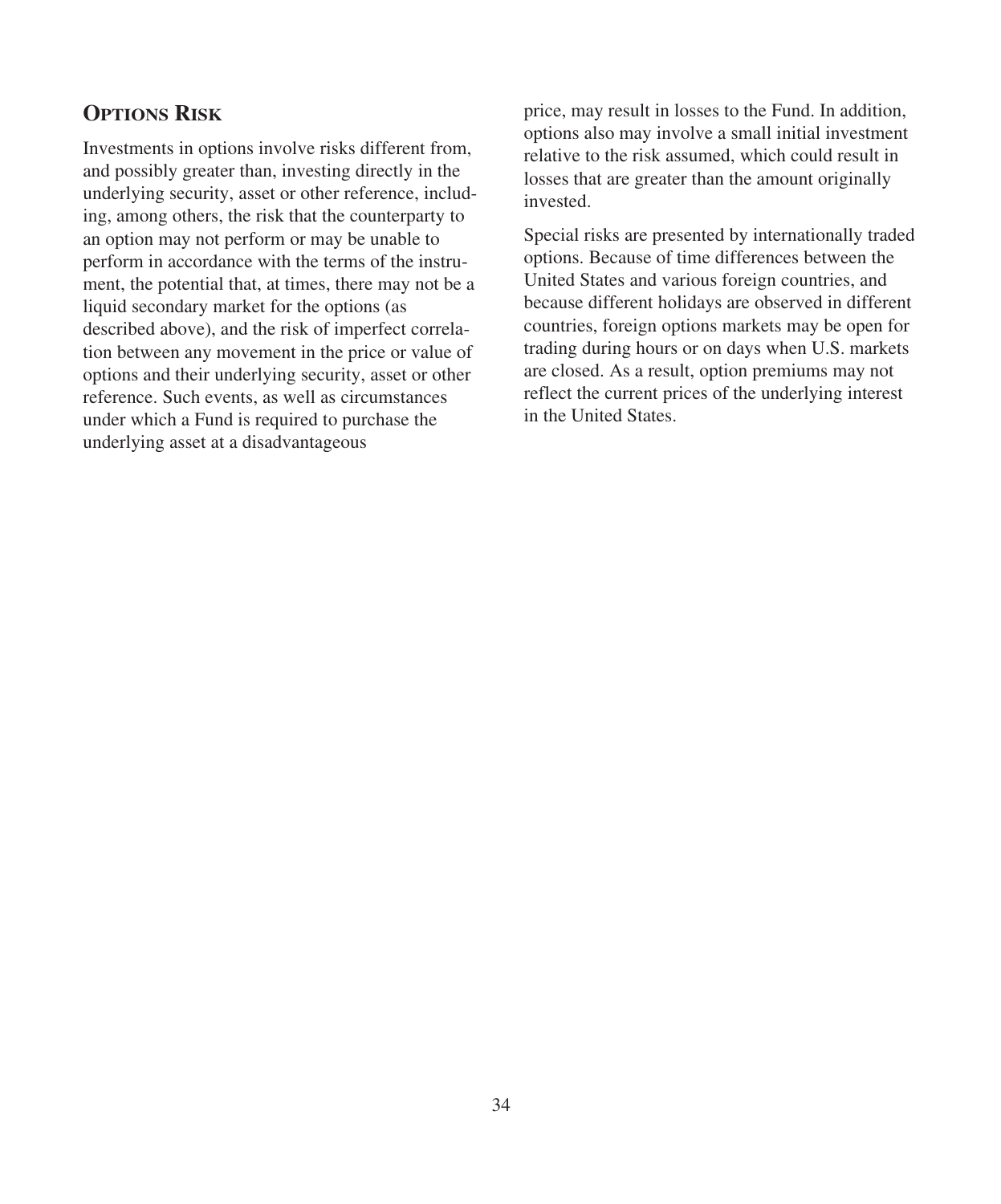## **MERIDIAN FUND, INC.**

Meridian Fund, Inc.® ("Meridian") is an open-end management investment company consisting of four separate series, which includes the Meridian Equity Income Fund, the Meridian Growth Fund, the Meridian Contrarian Fund and the Meridian Small Cap Growth Fund (each, a "Fund" and collectively, the "Funds"), each of which is classified as a "diversified" investment company under the Investment Company Act of 1940, as amended (the "1940 Act").

## **THE INVESTMENT ADVISER**

Arrowpoint Asset Management, LLC, located at 100 Fillmore St., Suite 325, Denver, CO 80206, serves as the investment adviser to the Funds. The Investment Adviser, an investment adviser registered with the Securities and Exchange Commission ("SEC") since 2009 and privately owned by its principals, manages the investments of the Funds' portfolios, provides administrative services and manages Meridian's other business affairs. These services are subject to general oversight by the Board. Pursuant to an Investment Management Agreement and Service Agreement between Meridian, on behalf of the Funds, and the Investment Adviser, (the "Management Agreement"), the Investment Adviser provides investment advisory services to each Fund.

## **PORTFOLIO MANAGERS**

### **Larry Cordisco**

Co-Portfolio Manager of Meridian Contrarian Fund.

Employed by the Investment Adviser as an investment management professional since 2013. Mr. Cordisco was formerly employed with the Previous Investment Adviser since 2012 and, before

that, from 2003 to 2011. Before joining the Previous Investment Adviser in 2003, Mr. Cordisco was an associate analyst in investment research at Bank of America Securities.

### **James England, CFA**

Co-Portfolio Manager of Meridian Contrarian Fund.

Employed by the Investment Adviser as an investment management professional since 2013. Mr. England was formerly employed with the Previous Investment Adviser since 2001. Before that, Mr. England was an equities derivatives trader with TD Securities from 2000 to 2001.

### **Chad Meade**

Co-Portfolio Manager of Meridian Growth Fund and Meridian Small Cap Growth Fund

Employed by the Investment Adviser as an investment management professional since 2013. Mr. Meade previously served as a co-portfolio manager and Executive Vice President of the Janus Triton Fund and the Janus Venture Fund. He has 15 years of experience in the financial industry and focused on small and mid-capitalization stocks in the health care and industrials sectors as an equity research analyst at Janus Capital Management LLC from 2001 to 2011. Prior to starting with Janus in August 2001, Mr. Meade was a financial analyst for Goldman Sachs' global investment research team. He graduated summa cum laude from Virginia Tech with a Bachelor's degree in Finance and was a member of the Omicron Delta Kappa Honor Society.

### **Brian Schaub, CFA**

Co-Portfolio Manager of Meridian Growth Fund and Meridian Small Cap Growth Fund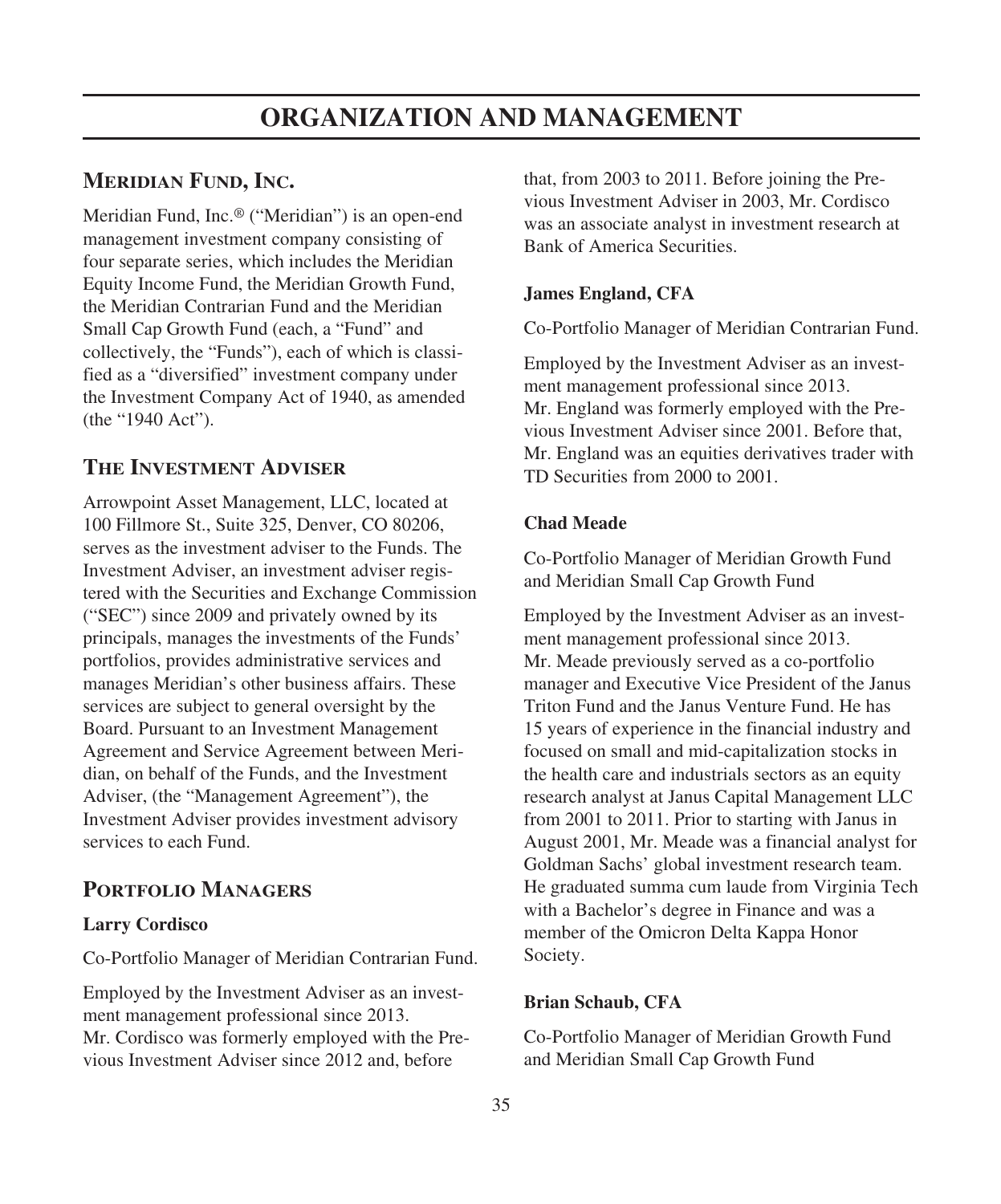Employed by the Investment Adviser as an investment management professional since 2013. Mr. Schaub previously served as a co-portfolio manager and Executive Vice President of the Janus Triton Fund and the Janus Venture Fund. He has 14 years of experience. Mr. Schaub served as an equity research analyst at Janus Capital Management LLC from 2000 to 2011, focused on small and mid-capitalization stocks in the communications sector. He graduated cum laude from Williams College with a Bachelor's degree in Economics. Mr. Schaub also holds a Chartered Financial Analyst designation.

#### **Minyoung Sohn, CFA**

Portfolio Manager of Meridian Equity Income Fund

Employed by the Investment Adviser as a principal and portfolio manager since 2008. Mr. Sohn previously served as a portfolio manager and Executive Vice President of the Janus Growth and Income Fund and the Janus Fundamental Equity Fund. He has 16 years of experience in the financial industry and focused on a broad range of sectors as an equity research analyst (1998 to 2004) and portfolio manager (2004-2007) at Janus Capital Management LLC. He graduated cum laude from Dartmouth College with a Bachelor's degree in Government and Economics.

The SAI provides additional information about Larry Cordisco, James England, Chad Meade, Brian Schaub, and Minyoung Sohn including their compensation structure, other accounts they manage and their ownership of securities in each Fund they manage.

## **MANAGEMENT FEES AND OTHER EXPENSES**

*Management Fees.* Meridian Equity Income Fund pays the Investment Adviser an annual fee of 1.00% of the first \$10 million of the Fund's average daily

net assets, 0.90% of the next \$20 million of the Fund's average daily net assets, 0.80% of the next \$20 million of the Fund's average daily net assets and 0.70% of the Fund's average daily net assets in excess of \$50 million. Meridian Growth Fund pays the Investment Adviser an annual fee of 1.00% of the first \$50 million of the Fund's average daily net assets and 0.75% of the Fund's average daily net assets in excess of \$50 million. Meridian Contrarian Fund pays the Investment Adviser an annual fee of 1.00% of the Fund's average daily net assets. Meridian Small Cap Growth Fund pays the Investment Adviser an annual fee of 1.00% of the Fund's average daily net assets. The management fees are computed daily and paid monthly.

For the fiscal year ended June 30, 2015, the Investment Adviser received an investment advisory fee of 0.94% of the average daily net assets for the Meridian Equity Income Fund, 0.76% of the average daily net assets for the Meridian Growth Fund, 1.00% of the average daily net assets for the Meridian Contrarian Fund and 1.00% of the average daily net assets for the Meridian Small Cap Growth Fund. A discussion regarding the basis for the Board's approval of the Investment Management Agreement between the Investment Adviser and Meridian on behalf of the Meridian Small Cap Growth Fund, the Meridian Growth Fund, the Meridian Contrarian Fund and the Meridian Equity Income Fund is currently available in the Semiannual report to shareholders.

*Expenses.* Expenses common to the Funds are generally allocated to each Fund in proportion to its relative net assets. Expenses arising in connection with a Fund are charged directly to that Fund. Expenses directly attributable to a specific class of shares of a Fund are charged to that share class.

The Investment Adviser has agreed to waive and/or reimburse certain expenses for the Meridian Equity Income Fund so that total annual fund operating expenses (excluding acquired fund fees and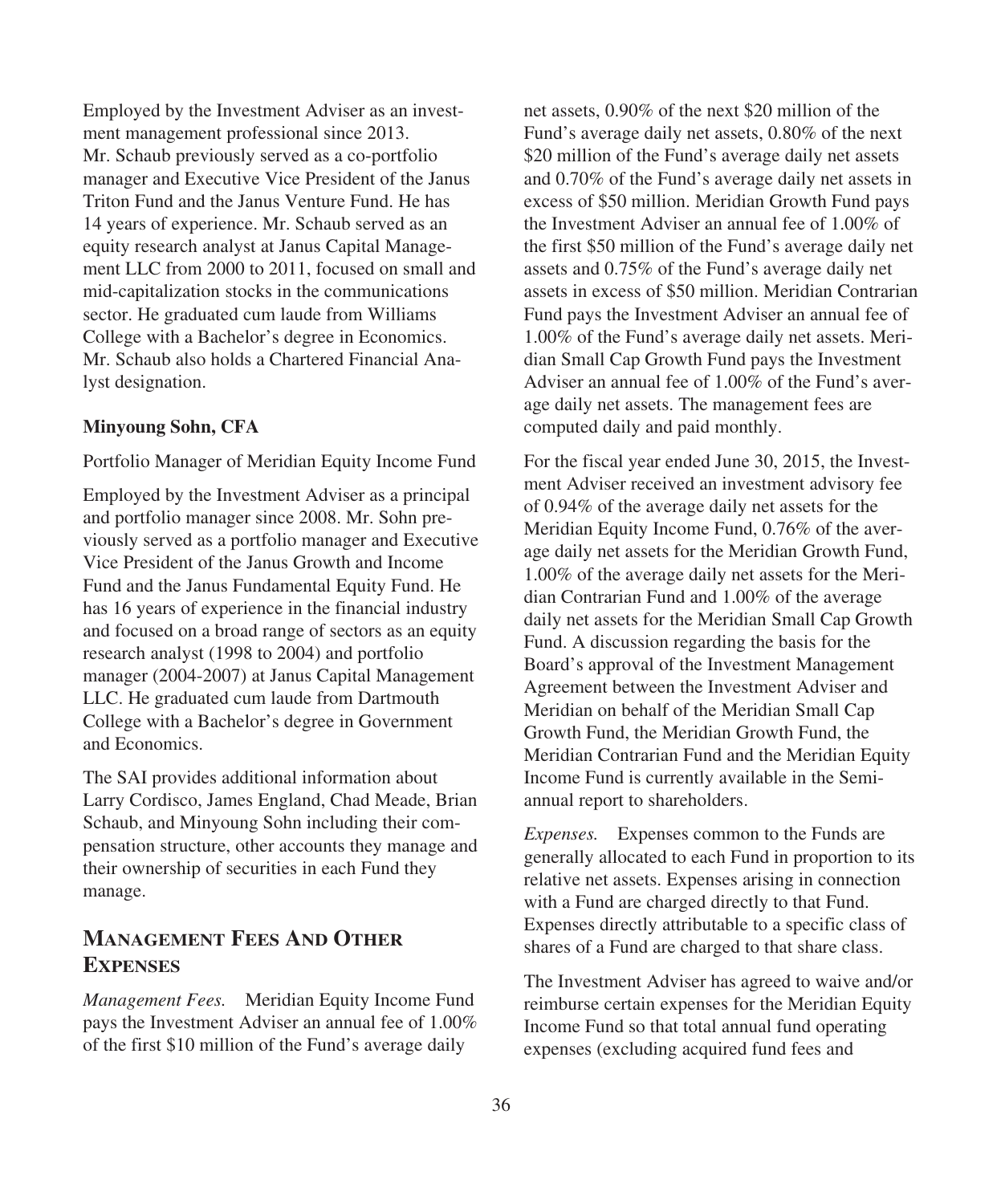expenses) will not exceed 1.25% for the Legacy Class. This expense limitation may not be amended or withdrawn until one year after the date of this prospectus.

The Investment Adviser also has agreed to waive and/or reimburse certain expenses for the Meridian Growth Fund so that total annual fund operating expenses will not exceed 0.90% for the Institutional Class. This expense limitation may not be amended or withdrawn until one year after the date of this prospectus.

Lastly, the Investment Adviser has agreed to waive and/or reimburse certain expenses for the Meridian Small Cap Growth Fund so that total annual fund operating expenses will not exceed 1.20% for the Legacy Class and 1.10% for the Institutional Class. These expense limitations may not be amended or withdrawn until one year after the date of this prospectus.

Each Fund, as applicable, will carry forward the expenses in excess of the expense limitation that were waived or reimbursed by the Investment Adviser for a period not to exceed three years from the date on which a waiver or reimbursement was made, and, subject to the approval of the Board, may repay the Investment Adviser such amounts, provided that the Fund is able to effect such repayment while still maintaining the expense limitation. Either the Fund or the Investment Adviser can modify or terminate these repayment arrangements at any time. Any reimbursement or repayment will be on a monthly basis, subject to year-end adjustment. During the fiscal year ended June 30, 2015, the Investment Adviser voluntarily agreed to reimburse certain expenses of the Growth Fund, the Equity Income Fund and the Small Cap Growth Funds in order to limit aggregate operating

expenses of their Legacy and Institutional Class shares from exceeding the amounts listed below:

|                              | <b>Expense Limitation</b> |
|------------------------------|---------------------------|
| <b>Growth Fund</b>           |                           |
| Institutional Class          | $0.90\%$                  |
| <b>Equity Income Fund</b>    |                           |
| Legacy Class                 | $1.25\%$                  |
| <b>Small Cap Growth Fund</b> |                           |
| Legacy Class                 | 1.20%                     |
| <b>Institutional Class</b>   | 1.10%                     |

With respect to these limits, the Investment Adviser reimbursed the following amounts during the fiscal year ended June 30, 2015.

| <b>Growth Fund</b>           |          |
|------------------------------|----------|
| <b>Institutional Class</b>   | \$9.930  |
| <b>Equity Income Fund</b>    |          |
| Legacy Class                 | \$17,471 |
| <b>Small Cap Growth Fund</b> |          |
| Legacy Class                 | \$14.331 |
| <b>Institutional Class</b>   | \$14,632 |

## **THE DISTRIBUTOR**

Destra Capital Investments LLC, located at One North Wacker, 48th Floor, Chicago, IL 60606 (the "Distributor" or "Destra"), a related entity of the Investment Adviser, has entered into a distribution agreement with Meridian. The Distributor and its affiliates may pay commissions, distribution fees and/or other compensation to entities for selling Fund shares and providing certain distributionrelated services to the Funds' shareholders. Destra also may receive, and may direct to other eligible financial intermediaries, compensation for providing, directly or indirectly, personal/liaison and related shareholder support services to Fund shareholders, and may be reimbursed for providing omnibus account services, as further described in the section of the prospectus entitled "Shareholder Information – Distribution, Shareholder Servicing and Omnibus Account Services."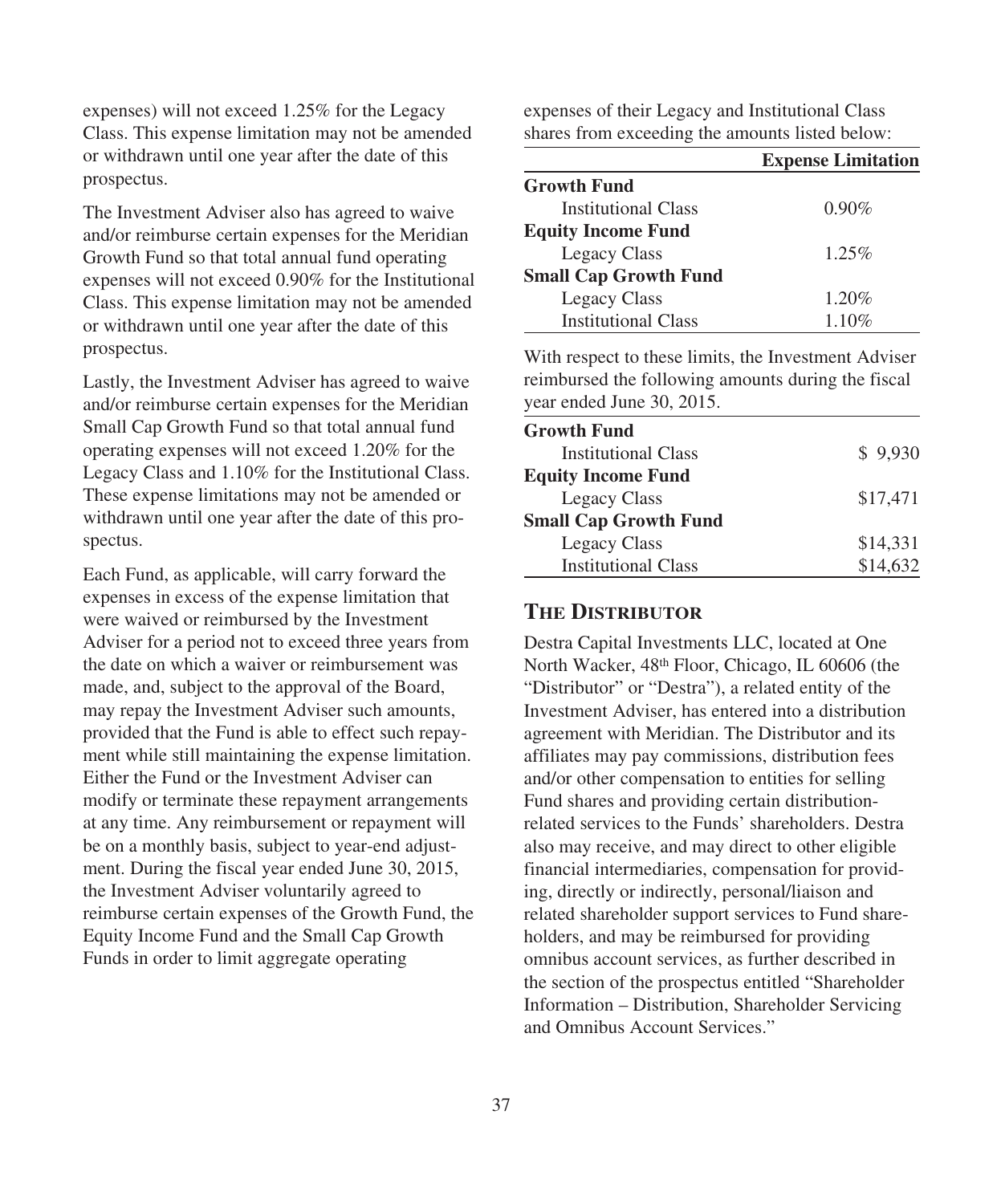# **THE TRANSFER, REDEMPTION AND DISBURSING AGENT**

BNY Mellon Investment Servicing (US) Inc. serves as Transfer Agent, redemption, dividend disbursing agent for each Fund and may, in certain circumstances, also serve as shareholder servicing agent for each Fund. BNY Mellon Investment Servicing (US) Inc. is located at 760 Moore Road, King of Prussia, PA 19406.

# **THE CUSTODIAN**

The Bank of New York Mellon is located at One Wall Street, New York, New York, 10286, and serves as custodian of all securities and funds owned by the Funds.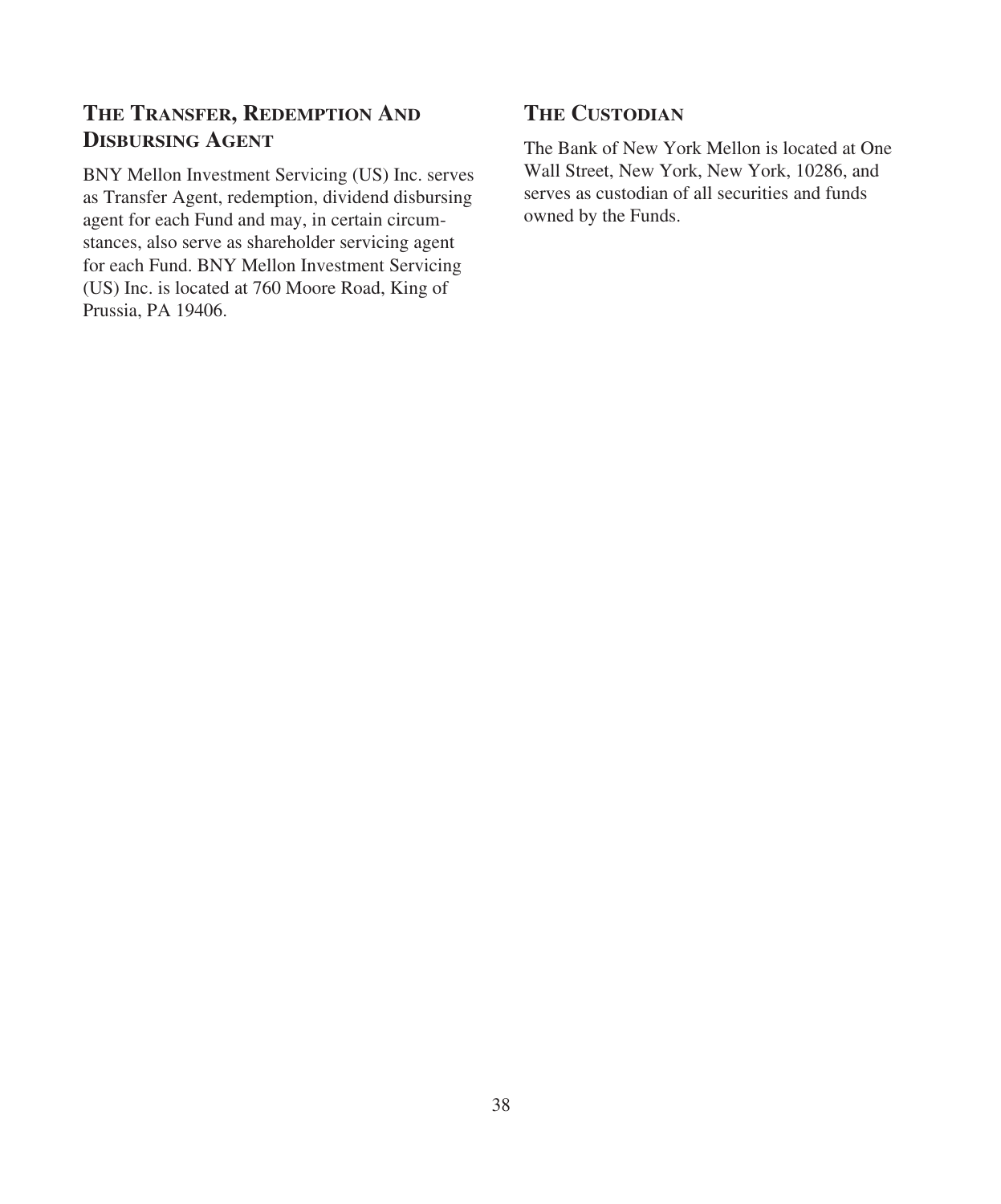## **CHOOSING A SHARE CLASS**

Each Fund offers four classes of shares, each representing an interest in the same portfolio but with differing features, such as fees and eligibility requirements. It is important to consider carefully and/or consult with your advisor, broker, dealer, bank, insurance company or other entity (each, generally referred to as a "financial intermediary" and, collectively, as "financial intermediaries") for additional information on which classes of shares of the Funds, if any, are an appropriate investment choice based on your investment objectives and needs. Certain financial intermediaries may not sell all classes of shares of the Funds and all of such classes may not be available to all investors. Contact your financial intermediary or refer to your plan documents for instructions on how to purchase, redeem or exchange Fund shares.

If your financial intermediary sells more than one class of shares of a Fund, you should carefully consider which class (or classes) of shares is most appropriate for your investment objectives and needs. Certain classes have higher expenses than others, which may lower the return on your investment. The differential between classes also will vary depending on the actual investment return for any given investment period. We encourage you to consult with your financial intermediary who can help you with your investment decisions. For further details, please see the SAI.

Below is a summary of certain eligibility requirements and features, including fees, of Legacy Class shares and Institutional Class shares of the Funds. None of the share classes of the Funds impose an initial sales charge or a contingent deferred sales charge. Each class of shares of the Funds is subject to minimum investment amounts, which may vary by class. Such minimum investment amounts are set forth in the chart that follows the summary of share class eligibility requirements below.

### **Eligible Investors**

#### *Legacy Class Shares*

Effective as of March 1, 2014, Legacy Class shares of each Fund are not offered to the public, except under certain limited circumstances. The Board of Directors reserves the right to modify the terms under which Legacy Class shares of any Fund are made available at any time subject to such considerations as it deems appropriate.

### *Institutional Class Shares*

Institutional Class shares are offered without any sales charge and are generally made available to the following types of institutional investors if they also meet the minimum initial investment requirement for purchase of Institutional Class shares:

- corporations; endowments; foundations; trust companies; defined contribution plans; defined benefit plans; deferred compensation plans and other employer-sponsored retirement plans; retirement platforms, registered investment companies, insurance companies; and bank trusts departments; and
- certain other accounts or investment vehicles (e.g., a separate account) managed, advised or approved by the Investment Adviser.

The minimum initial investment requirement is waived for certain retirement plan service provider platforms that have entered into agreements with the Distributor or the Investment Adviser.

Institutional Class shares are generally only available to qualified plan investors whose plan level or omnibus accounts are held on the books of the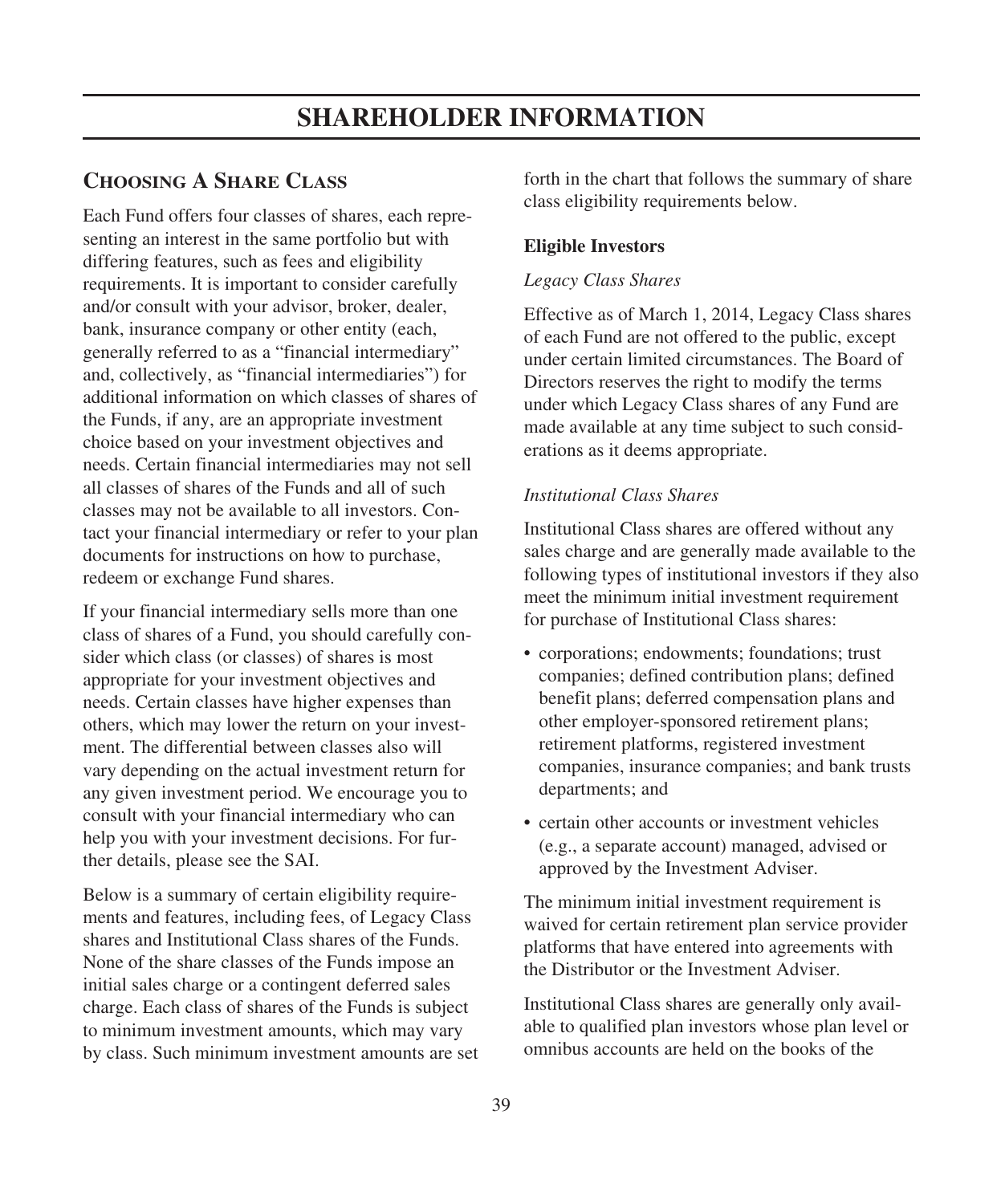Fund. The availability of Institutional Class shares for qualified plan investors will depend upon the policies of your financial intermediary and/or the recordkeeper for your qualified plan.

Institutional Class shares are not available directly to individual investors. Institutional Class shares are also not available to retail, advisory fee-based wrap programs, or advisor-sold, donor-advised funds.

Your broker-dealer may charge you a fee to effect transactions in Fund shares.

Other share classes of the Fund, which have their own expense structure, many be offered in a separate prospectus.

### **Distribution and Shareholder Servicing Fees**

Institutional Class share investors will not incur any commission payments, account servicing fees, recordkeeping fees, Rule 12b-1 fees, transfer agent fees, administrative fees or other similar fees on Institutional Class shares.

### **Minimum Investments**

The following table summarizes additional information regarding Institutional Class shares of the Funds, including minimum investment amounts. The Funds reserve the right to change the amount of this minimum from time to time or to waive it in whole or in part. There is no minimum initial investment requirement for retirement plan service provider platforms.

| <b>Class</b>                      | <b>Minimum Initial</b><br>Investment | <b>Minimum Subsequent</b><br>Investment |
|-----------------------------------|--------------------------------------|-----------------------------------------|
| <b>Institutional Class Shares</b> | \$1,000,000                          | <b>NONE</b>                             |
| Legacy Class Shares <sup>1</sup>  | .000                                 | 50                                      |

<sup>1</sup> Effective as of March 1, 2014, Legacy Class shares of each Fund are not offered to the public, except under certain limited circumstances.

### **OMNIBUS ACCOUNT SERVICES**

### **Omnibus Account Services Fees**

The Funds may reimburse certain financial intermediaries, including Destra, for their costs associated with providing certain omnibus account services, including record keeping, sub-accounting of shareholder accounts and order processing pursuant to omnibus account services arrangements ("Omnibus Account Services Fees"). Omnibus Account Services Fees are to be consistent with applicable industry standards and, in all respects, commercially reasonable.

### **Other Financial Intermediary Compensation**

The Distributor, the Investment Adviser and their affiliates may make payments, from their own resources, to

financial intermediaries for marketing/sales support services relating to the Funds ("Marketing Support Payments"). Marketing Support Payments are in addition to Distribution Fees, Shareholder Servicing Fees, and Omnibus Account Services Fees that may be paid to eligible financial intermediaries, including Destra, as appropriate. Such payments are generally based upon one or more of the following factors: average net assets of a Fund sold by the Distributor attributable to that financial intermediary, gross sales of a Fund distributed by the Distributor attributable to that financial intermediary, reimbursement of ticket charges (fees that a financial intermediary charges its representatives for effecting transactions in Fund shares) or a negotiated lump sum payment. While the financial arrangements may vary for each financial intermediary, the Distributor, the Investment Adviser and their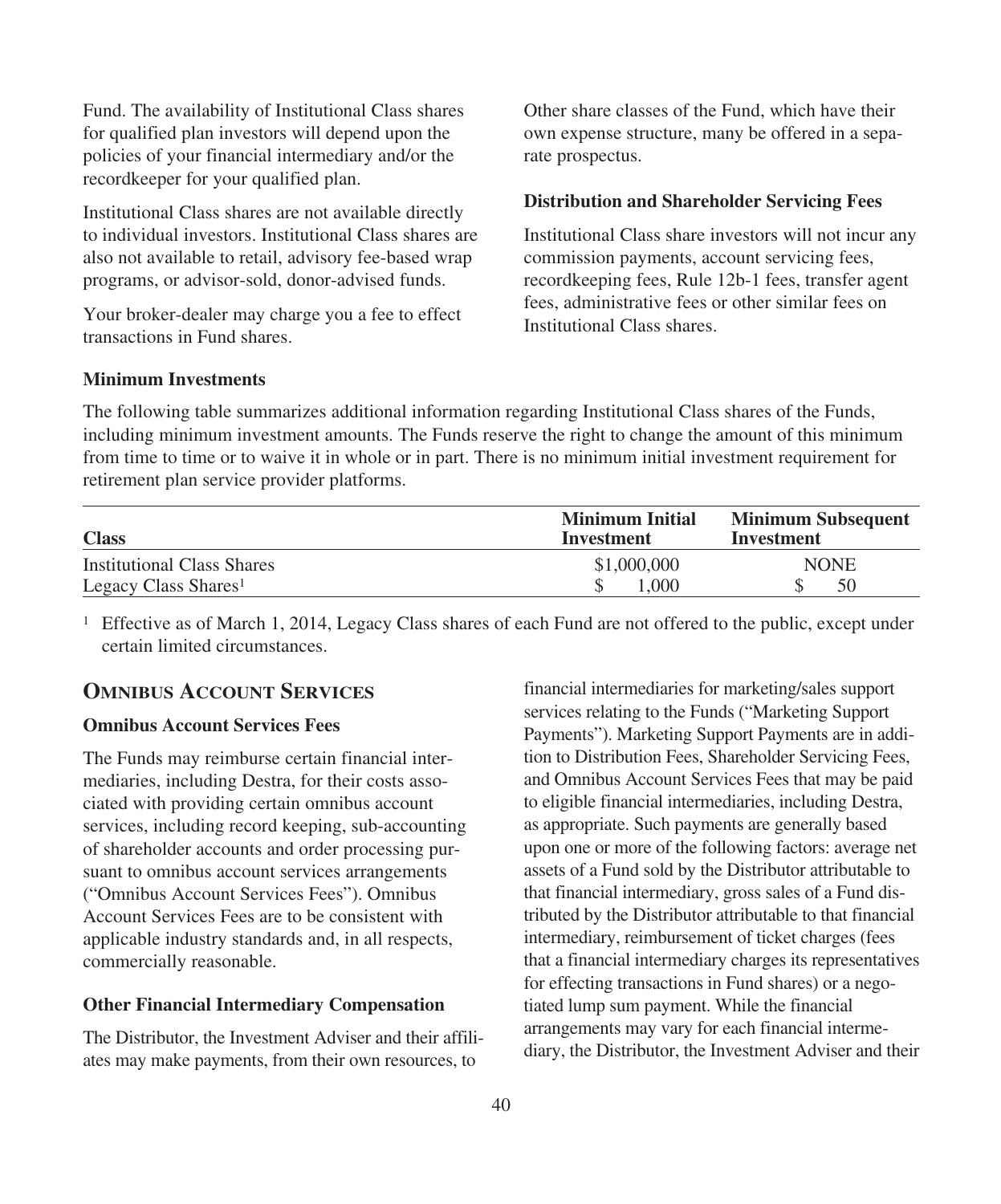affiliates may make increased payments on a basis other than those described above when dealing with certain financial intermediaries. Such increased payments may enable such financial intermediaries to offset credits that they may provide to customers.

In addition to the payments described above, the Distributor, the Investment Adviser and their affiliates may make other payments or allow promotional incentives to broker-dealers to the extent permitted by the SEC and the Financial Industry Regulatory Authority rules and by other applicable laws and regulations.

Amounts paid by the Distributor, the Investment Adviser and their affiliates are paid out of their own resources and do not increase the amount paid by you or the Funds. You can find further details in the SAI about the payments made by the Distributor, the Investment Adviser and their affiliates, as well as a list of the financial intermediaries, if any, to which the Distributor and the Investment Adviser have agreed to make Marketing Support Payments.

Your financial intermediary may charge you fees and commissions in addition to those described in this prospectus. You should consult with your financial intermediary and review carefully any disclosure your financial intermediary provides regarding its services and compensation. Depending on the financial arrangement in place at any particular time, a financial intermediary and its financial advisors may have a financial incentive for recommending a Fund or a particular share class over others.

### **PRICING OF FUND SHARES**

The price you pay or receive when you buy, sell or exchange shares is a Fund's next determined net asset value (or "NAV") per share for a given share class after the Transfer Agent receives all required documents in good order (as described below). NAV is computed as of the close of business of the New York Stock Exchange ("NYSE") each day that it is open for trading, which is typically at 4:00 p.m. Eastern Time. Orders received before the close of business are typically priced at a Fund's NAV per share as computed on that day. Orders received after the close of business are typically priced at a Fund's NAV per share as computed on the next business day.

NAV per share is determined by totaling the value of all portfolio securities, cash and other assets, including accrued interest and dividends, attributable to a class, and subtracting from that all liabilities, including accrued expenses, attributable to a class. The total NAV is divided by the total number of outstanding shares of the class to determine the NAV of each share.

Securities in each Fund's portfolio are valued primarily on market quotes, or, if quotes are not available, by a method that the Board believes would accurately reflect the securities' fair value. Fair value pricing, for example, may be used for highyield debt securities when available pricing information is stale or is determined for other reasons not to accurately reflect fair value.

All equity securities are valued at the close of business of the New York Stock Exchange (NYSE), which is usually 4:00 p.m. Eastern Time. Equity securities are valued at the closing price or last sales price on the principal exchange or market on which they are traded; or, if there were no sales that day, at the last reported bid price. Foreign securities shall be valued in U.S. dollars utilizing spot exchange rates at the close of regular trading on the NYSE. However, many securities markets and exchanges outside the U.S. close prior to the close of the NYSE; therefore, the closing prices for securities in such markets or on such exchanges may not fully reflect events that occur after such close but before the close of the NYSE. In those situations, foreign securities will be fair valued pursuant to the policy adopted by the Board, including utilizing a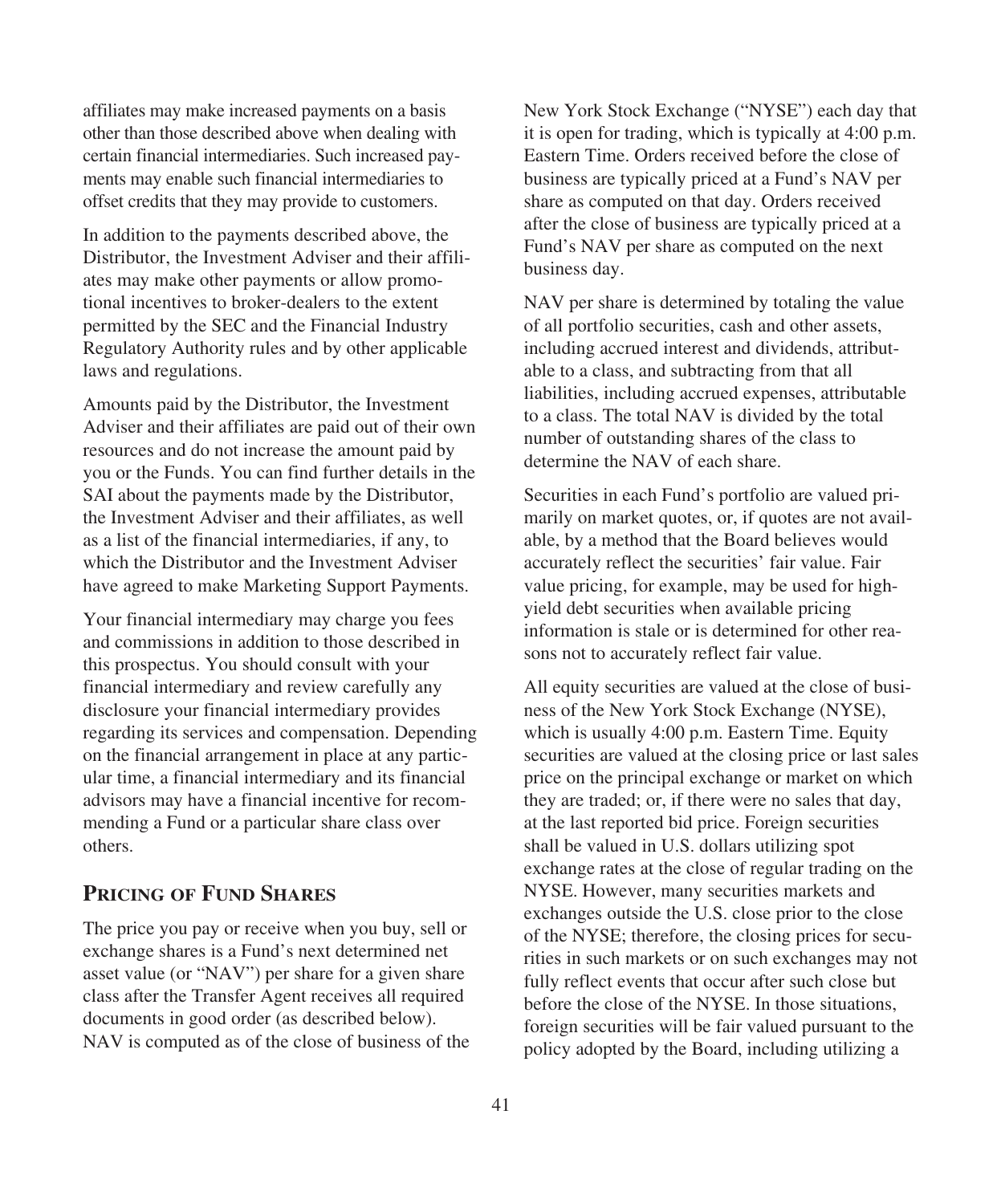third party pricing service to determine these fair values (as described below).

Fixed income (debt) securities with original or remaining maturities more than 60 days are typically valued at the mean of their quoted bid and asked prices. Short-term fixed income securities of sufficient credit quality with 60 days or less to maturity are typically amortized to maturity based on their cost to a Fund if acquired within 60 days of maturity or, if already held by a Fund on the 60th day, based on the value determined on the 61st day.

Securities and other assets for which reliable market quotations are not readily available will be valued at their fair value as determined by the Investment Adviser under the policy and procedures adopted by, and under the general supervision of, the Board. The Investment Adviser may determine that fair value pricing is appropriate for securities that, for example, are thinly traded or illiquid, or where the Investment Adviser believes that the prices provided by a pricing service are not accurate or where such prices are not available. When fair valuation is employed, the prices of securities used by a Fund to calculate its NAV may differ from quoted or published prices for the same security. For example, a Fund may use fair value pricing if the value of a security it holds has been materially affected by events occurring before the Fund's pricing time but after the close of the primary markets or exchange on which the security is traded. This most commonly occurs with foreign securities, but may occur in other cases as well. Significant events that may impact the value of securities principally traded in foreign markets (e.g., movement in the U.S. securities market, or other regional and local developments) may occur between the time that foreign markets close and the time that a Fund calculates its NAV. Because the frequency of significant events is not predictable, fair value pricing of certain common stocks may or may not occur on a frequent basis. The fair value prices of portfolio securities generally will be used when it is determined that the use of such prices will have a material impact on the NAV of a Fund.

Fair valuation may have the effect of reducing stale pricing arbitrage opportunities presented by the pricing of Fund shares. However, when a Fund uses fair valuation to price securities, it may value those securities higher or lower than another fund would have priced the security. Also, the use of fair valuation may cause a Fund's performance to diverge to a greater degree from the performance of various benchmarks used to compare the Fund's performance because benchmarks generally do not use fair valuation techniques. Because of the judgment involved in fair valuation decisions, there can be no assurance that the value ascribed to a particular security is accurate.

Shares of a Fund will not be priced on the days on which the NYSE is closed for trading, and on the following holidays or days on which the following holidays are observed: New Year's Day, Martin Luther King, Jr. Day, Washington's Birthday, Good Friday, Memorial Day, Independence Day, Labor Day, Thanksgiving Day, and Christmas Day.

# **ACCOUNT RULES AND POLICIES**

### **Mandatory Redemption**

If your account in Legacy Class shares of a Fund falls below \$750 for any reason other than market fluctuations, or below \$100,000, we will ask you to add to your account. If your account balance is not brought up to the amount at which such mandatory redemption would apply or you do not send us other instructions, we reserve the right to redeem your shares and send you the proceeds. Before doing so, you will be given at least 60 days' notice to bring the account up to the applicable amount.

### **Medallion Signature Guarantee**

Medallion guarantees are only required for mailed redemption requests under the following circumstances: (1) if the address on your account was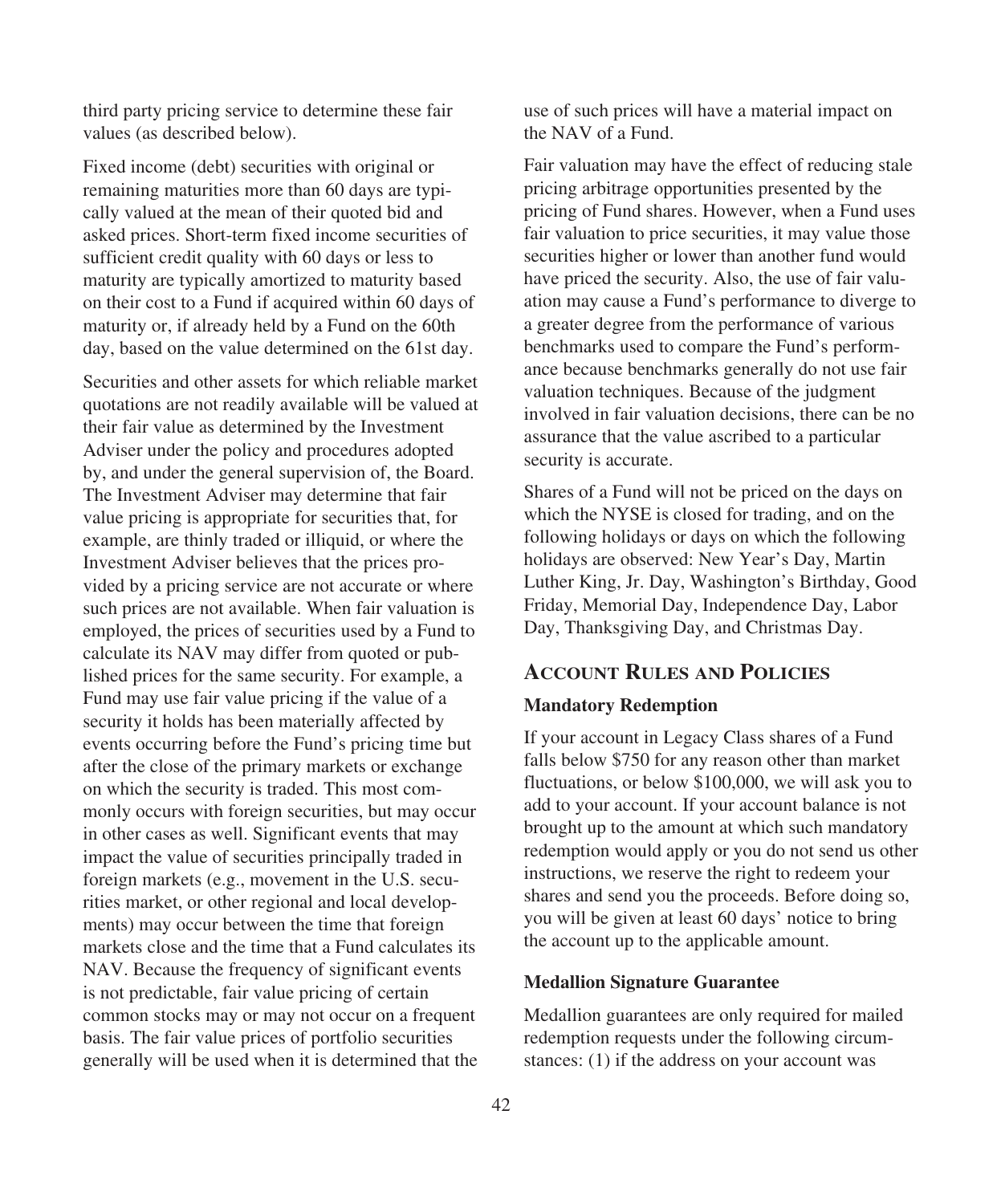changed within the last 15 days; (2) if the amount of the redemption exceeds \$100,000 and includes bank account information that is not currently on file with Meridian or if all of the owners of your Fund account are not included in the registration of the bank account provided; or (3) if the redemption is made payable to a third party. You can get a Medallion guarantee at a financial institution such as a bank or brokerage house. We do not accept notarized signatures.

### **Other Documents**

Additional documents may be required for purchases and redemptions when shares are registered in the name of a corporation, partnership, association, agent, fiduciary, trust, estate or other organization. For further information, please call 1-800-446-6662.

### **Share Transfers**

You may transfer shares of a Fund by delivering to the Transfer Agent: (1) a letter of instructions, signed exactly as the shares are registered by each registered owner, which identifies clearly the exact names in which the account presently is registered, the account number, the number of shares to be transferred, and the names, address and social security or tax identification number of the account to which the shares are to be transferred, (2) stock certificates, if any, which are the subject of the transfer, and (3) an instrument of assignment ("stock power"), which should specify the total number of shares to be transferred and on which the signatures of the registered owners have been guaranteed. (See "Medallion Signature Guarantee.") Additional documents are required for transfers by corporations, executors, administrators, trustees and guardians. If you have questions about the documents required, call 1-800-446-6662. If the transfer establishes a new account, you must also submit a new application. Meridian is not bound to record any transfer on the stock transfer books maintained

by the Transfer Agent until the Transfer Agent has received all required documents.

#### **Short-Term Trading Policy**

The Funds are intended for long-term investors and not for those who wish to trade frequently in their shares. **The Funds are not intended to accommodate frequent purchases and redemptions of shares by shareholders.** Short-term trading (sometimes known as "market timing") into and out of a Fund, particularly in larger amounts, may harm performance by disrupting portfolio management strategies and by increasing expenses, including brokerage and administrative costs, and may dilute the value of the holdings of other shareholders of a Fund. Short-term trading may cause a Fund to retain more cash than the portfolio manager would normally retain in order to meet unanticipated redemptions or may force a Fund to sell portfolio securities at disadvantageous times to raise the cash needed to meet those redemption or exchange requests. With this in mind, the Board has adopted a Short-Term Trading Policy (the "Policy"). **Under the Policy, to discourage short-term trading in Fund shares, each Fund imposes a 2.00% shortterm redemption fee when shares of a Fund are redeemed (either by selling or exchanging into another Fund) within 60 days of purchase.**

The short-term redemption fee does not apply to: (1) shares acquired through reinvestment of dividends and other Fund distributions; (2) systematic purchases and redemptions; (3) required distributions or return of excess contributions from retirement accounts; (4) certain hardship situations such as death or disability; (5) redemptions from certain accounts held through intermediaries that have entered into an agreement with the Fund or its Distributor (Destra Capital Investments), including (i) certain employer-sponsored retirement plans; (ii) certain broker wrap fee and other fee-based programs; (iii) certain omnibus accounts where the omnibus account holder does not have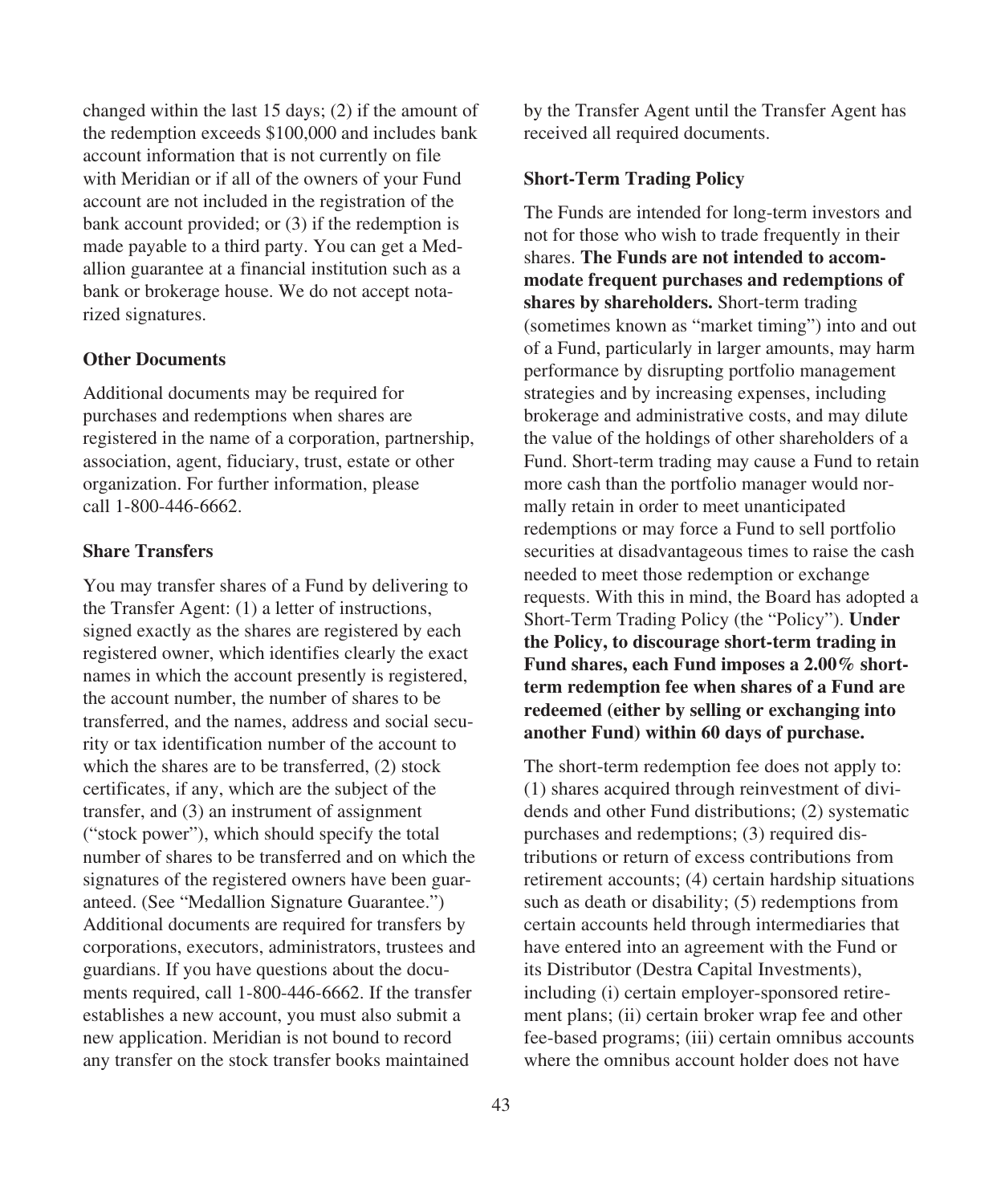the operational capability to impose a redemption fee on its underlying customers' accounts; and (iv) certain intermediaries that do not have or report to the Fund sufficient information to impose a redemption fee on their customers' accounts (e.g., certain omnibus accounts where redemptions cannot be tracked to the individual shareholder); or (6) circumstances that may fall within the Funds' short-term trading prohibitions, but which a Fund may determine in its sole discretion, including, but not limited to, limited waivers of redemption fees in order to comply with the safe harbor for "qualified investment alternatives" under the Pension Protection Act of 2006.

The Policy specifies that shares will be redeemed in the following order: first, shares acquired through reinvestment of dividends and other fund distributions; second, shares held more than 60 days; and third, shares held for 60 days or less (subject to a 2.00% short-term redemption fee). Holding periods are determined based on a first-in, first-out method. Shareholders will normally comply with the Funds' policy regarding short-term trading by allowing 60 days to pass after each investment before they sell or exchange a Fund's shares. Exchanges involve a redemption of shares and are subject to the redemption fee. The Funds may take appropriate action if shares are held longer than 60 days if the trading is disruptive for other reasons such as unusually large trade size. In addition, the Funds reserve the right to suspend or terminate your ability to make further purchases (whether you hold shares directly, or through an intermediary) at any time, and to impose restrictions on purchases or exchanges on conditions that are more restrictive than those that are otherwise stated in this Prospectus. The Funds reserve the right to modify the terms of, or terminate, the short-term redemption fee at any time. The Funds and their agent also reserve the right to refuse any purchase order, at any time, by any investor or group of investors for any reason. The Funds acknowledge that certain

44

intermediaries may impose short-term or frequent trading restrictions that differ from those of the Funds, including such intermediary's own restrictions or limitations to discourage short-term or excessive trading. You should consult your financial intermediary to find out what trading restrictions, including limitations on exchanges, may apply. The Funds, and their service providers, encourage those financial intermediaries to apply the Policy to their customers who invest indirectly in the Fund.

The Policy is subject to limitations on the Funds' ability to detect and curtail short-term or disruptive trading practices. Shareholders seeking to engage in short-term trading practices may use a variety of strategies to avoid detection. Despite the best efforts of the Funds or their agents to prevent short-term or disruptive trading, there is no guarantee that the Funds or their agents will be able to identify such shareholders or curtail short-term trading practices. The Funds may receive purchase and redemption orders through financial intermediaries and cannot always identify or reasonably detect excessive shortterm trading which may be facilitated by these intermediaries or by the use of omnibus account arrangements offered by these intermediaries to investors. The Transfer Agent will attempt to monitor overall purchase and redemption activity in those accounts to seek to identify patterns that may suggest excessive trading by the underlying owners. If evidence of possible excessive trading activity is observed by the Transfer Agent, the financial intermediary that is the registered owner will be asked to review the account activity, and to confirm to the Transfer Agent and the respective Fund that appropriate action has been taken to curtail any excessive trading activity. Omnibus accounts are commonly used by financial intermediaries and benefit plans. Omnibus accounts allow multiple investors to aggregate their respective share ownership positions and purchase, redeem and exchange Fund shares using a single account where the identity of the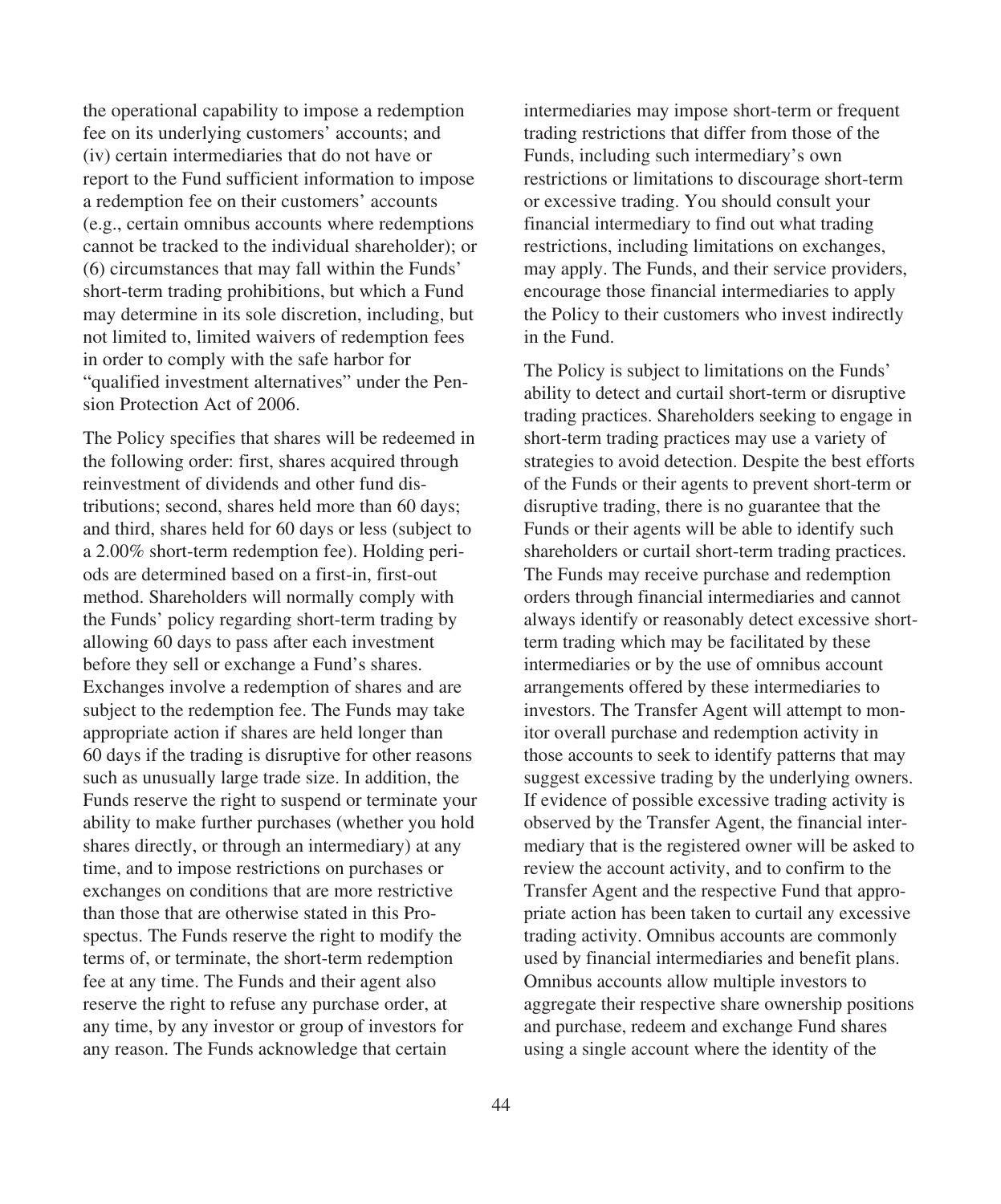individual shareholder(s) is not known to the Funds or their agents. If an individual shareholder in an omnibus account can be identified, they will be subject to the redemption fee.

#### **Information Sharing Agreements**

As required by Rule 22c-2 under the 1940 Act, the Funds or certain of its service providers will enter into information sharing agreements with financial intermediaries, including participating life insurance companies and financial intermediaries that sponsor or offer retirement plans through which shares of the Funds are made available for purchase. Pursuant to Rule 22c-2, financial intermediaries are required, upon request, to: (i) provide shareholder account and transaction information and (ii) execute instructions from the Funds to restrict or prohibit further purchases of Fund shares by shareholders who have been identified by the Funds as having engaged in transactions that violate the Funds' excessive trading policies and procedures.

### **Identity Verification**

Federal law requires Meridian, and your financial intermediary, to obtain and record specific personal information to verify your identity when you open an account. This information may include your name, address, date of birth (for individuals) and taxpayer or other government issued identification (*e.g.,* social security number or other taxpayer identification number). Some financial intermediaries may also require that you provide other documents to assist in verifying your identity.

Until verification of your identity is made, the Funds may need to delay the date of your purchase or may be unable to open your account, which may result in a return of your investment monies. In addition, if the Funds are unable to verify your identity after your account is open, the Funds reserve the right to close your account or take other steps as deemed reasonable. The Funds will not be

liable for any loss resulting from any purchase delay, application rejection or account closure due to a failure to provide proper identifying information.

Your financial intermediary may temporarily limit additional share purchases or even close an account if they are unable to verify your identity. Please contact your financial intermediary if you need assistance or would like to receive additional information regarding identity verification.

### **Policy Regarding Disclosure of Portfolio Holdings**

A description of the Funds' policies regarding disclosure of the Funds' portfolio holdings can be found in the Funds' SAI and on the Funds' website at www.meridianfund.com.

#### **Householding**

In order to reduce shareholder expenses, we may, if prior consent has been provided, mail only one copy of the Funds' Prospectus and each annual and semiannual report to those addresses shared by two or more accounts. If you wish to receive individual copies of these documents, please call 1-800-446- 6662. If your shares are held through a financial institution, please contact them directly. We will begin sending your individual copies with the next scheduled mailing.

## **HOW TO OPEN AN ACCOUNT AND PURCHASE SHARES**

Subject to share class eligibility criteria, you can open an account with the Funds through any of the following means:

• directly with the Funds. Complete an account application, which you may obtain by visiting the Funds' website at www.meridianfund.com or by calling 1-800-446-6662. Be sure to indicate the Fund's name and the share class into which you intend to invest when completing the application;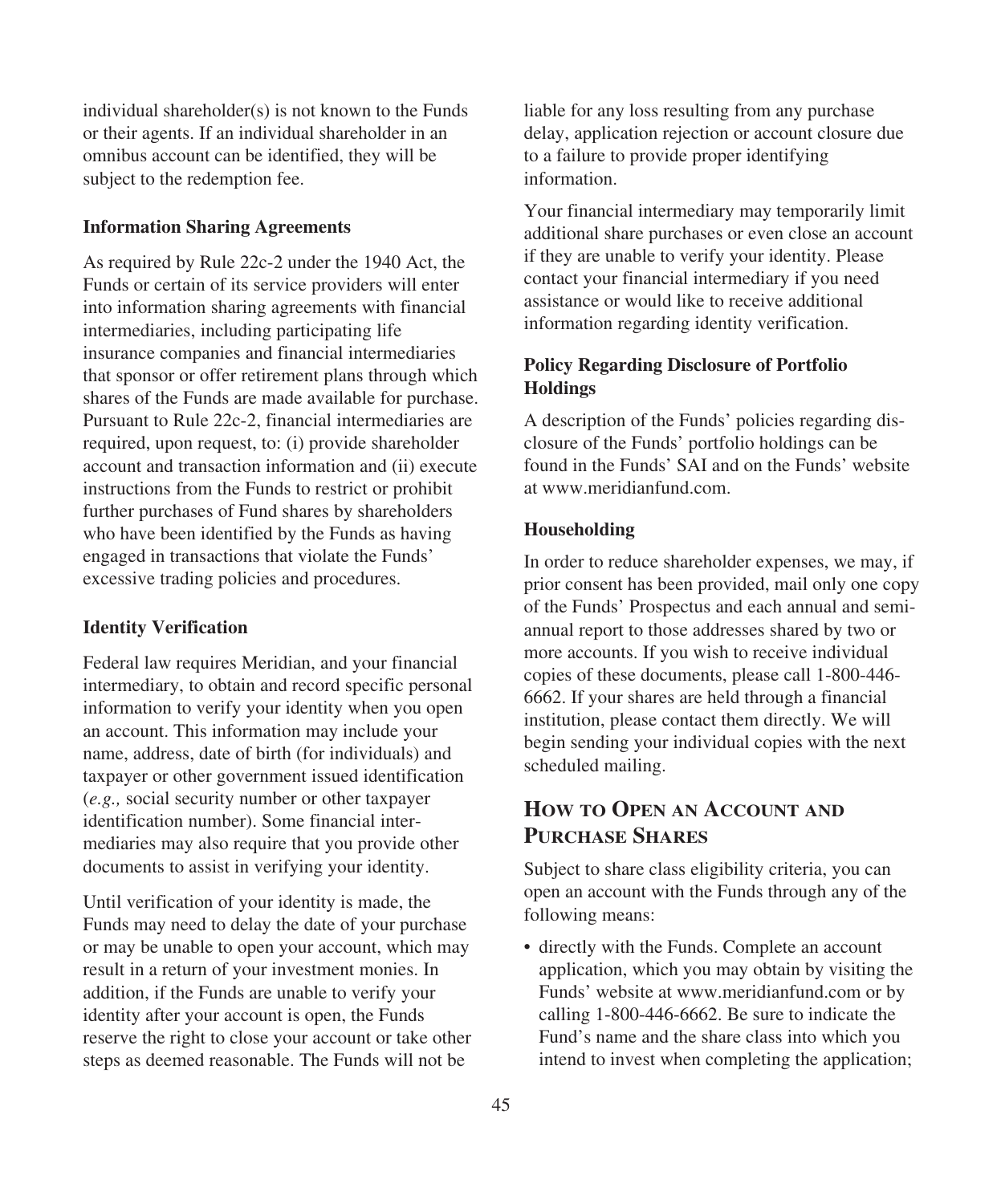- through a brokerage account with an approved financial intermediary; or
- through certain retirement, benefit and pension plans or certain packaged investment products. (Please contact the providers of the plan or product for instructions.)

If you opened your account through a financial intermediary, you must contact that intermediary to

purchase shares of the Funds in or from your account with the intermediary.

In general, shares of a Fund may be purchased on any business day on which the Fund's NAV is calculated. The price you pay when you purchase shares is a Fund's next determined NAV per share after all required documents are received in good order.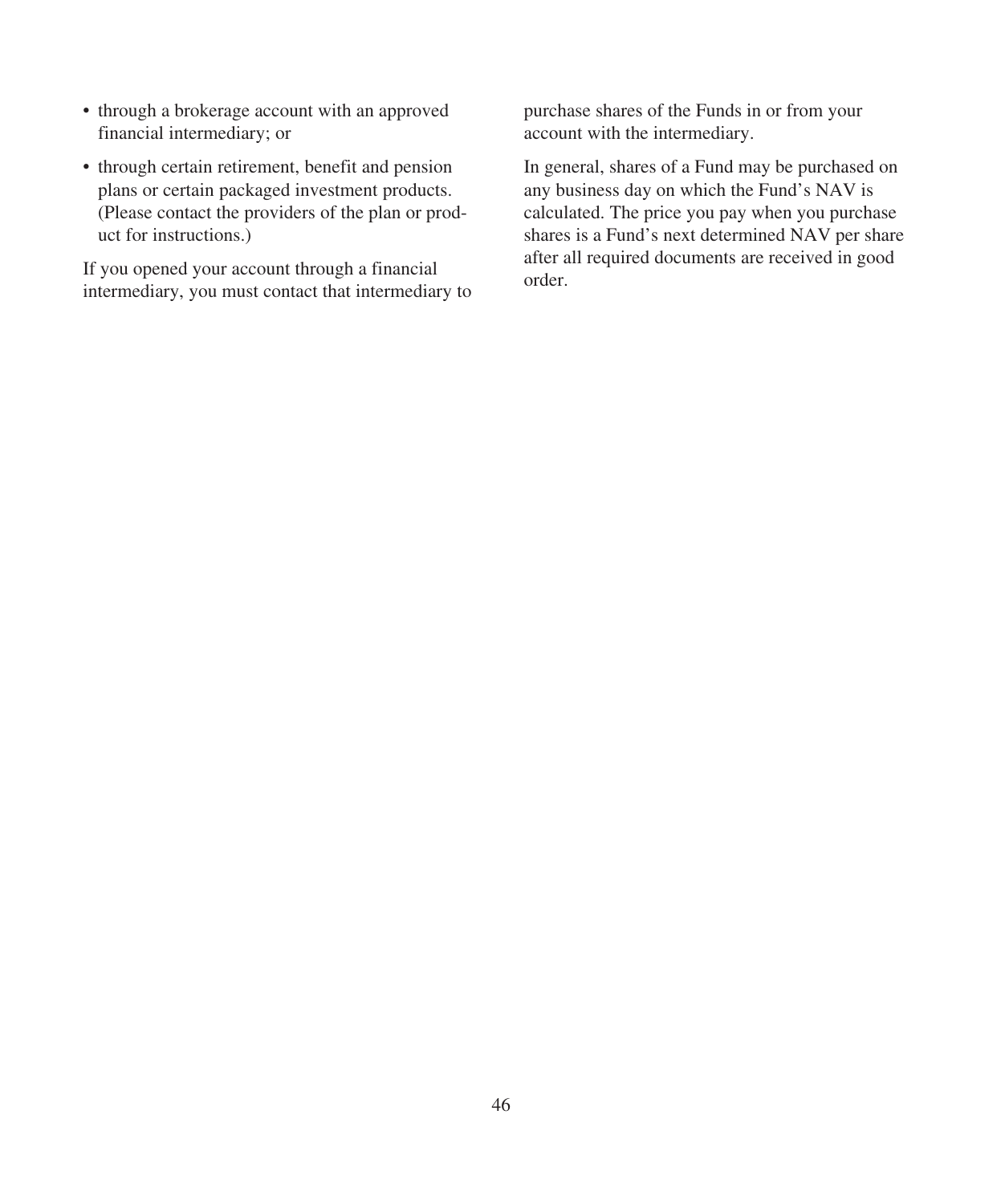This section provides further information on how you may open an account directly with the Funds and, after you have opened your account, how to purchase shares directly from the Funds.

| <b>Buying Shares</b> | <b>Opening an Account</b>                                                                                                                                                                                                                                                                                                                                                             | <b>Adding to an Account</b>                                                                                                                                                                                                                                       |  |  |  |
|----------------------|---------------------------------------------------------------------------------------------------------------------------------------------------------------------------------------------------------------------------------------------------------------------------------------------------------------------------------------------------------------------------------------|-------------------------------------------------------------------------------------------------------------------------------------------------------------------------------------------------------------------------------------------------------------------|--|--|--|
| By Mail              | Complete and sign your account<br>application. Mail the application<br>with your check made payable to<br>Meridian Fund, Inc. to:<br><b>Regular Mail:</b><br>MERIDIAN FUND, INC. <sup>®</sup><br>P.O. Box 9792<br>Providence, RI 02940-9694                                                                                                                                           | You may purchase additional<br>shares by mail by sending the<br>stub from your last statement,<br>together with a check for at<br>least the minimum subsequent<br>investment amount for the<br>corresponding share class, to<br>one of the addresses to the left. |  |  |  |
|                      | <b>Express Mail:</b><br>MERIDIAN FUND, INC. <sup>®</sup><br>4400 Computer Drive<br>Westborough, MA 01581-1722                                                                                                                                                                                                                                                                         |                                                                                                                                                                                                                                                                   |  |  |  |
| By Telephone         | A new account may not be<br>opened by telephone unless you<br>have another Fund account with<br>your bank information on file. If<br>you do not currently have an<br>account, refer to the section on<br>buying shares by mail or wire.                                                                                                                                               | To buy additional shares or to<br>buy shares of a new Fund call:<br>1-800-446-6662                                                                                                                                                                                |  |  |  |
| By Wire              | If you want to pay for your initial<br>shares by wiring funds, call 1-<br>800-446-6662 directly to have an<br>account number assigned, make<br>arrangements for the timely<br>submission of the account<br>application form and to obtain a<br>Fund's wiring instructions.<br>Complete, sign and mail your<br>application form (refer to the<br>section on buying shares by<br>mail). | To buy additional shares,<br>instruct your bank or financial<br>institution to use the same wire<br>instructions provided with your<br>initial account setup or call 1-<br>800-446-6662 to obtain such<br>information.                                            |  |  |  |
| By Internet          | Not Available                                                                                                                                                                                                                                                                                                                                                                         | If your account has already<br>been established and ACH<br>banking instructions are on file,<br>please visit our website at<br>www.meridianfund.com.                                                                                                              |  |  |  |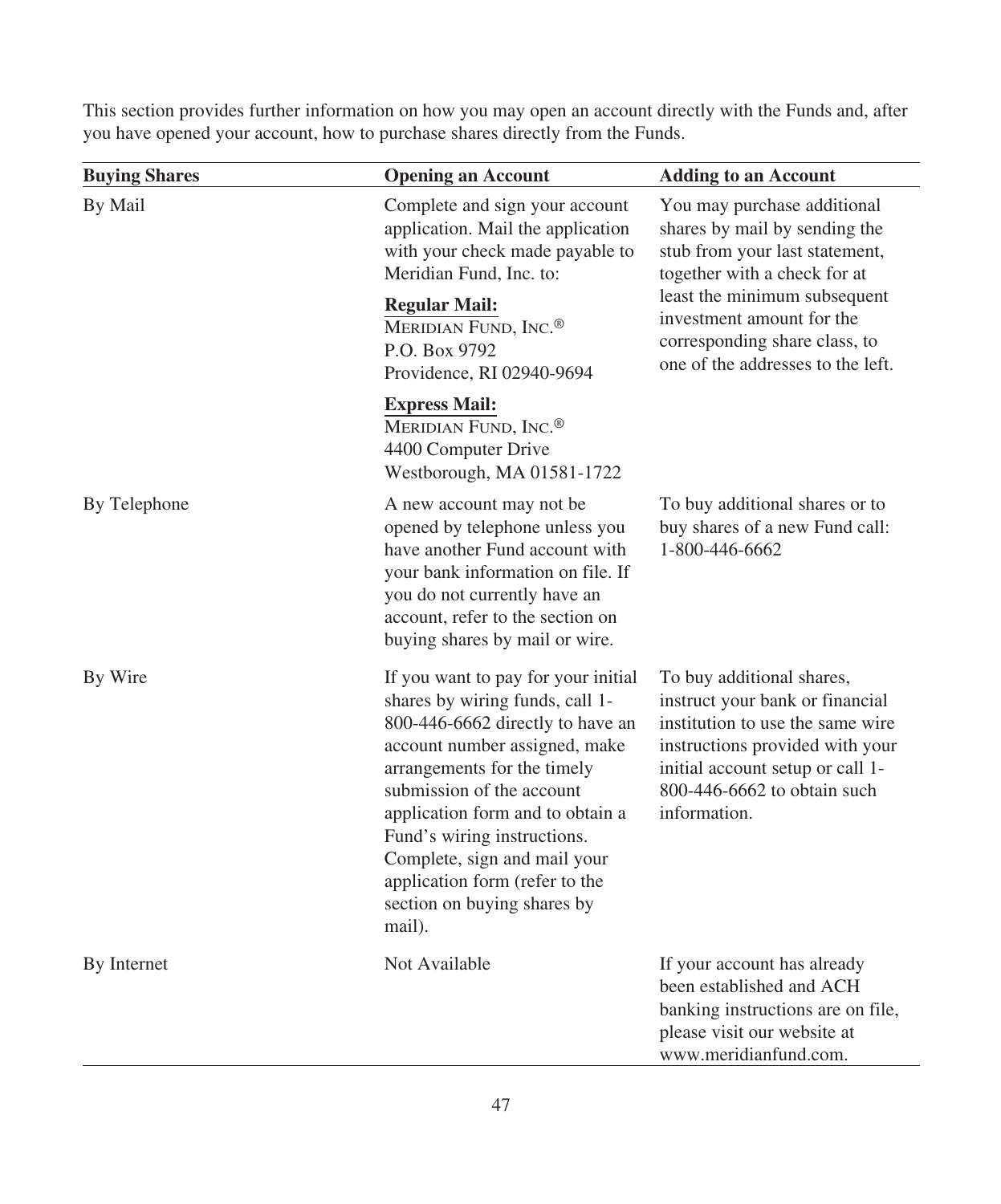### **Additional Information for Purchasing Fund Shares**

Meridian does not accept purchases by third party checks, traveler's checks, credit card checks, cashier's checks, starter checks from newly established checking accounts, credit cards, cash or money orders.

A purchase of shares will not be processed until all of the necessary documentation is complete and has been received in good order by the Transfer Agent, which means that all required documents pertaining to such purchase have been fully completed as determined by the Transfer Agent. If you have questions about what documents are required, call 1-800-446-6662.

All payments must be in U.S. dollars, and all check must be drawn on U.S. banks.

The Funds reserve the right to suspend or modify the continuous offering of their shares.

You can download application forms, Prospectus, and shareholder reports from the Funds' website at www.meridianfund.com.

*Purchases By Wire.* Please note that your bank may charge you a wiring fee. Shares cannot be purchased by wire transactions on days when banks are closed. Meridian and the Transfer Agent are not liable for any loss incurred by delay in receiving money submitted by wire transfer.

*Purchases through Third Parties.* Purchases may also be made through broker-dealers or other financial intermediaries. Third party dealers may have different investment limits, fees and policies for buying and selling shares than are described in this Prospectus. In addition, Meridian assumes no liability for the failure of third party dealers to transmit your order promptly or accurately to the Funds.

You may also purchase shares of a Fund by contacting your financial intermediary or advisor. Contact

your financial intermediary or refer to your plan documents for additional information on how to invest in the Funds, including information on minimum initial or subsequent investment requirements. Your financial intermediary may charge you a separate or additional fee for processing purchases of shares.

The Funds have only authorized certain financial intermediaries to receive purchase orders on the Funds' behalf. As discussed above, pursuant to agreements with certain intermediaries, the Investment Adviser and/or Distributor may pay commissions or fees to those intermediaries for their role in marketing/sales support and related services to the Funds. When considering Fund recommendations made by these intermediaries, you should consider such arrangements.

Meridian may, from time to time, accept telephone purchase orders from broker-dealers and institutions previously approved by Meridian. Meridian does not have a sales or service charge but those brokerdealers may charge you for their services.

Because the Funds are not intended for frequent trading, the Funds reserve the right to reject any purchase order, including exchange purchases, for any reason. For more information about the Funds' policy on frequent trading, refer to "Short-Term Trading Policy."

*Tax-Deferred Plans.* You may be entitled to invest in the Funds through a tax-deferred account (a "Plan Account"), such as an individual retirement account ("IRA"), a Simplified Employee Pension Plan, a Roth IRA, or a Coverdell Education Savings Account. There is no service charge for the purchase of Fund shares through a Plan Account but there is an annual maintenance fee. BNY Mellon Investment Servicing Trust Company serves as custodian for Plan Accounts offered by Meridian. For more information about Plan Accounts, along with the necessary materials to establish a Plan Account, call 1-800-446-6662 or write to MERIDIAN FUND, INC.®, P.O. Box 9792 Providence, RI 02940.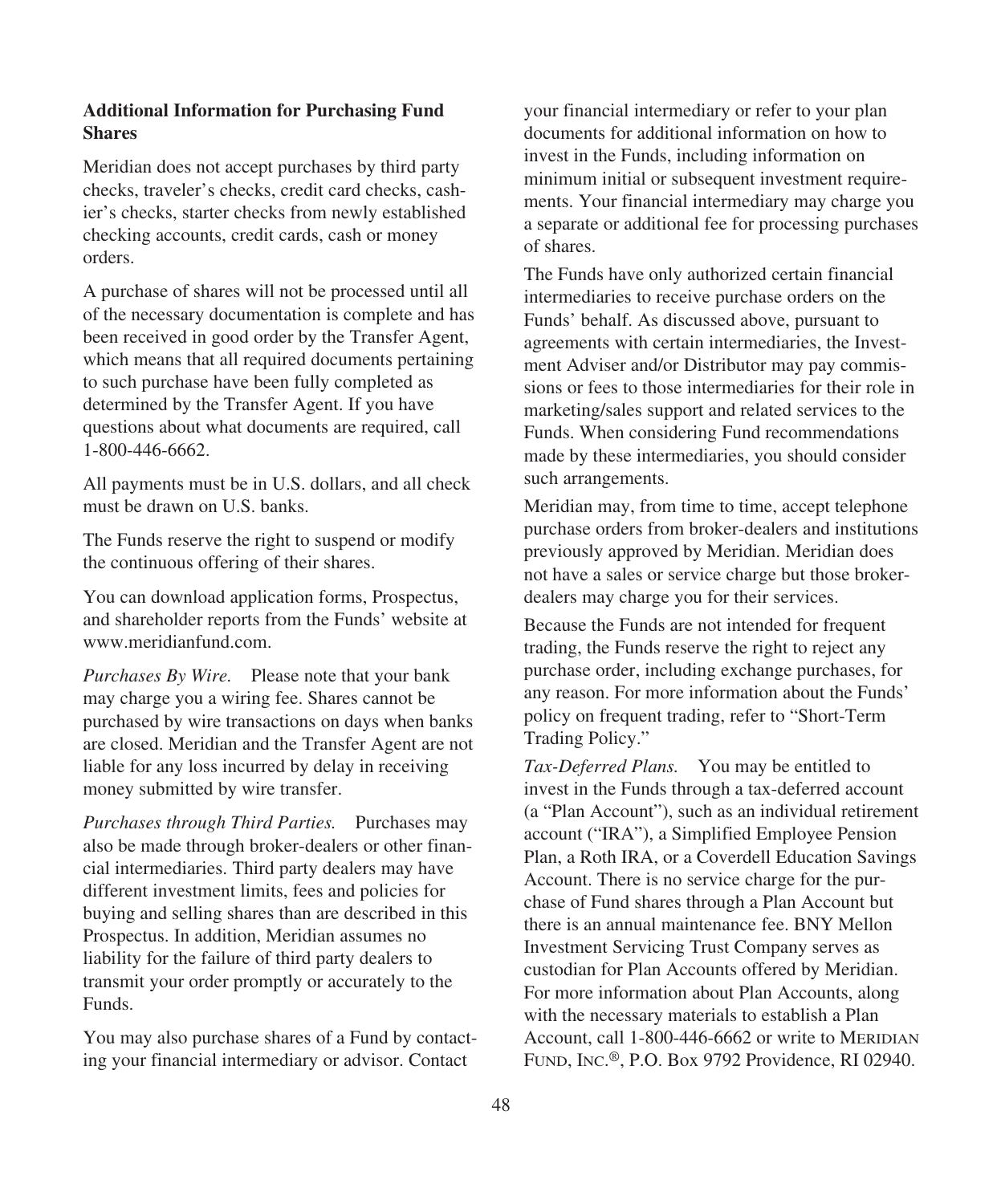You should consult your own tax advisors regarding the tax consequences to you of establishing or purchasing Fund shares through a Plan Account.

### **Keeping You Informed**

As a shareholder, you will be sent the following communications:

- confirmation statements; account statements (mailed after the close of each calendar quarter);
- annual and semi-annual reports (mailed approximately 60 days after June 30 and December 31);
- a 1099 tax form (mailed by the deadline established by the Internal Revenue Service ("IRS")); and
- a copy of the Fund's annually updated Prospectus (mailed to existing shareholders in the fall of each year).

*Automatic Investment Plan*. The automatic investment plan provides a convenient method to have monies deducted directly from your bank account for investment in a Fund, provided that your purchases meet the applicable minimum subsequent investment requirement and that the plan be available for shareholders of the Fund in which you are invested. To learn more about the plan and to begin participating in this plan, please call 1-800- 446-6662. In addition, you may arrange for periodic purchases by authorizing your financial intermediary to debit the amount of your investment from your bank account on a day or days you specify. Contact your financial intermediary or a representative of the Distributor, if applicable, for details. Not all financial intermediaries provide this plan. The Funds may alter, modify or terminate this plan at any time.

*Automated Clearing House Purchases.* Current shareholders may purchase additional shares via Automated Clearing House ("ACH"). To have this option added to your account, please send a letter to the Funds requesting this option and supply a voided check for the bank account. Only bank accounts held at domestic institutions that are ACH members may be used for these transactions.

You may not use ACH transactions for your initial purchase of Fund shares. ACH purchases will be effective at the closing price per share on the business day after the order is placed. The Funds may alter, modify or terminate this purchase option at any time.

## **EXCHANGES BETWEEN FUNDS**

In general, you may exchange shares between Funds on any day the NYSE is open for regular trading, subject to eligibility and other requirements. Contact your financial intermediary or consult your plan documents for information on exchanging into other Funds. As with any investment, be sure to read the prospectus of any Fund(s) into which you are exchanging. An exchange from one such fund to another is generally a taxable transaction (except for certain tax-deferred accounts) and has the same tax consequences as ordinary purchases and redemptions. The Funds and the Transfer Agent employ reasonable procedures, including providing written confirmations, to confirm that the instructions received from any person with appropriate account information are genuine. Exchange redemptions and purchases are processed simultaneously at the Fund's next determined NAV per share after the exchange order is received in good order. (See "Pricing of Fund Shares.")

Exchanges are subject to the following conditions:

• You may generally exchange shares of a Fund for shares of the same class of any of the other Funds sold by or available through your financial intermediary or qualified plan. If you hold shares directly with the Fund, you may generally exchange shares of a Fund for shares of the same class of any of the other Funds.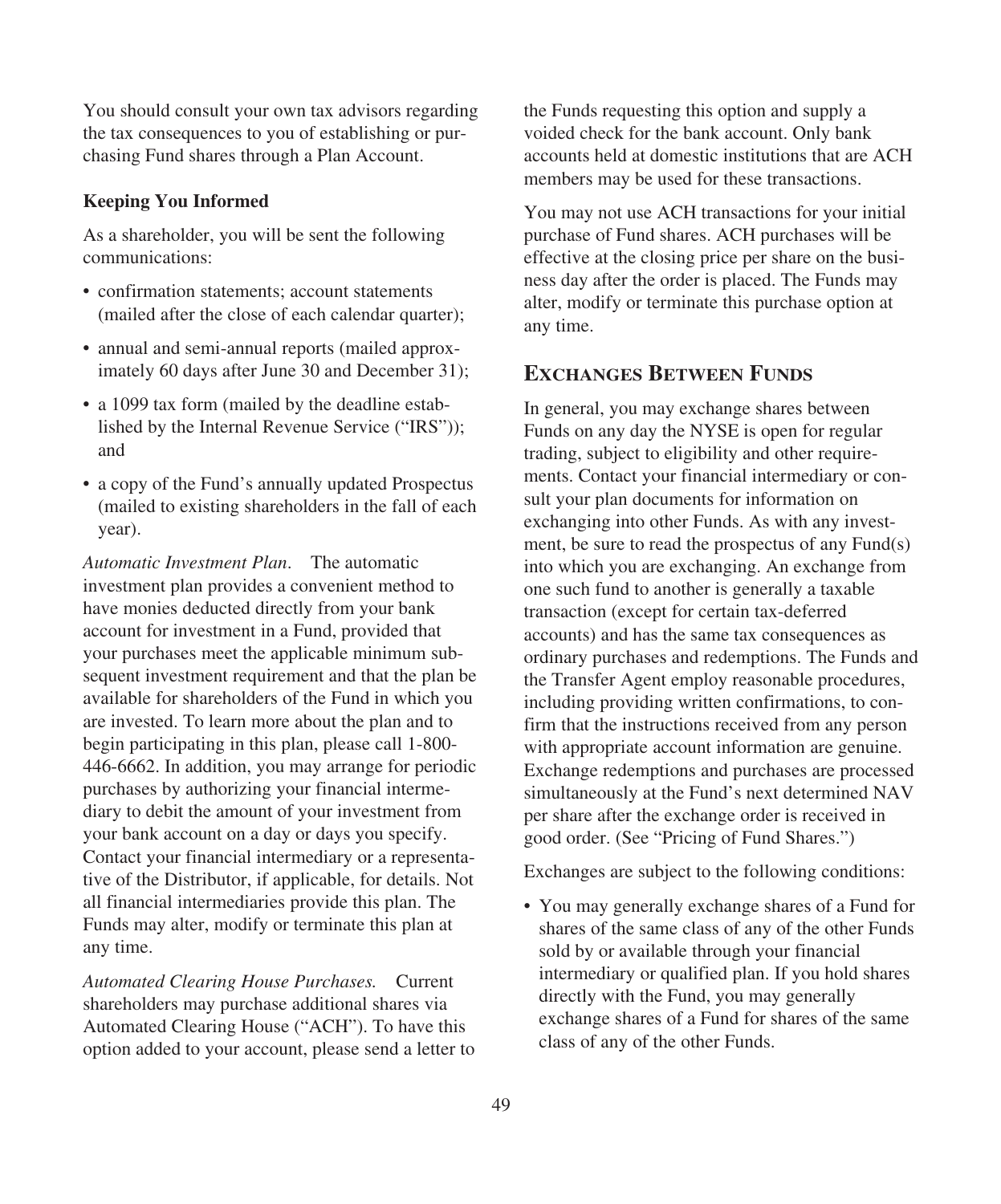- If you are making an initial investment into a Fund through an exchange, you must exchange at least the minimum initial investment amount applicable to the share class of a Fund into which you are exchanging, unless your balance has fallen below that amount due to investment performance.
- The Funds may change or cancel your right to make an exchange by giving the amount of notice required by regulatory authorities (generally 60 days for a material change or cancellation).
- The exchange privilege is not intended as a vehicle for short-term or frequent trading. A Fund may suspend or terminate your exchange privilege if you make more than one round trip in such Fund in a 30-day period and may bar future purchases in such Fund or the Funds. The Funds will work with intermediaries to apply the Funds' exchange limit. However, the Funds may not always have the ability to monitor or enforce the trading activity in such accounts. For more information about the Funds' policy on frequent trading, refer to "Short-Term Trading Policy."

Exchange services are available only in states where the Fund to be purchased may be legally offered and may be terminated or modified at any time upon 60 days' written notice.

## **EXCHANGES BETWEEN SHARE CLASSES**

Fund shareholders may transfer shares between the Legacy, Institutional and other share classes of a Fund. Share class transfers must generally meet the minimum investment requirements described in "Purchase and Sale of Fund Shares" in the applicable prospectus, though the Fund reserves the right to waive or change investment minimums. Such exchanges may be subject to a CDSC, a redemption fee or other fees, at the discretion of the Fund. Any such exchanges and any CDSC, redemption fee or other fees may be waived for certain intermediaries that have entered into an agreement with the Adviser. A share class transfer is generally not considered a taxable transaction and is not subject to a short-term redemption fee. Legacy Class shares of the Fund are subject to additional restrictions, as described in the "Choosing a Share Class" section of this prospectus. You may request a share class transfer by telephone or by mail. Please call the Fund's transfer agent, BNY Mellon Investment Servicing (US) Inc., at 1-800-446-6662 for more information.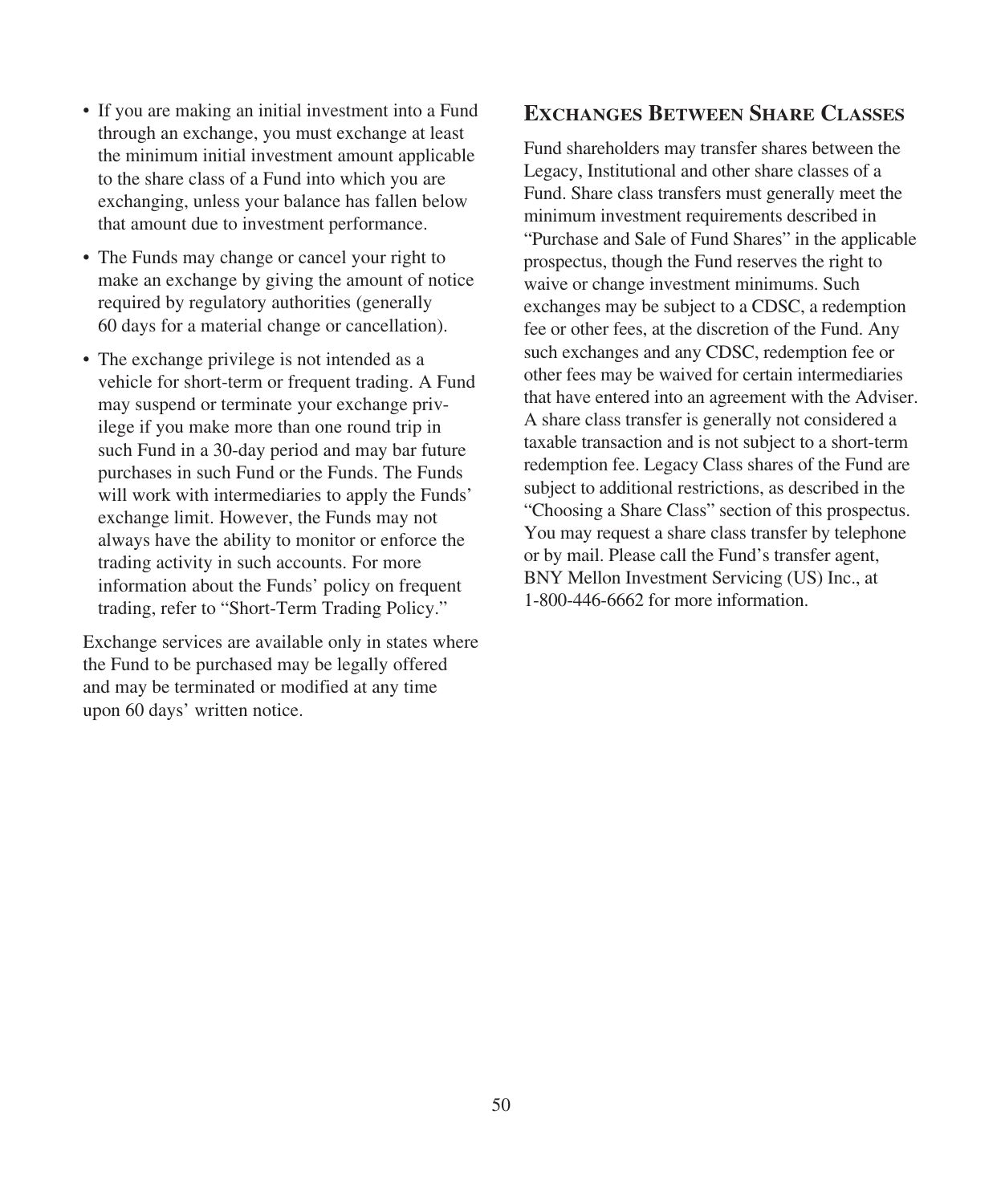## **HOW TO REDEEM**

Shares of the Funds are redeemable on any day the NYSE Market is open. The price you receive when you redeem shares is the Fund's next determined NAV per share after all required documents are received in good order.

The following section explains how you can sell shares held directly through an account with the Funds. For Fund shares held through a brokerage or other type of account, please consult your financial intermediary.

| <b>Selling Shares</b> | <b>To Sell Fund Shares</b>                                                                             |                                                                                                                                                                                                                                                                                                                                                                           |  |  |  |  |  |
|-----------------------|--------------------------------------------------------------------------------------------------------|---------------------------------------------------------------------------------------------------------------------------------------------------------------------------------------------------------------------------------------------------------------------------------------------------------------------------------------------------------------------------|--|--|--|--|--|
| By Mail               |                                                                                                        | Send a redemption request letter providing your name, account<br>number, the Fund from which you wish to redeem and the dollar<br>amount you wish to receive (or write "Full Redemption" to redeem<br>your remaining account balance) to the address below.<br>Make sure all account owners sign the request exactly as their<br>names appear on the account application. |  |  |  |  |  |
|                       | A Medallion guarantee may be required under certain circum-<br>Guarantee").                            | stances (see "Account Rules and Policies — Medallion Signature                                                                                                                                                                                                                                                                                                            |  |  |  |  |  |
|                       | <b>Regular Mail:</b><br>MERIDIAN FUND, INC. <sup>®</sup><br>P.O. Box 9792<br>Providence, RI 02940-9694 | <b>Express Mail:</b><br>MERIDIAN FUND, INC. <sup>®</sup><br>4400 Computer Drive<br>Westborough, MA 01581-1722                                                                                                                                                                                                                                                             |  |  |  |  |  |
| By Telephone or Wire  |                                                                                                        | Unless you have declined the option on your account application,<br>you may redeem shares of a Fund by telephone by calling 1-800-<br>446-6662 during normal business hours.                                                                                                                                                                                              |  |  |  |  |  |
| By Internet           |                                                                                                        | To sell shares, please visit our website at www.meridianfund.com.                                                                                                                                                                                                                                                                                                         |  |  |  |  |  |

### **Additional Information for Redeeming Fund Shares**

Redemption proceeds will normally be sent within seven calendar days following receipt of the redemption order.

The Funds reserve the right to postpone payment of redemption proceeds for up to seven (7) calendar days. Additionally, the right to require the Funds to redeem your shares may be suspended, or the date of payment may be postponed beyond seven calendar days, whenever: (i) trading on the NYSE is restricted, as determined by the SEC, or the NYSE is closed (except for holidays and weekends);

(ii) the SEC permits such suspension and so orders; or (iii) an emergency exists as determined by the SEC so that disposal of securities or determination of NAV is not reasonably practicable.

*Redemption By Regular or Express Mail.* If you send a redemption request directly to the Investment Adviser rather than to the Transfer Agent, the Investment Adviser will forward your request to the Transfer Agent, but the effective date of redemption may be delayed until the request is received by the Transfer Agent. Redemption requests may also be submitted to broker-dealers or other financial intermediaries, as applicable.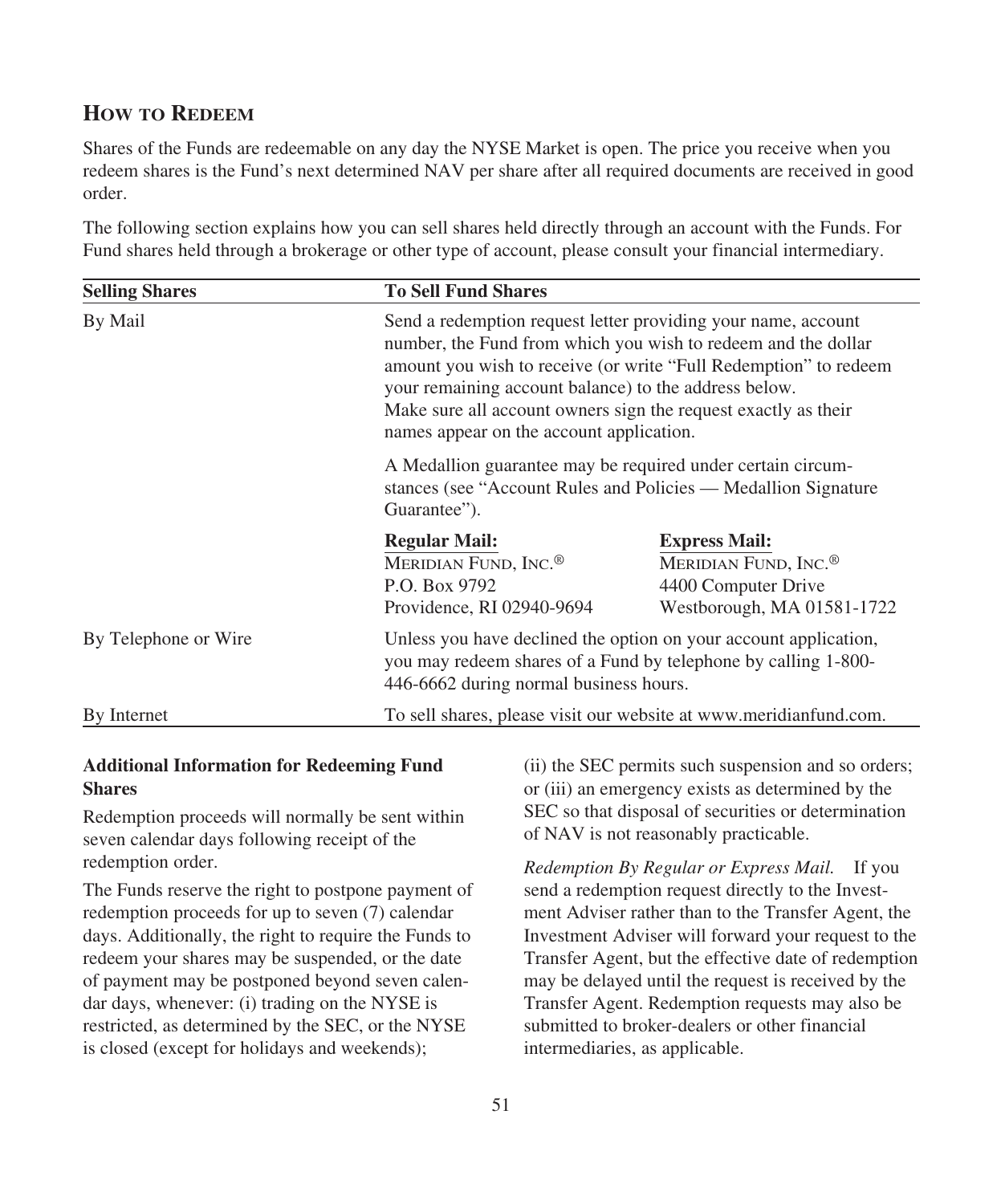You must sign the redemption request exactly as your name appears on the registration form and must include the account number. If more than one person owns the shares, all owners must sign the redemption request exactly as their names appear on the registration form.

If applicable, you must deliver any physical stock certificates for shares to be redeemed together with the signed redemption request.

The Funds may require additional documentation or a medallion signature guarantee on any redemption request to help protect against fraud. Medallion signature guarantees, when required, and any additional documents required by Meridian for shares owned by corporations, executors, administrators, trustees or guardians, also must accompany the redemption request.

If the address of record has been changed within 30 days of a redemption request, a medallion signature guarantee is required to process the request to protect against fraud.

A request for redemption will not be processed until all of the necessary documentation is complete and has been received in good order by the Transfer Agent, which means that all required documents pertaining to such request have been fully completed as determined by the Transfer Agent. If you have questions about what documents are required, call 1-800-446-6662.

*Redemptions By Telephone.* You may elect at any time to use the telephone redemption service. You may make that election on the initial application form or on other forms prescribed by the Funds. An executed authorization form must be on file with the Transfer Agent before you may use the service. Share certificates for the shares being redeemed must be held by the Transfer Agent. A corporation (or partnership) also must submit a corporate resolution (or certificate of partnership) indicating the names, titles and the required number of signatures

authorized to act on its behalf. The authorization form must be signed by a duly authorized officer(s) and the corporation seal affixed.

The Funds provide written confirmation of transactions initiated by telephone to confirm that telephone transactions are genuine. If the Funds or the Transfer Agent fails to employ this and other reasonable procedures, the Funds or the Transfer Agent may be liable.

When using the telephone redemption service, you must give the full registration name, address, number of shares or dollar amount to be redeemed. Fund account number and name of the Fund in order for the redemption request to be processed.

Meridian and the Transfer Agent reserve the right to refuse any telephone instructions and may discontinue these redemption options upon 30 days written notice.

At times of peak activity, it may be difficult to place requests by phone. During these times, consider sending your request in writing.

*Redemptions By Wire.* In the case of redemption proceeds that are wired to a bank, the Funds transmit the payment only on days that commercial banks are open for business and only to the bank and account previously authorized on your application or your medallion signature guaranteed letter of instruction. The Funds and the Transfer Agent will not be responsible for any delays in wired redemption proceeds due to heavy wire traffic over the Federal Reserve System. The Funds reserve the right to refuse a wire redemption if it is believed advisable to do so. If you redeem your shares by wire transfer, the Transfer Agent charges a fee (currently \$9.00) for each wire redemption. You may also have your redemption proceeds sent to your bank via ACH. The Transfer Agent does not charge for the ACH service; however, please allow 2 to 3 business days for the transfer of money to reach your banking institution.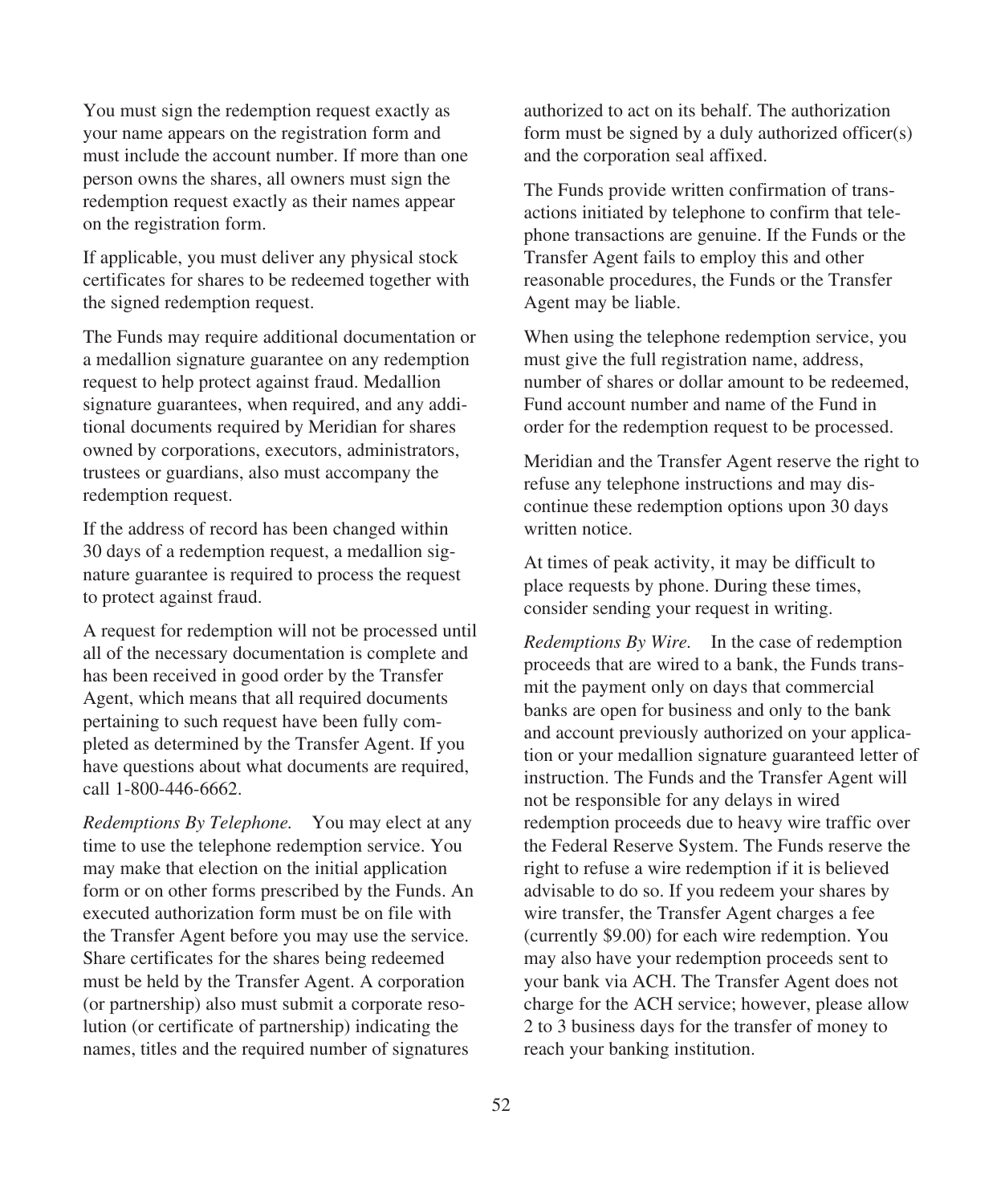### **Systematic Withdrawal Plan**

Once you have established an account with \$5,000 or more, you may automatically receive funds from your account on a monthly, quarterly or semiannual basis (minimum withdrawal of \$100). Call 1-800-446-6662 to request a form to start a systematic withdrawal plan.

### **Redemption Price and Conditions**

All shares of a Fund may be redeemed at the next NAV per share of the Fund determined after receipt of a redemption request in good order received by the Transfer Agent by mail or telephone as described above. Because the NAV of a Fund's shares will fluctuate as a result of changes in the market value of the securities it owns, the amount you receive upon redemption may be more or less than the amount you paid for the shares. (See "Pricing of Fund Shares.") Payment for shares redeemed in writing or by telephone, if in good order, will be made promptly after receipt, but not later than seven business days after the valuation date. Under normal conditions, each Fund imposes a 2.00% short-term redemption fee when shares of a Fund are redeemed within 60 days of purchase (see "Short-Term Trading Policy"). Requests for redemption which are subject to any special conditions or which specify an effective date other than as provided in this Prospectus cannot be accepted.

Although the Funds generally intend to pay redemption proceeds in cash, a Fund may redeem some or all of its shares in kind under certain circumstances, such as to protect the interests of remaining shareholders, to accommodate a request by a particular shareholder that does not adversely affect the interest of the remaining shareholders, in connection with the liquidation of a fund, or a lack of liquidity in the Fund's portfolio to meet redemptions. This means that the redemption proceeds will be paid in assets from a Fund's portfolio by delivery of securities selected from its assets at its discretion. If a Fund redeems your shares in kind, you may bear transaction costs and may bear market risks until such assets are converted into cash. In kind redemption proceeds could include illiquid securities. As described in the SAI, illiquid securities are those that a Fund cannot reasonably expect to receive approximately the amount the Fund values those securities within seven days.

Investment dealers handling redemption transactions may charge you for the service. Requests for redemptions will be honored but payment will be withheld until checks (including certified checks) received for the shares purchased have cleared, which can take as long as fifteen calendar days from date of purchase. If you have questions about the proper form for redemption, call 1-800-446-6662.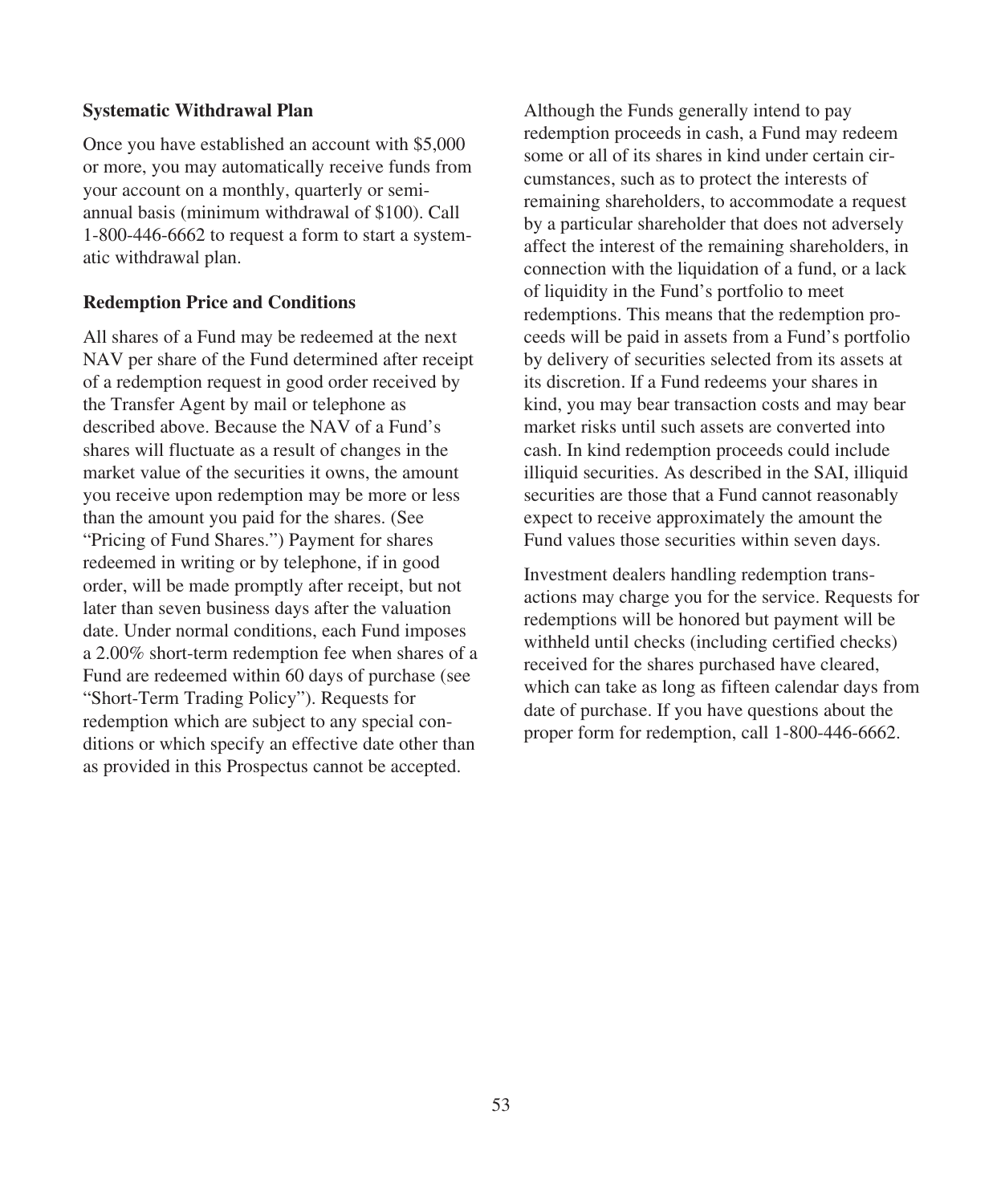## **DISTRIBUTIONS**

Each Fund intends to declare and pay distributions from the Fund's net investment income, if any, annually. The amount depends on earnings, the financial condition of the Fund and other factors. Each Fund will also distribute any net realized capital gains to shareholders annually. A Fund may make additional distributions of any net investment income or net realized capital gains near or following the end of the calendar year. All distributions will be automatically reinvested in additional shares unless you elect to receive payment in cash. The NAV of shares will be reduced by the amount of your distributions.

If you purchase Fund shares shortly before the record date for a distribution, you will pay the full price for the shares and receive some portion of the price back as a taxable distribution. Similarly, if you purchase shares of a Fund when it holds appreciated securities, you will receive a taxable return of part of your investment if and when the Fund sells the appreciated securities and distributes the gain. The Funds have built up, or have the potential to build up, high levels of unrealized appreciation, which may result in future taxable distributions.

### **Undeliverable Distribution Checks**

If you choose to receive distributions in cash and distribution checks are returned and marked as "undeliverable" or remain uncashed for six months, your account will be changed automatically so that all future distributions are reinvested in your account. Checks that remain uncashed for six months will be cancelled and the money reinvested in the Fund. No interest is paid during the time the check is outstanding.

#### **Cost Basis Reporting**

Mutual funds are required to report to the IRS the "cost basis" of shares acquired by a shareholder on or after January 1, 2012 ("covered shares") and subsequently redeemed. These requirements do not apply to investments through a tax-deferred arrangement, such as a 401(k) plan or an individual retirement plan. The cost basis of a share is generally its purchase price adjusted for dividends, return of capital, and other corporate actions. Cost basis is used to determine whether a sale of the shares results in a gain or loss. If you redeem covered shares during any year, then the Fund will report the cost basis of such covered shares to the IRS and you on Form 1099-B.

The Funds will permit you to elect from among several IRS-accepted cost basis methods to calculate the cost basis of your covered shares. If you do not affirmatively elect a cost basis method, then the Fund's default cost basis calculation method, which is currently the Average Cost method, will be applied to your account(s). The cost basis method elected or applied may not be changed after the settlement date of a sale of Fund shares.

If you hold Fund shares through a broker (or another nominee), please contact that broker (nominee) with respect to the reporting of cost basis and available elections for your account.

You are encouraged to consult your tax advisor regarding the application of the cost basis reporting rules and, in particular, which cost basis calculation method you should elect.

## **FEDERAL INCOME TAXES**

*This discussion regarding federal income taxes is based on laws that were in effect as of the date of this Prospectus. It does not apply to tax-exempt or*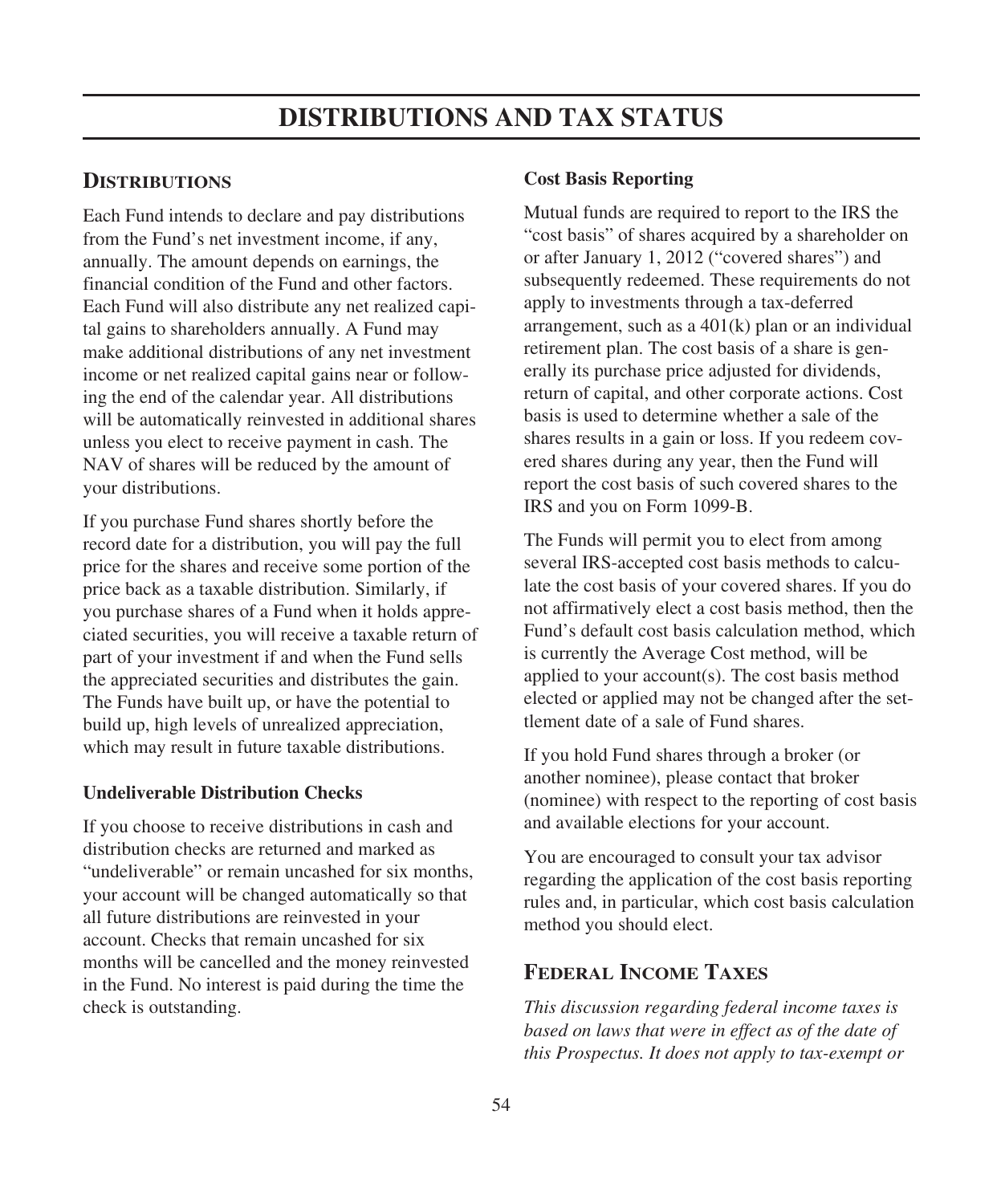*foreign shareholders or those holding Fund shares through a tax-deferred account, such as a 401(k) Plan or IRA. This discussion summarizes only some of the important federal income tax considerations that affect the Funds and you as a shareholder. It is not intended as a substitute for careful tax planning. You should consult your tax adviser about your specific tax situation, including the federal, state, local and foreign tax consequences to you of an investment in a Fund. Additional federal income tax considerations are discussed in the SAI.*

We will pass on to a Fund's shareholders substantially all of the Fund's net investment income and net realized capital gains, if any. Distributions to you of a Fund's ordinary income and net shortterm capital gain, if any, generally are taxable as ordinary income. Distributions to you of a Fund's net long-term capital gain, if any, generally are taxable to you as long-term capital gain regardless of how long you have held your shares.

Currently, an individual's net long-term capital gain is subject to a maximum tax rate of 20% (in addition to the 3.8% Medicare tax described below). Also, if you are an individual Fund shareholder, distributions attributable to dividends received by certain Funds from their investments in U.S. and certain foreign corporations will result in qualified dividend income, which is subject to a maximum tax rate of 20% (in addition to the 3.8% Medicare tax described below), as long as certain holding period requirements are met by you for your Fund shares and by the Funds for their investments in the stock producing such dividends.

In general, distributions from a Fund are taxable to you when paid, whether you take the distributions in cash or automatically reinvest them in additional Fund shares. You will be notified in January of each year about the federal tax status of distributions made by the Funds for the prior year.

Your redemptions (including redemptions in-kind) and exchanges of Fund shares will ordinarily result in a taxable capital gain or loss, depending on the amount you receive for your shares (or are deemed to have received in the case of exchanges) and the amount you paid (or are deemed to have paid) for them. Such gain or loss generally will be long-term capital gain or loss if you have held your redeemed or exchanged Fund shares for more than one year at the time of redemption or exchange, except that any loss realized on shares held for six months or less will be treated as a long-term capital loss to the extent of any capital gain dividends that were received on the shares. All or a portion of capital losses realized on the redemption or exchange of Fund shares may be disallowed if you invest (or agree to invest) in substantially identical securities within 30 days before or after the redemption or exchange.

The Funds' investments in foreign securities may increase or accelerate a Fund's recognition of ordinary income and may affect the timing or amount of a Fund's distributions. A Fund may hold securities in entities that are passive foreign investment companies for U.S. federal income tax purposes. A Fund may make certain tax elections with respect to an investment in a passive foreign investment company, which may result in an acceleration of the recognition of income and/or the recognition of ordinary income. For more information, see the SAI under "TAXES — Taxation of Fund Investments."

An additional 3.8% Medicare tax will be imposed on certain net investment income (including ordinary dividends and capital gain distributions received from a Fund and net gains from redemptions or other taxable dispositions of Fund shares) of U.S. individuals, estates and trusts to the extent that such person's "modified adjusted gross income" (in the case of an individual) or "adjusted gross income" (in the case of an estate or trust) exceeds a certain threshold.

A Fund may be required to "back-up" withhold a portion of your distributions and redemption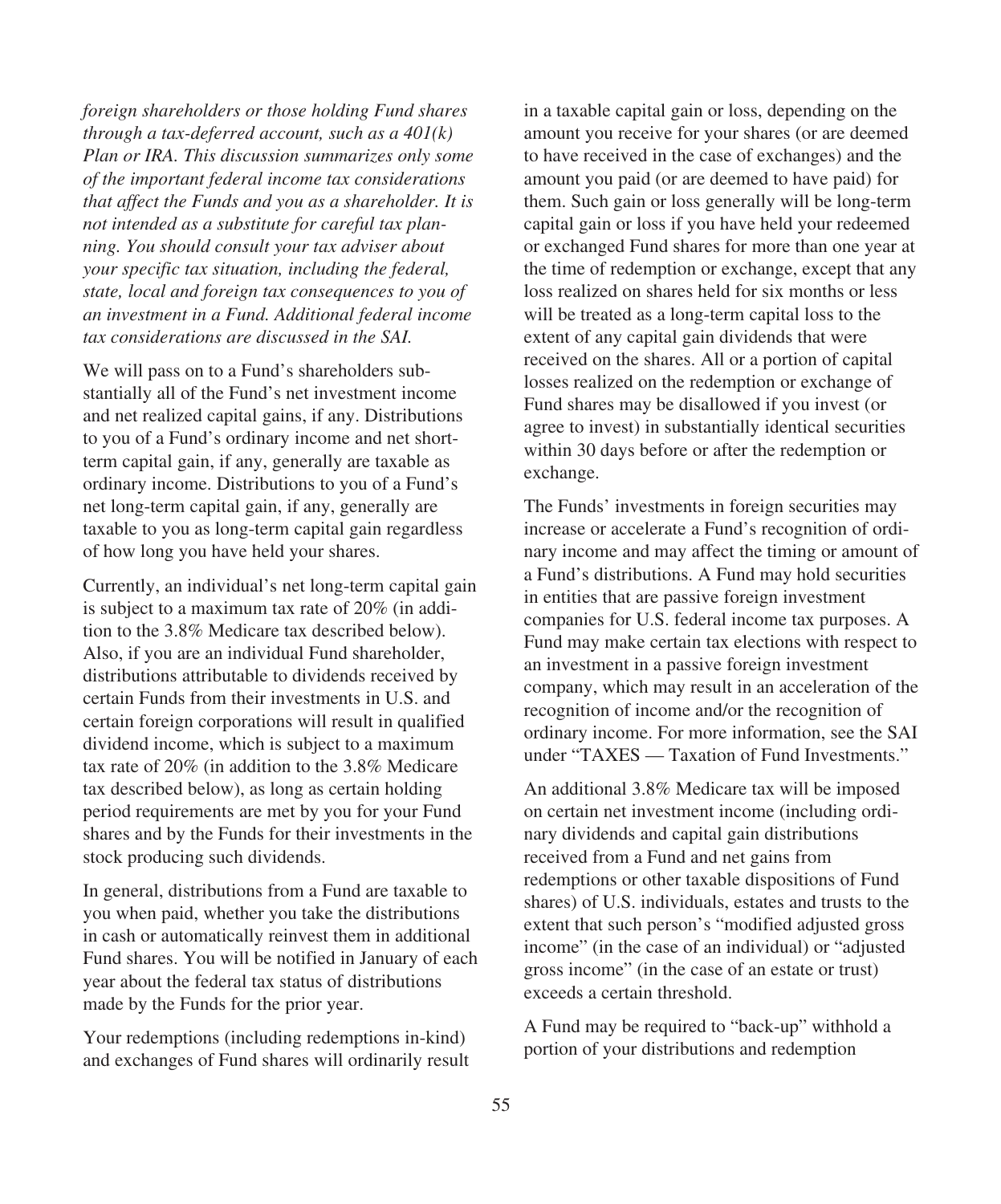proceeds if you have not provided the Fund your taxpayer identification number in compliance with IRS rules and certified that you are not subject to back-up withholding. To avoid back-up withholding, make sure you provide your correct tax identification number (Social Security number for most investors) and appropriate certification on your account application. If you do not provide us

with a correct taxpayer identification number, you may be subject to IRS penalties. The IRS may also instruct a Fund that you are subject to back-up withholding. The Funds may incur foreign taxes in connection with some of their foreign investments. In general, shareholders cannot deduct or claim a credit for these taxes.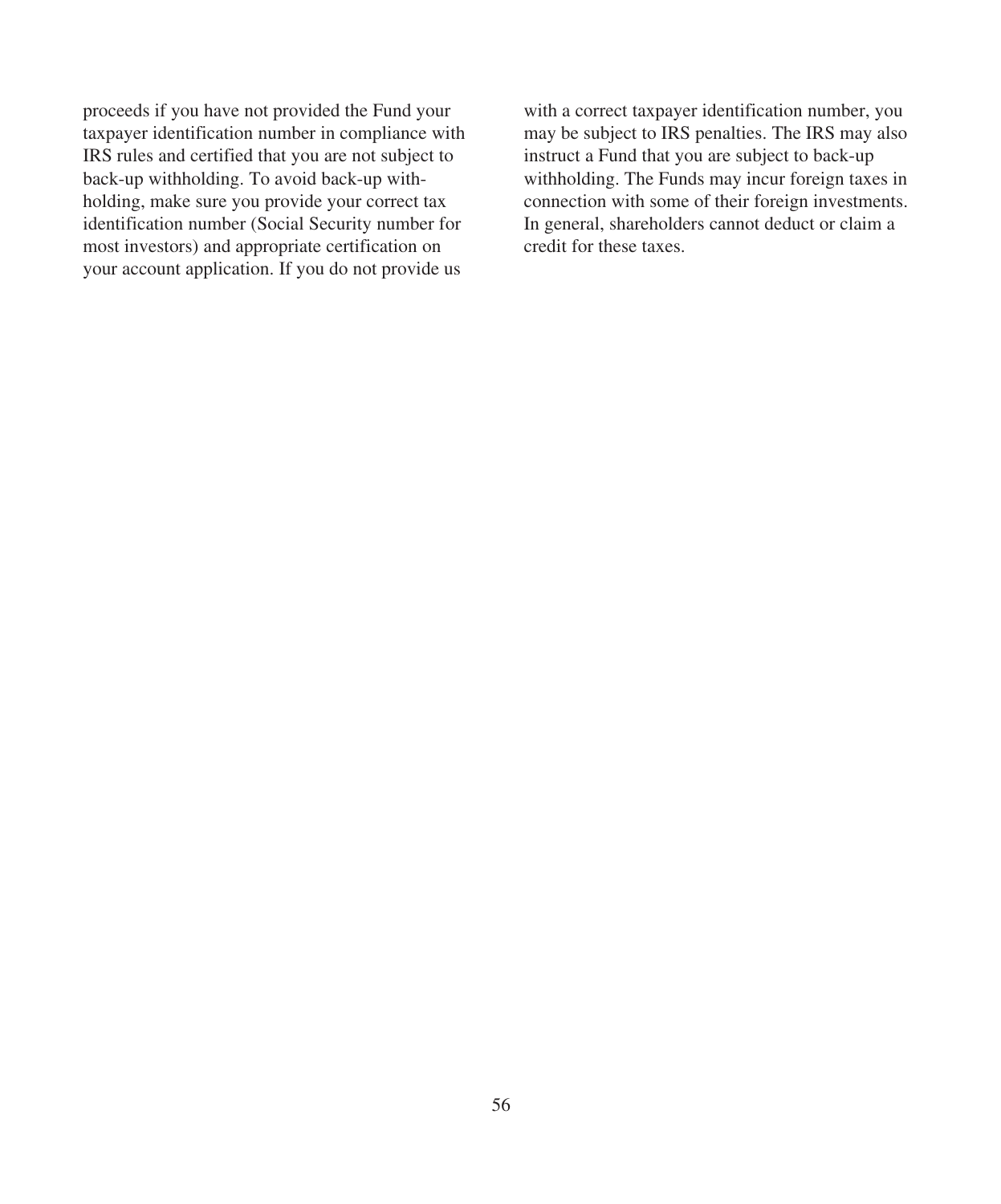# **FINANCIAL HIGHLIGHTS**

The financial highlights table is intended to help you understand each Fund's financial history. Certain information reflects financial results for a single Fund share. The total returns in the table represent the rate that an investor would have earned (or lost) on an investment in each Fund (assuming reinvestment of all distributions). Prior to November 1, 2013, the Funds offered a single class of shares which is now known as Legacy Class shares. This information has been audited by PricewaterhouseCoopers LLP, the Funds' independent registered public accounting firm, whose report, along with the Funds' financial statements, are included in the Funds' annual reports and are available upon request and incorporated by reference in the SAI. Financial highlights for Institutional Class shares of the Meridian Equity Income Fund and the Meridian Contrarian Fund are not shown because such class had not commenced operations as of the date of this Prospectus.

### **MERIDIAN EQUITY INCOME FUND**

|                                                                           |          | FOR THE FISCAL YEAR ENDED JUNE 30, 2015 |               |                   |      |          |               |          |               |                       |  |  |  |
|---------------------------------------------------------------------------|----------|-----------------------------------------|---------------|-------------------|------|----------|---------------|----------|---------------|-----------------------|--|--|--|
| <b>Legacy Class</b>                                                       |          | 2015                                    |               |                   |      | 2013     |               | 2012     |               | 2011                  |  |  |  |
| Net asset value, beginning of period                                      |          | 14.59                                   | \$            | 12.35             | \$   | 10.71    | $\mathcal{S}$ | 10.61    | $\mathcal{S}$ | 8.51                  |  |  |  |
| Income (loss) from investment operations:                                 |          |                                         |               |                   |      |          |               |          |               |                       |  |  |  |
| Net investment income <sup>1</sup>                                        |          | 0.12                                    |               | 0.24              |      | 0.24     |               | 0.22     |               | 0.20                  |  |  |  |
| Net realized and unrealized gain                                          |          | 0.47                                    |               | 2.22              |      | 1.68     |               | 0.09     |               | 2.11                  |  |  |  |
| Net increase from investment operations                                   |          | 0.59                                    |               | 2.46              |      | 1.92     |               | 0.31     |               | 2.31                  |  |  |  |
| Less distributions to shareholders:                                       |          |                                         |               |                   |      |          |               |          |               |                       |  |  |  |
| Distributions from net investment income                                  |          | (0.25)                                  |               | (0.22)            |      | (0.28)   |               | (0.21)   |               | (0.21)                |  |  |  |
| Distributions from net realized capital gains                             |          | (2.42)                                  |               | 0.00              |      | 0.00     |               | 0.00     |               | 0.00                  |  |  |  |
| Total distributions to shareholders                                       |          | (2.67)                                  |               | (0.22)            |      | (0.28)   |               | (0.21)   |               | (0.21)                |  |  |  |
| Redemption fees                                                           |          | 0.00 <sup>2</sup>                       |               | 0.00 <sup>2</sup> |      | 0.00     |               | 0.00     |               | 0.00                  |  |  |  |
| Net asset value, end of period                                            | S.       | 12.51                                   | -S            | 14.59             | - \$ | 12.35    | - \$          | 10.71    | -S            | 10.61                 |  |  |  |
| Total return                                                              |          | 4.46%                                   |               | 20.04%            |      | 18.28%   | $3.09\%$      |          |               | 27.30%                |  |  |  |
| Ratios to Average Net Assets/Supplemental<br>Data                         |          |                                         |               |                   |      |          |               |          |               |                       |  |  |  |
| Net Assets, End of Period (000's)                                         | \$.      | 53.125                                  | <sup>\$</sup> | 33,649            | \$   | 28,697   | <sup>\$</sup> | 30,744   | <sup>\$</sup> | 35,644                |  |  |  |
| Ratio of expenses to average net assets                                   |          |                                         |               |                   |      |          |               |          |               |                       |  |  |  |
| Before fees waived                                                        |          | 1.33%                                   |               | $1.37\%$          |      | $1.53\%$ |               | $1.41\%$ |               | $1.25\%$              |  |  |  |
| After fees waived <sup>3</sup>                                            | $1.25\%$ |                                         |               | $1.25\%$          |      | $1.25\%$ |               | $1.25\%$ |               | $1.25\%$ <sup>4</sup> |  |  |  |
| Ratio of net investment income to average net<br>assets after fees waived |          | $0.88\%$                                |               | $1.75\%$          |      | 2.08%    |               | $2.17\%$ |               | $2.04\%$              |  |  |  |
| Portfolio Turnover Rate                                                   |          | 266\%                                   |               | 35%               |      | 44%      |               | 31%      |               | 29%                   |  |  |  |

Selected data for each share of capital stock outstanding throughout each period.

<sup>1</sup> Per share net investment income has been calculated using the average daily shares method.<br><sup>2</sup> Less than \$0,005 per share

<sup>2</sup> Less than \$0.005 per share.<br><sup>3</sup> See Note 6 to Financial Stat

See Note 6 to Financial Statements as contained in the Annual Report to Shareholders for the fiscal year ended June 30, 2015.

<sup>4</sup> Includes fees waived, which were less than 0.01%.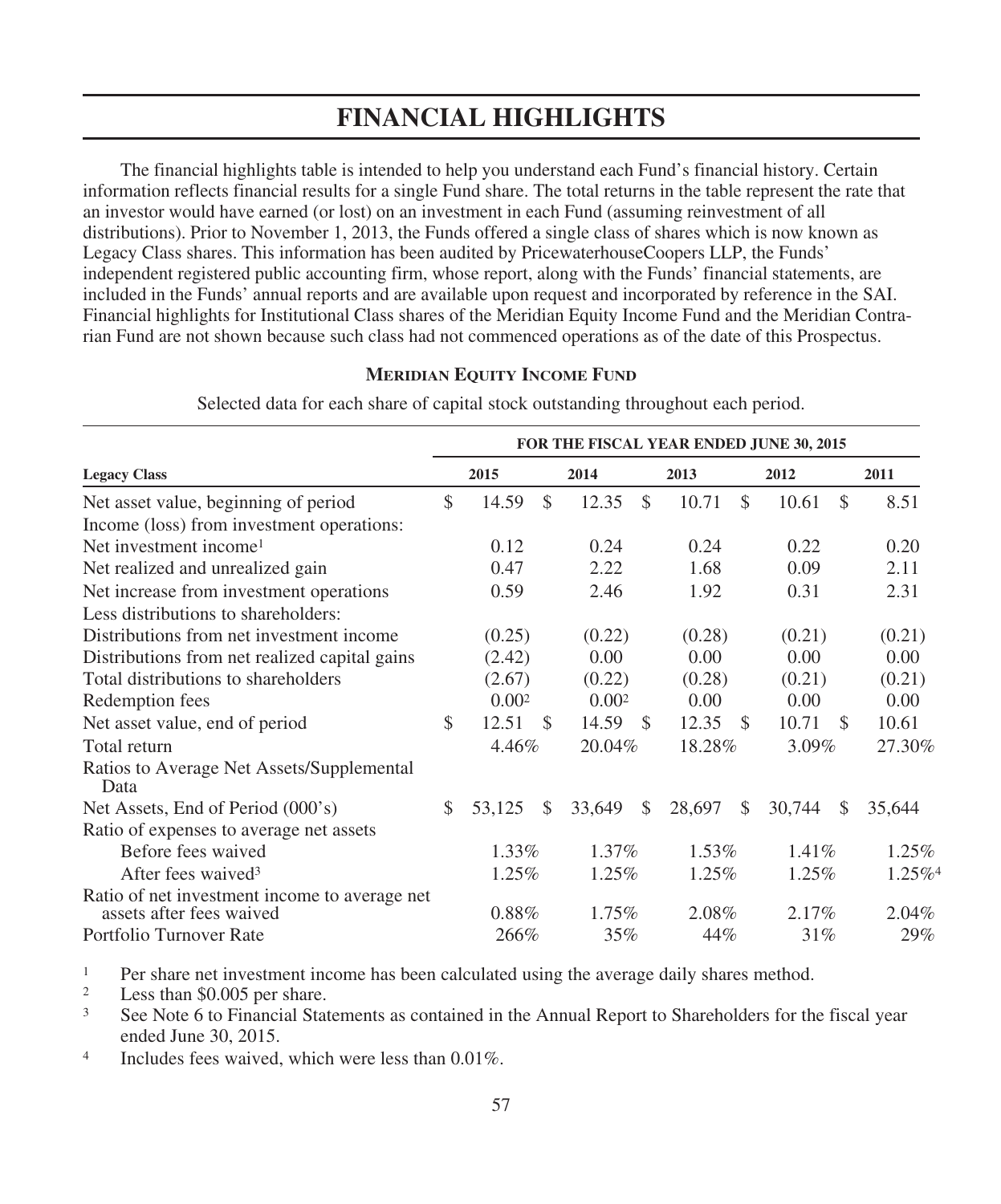## **MERIDIAN GROWTH FUND**

|                                                                   |    | FOR THE FISCAL YEAR ENDED JUNE 30, 2015 |            |               |                            |                            |           |  |  |  |  |  |  |  |
|-------------------------------------------------------------------|----|-----------------------------------------|------------|---------------|----------------------------|----------------------------|-----------|--|--|--|--|--|--|--|
| <b>Legacy Class</b>                                               |    | 2015                                    | 2014       |               | 2013                       | 2012                       | 2011      |  |  |  |  |  |  |  |
| Net asset value, beginning<br>of period                           | \$ | 37.86<br>\$                             | 44.31      | <sup>\$</sup> | 45.06<br>\$                | 47.61<br>\$                | 33.94     |  |  |  |  |  |  |  |
| Income (loss) from<br>investment operations:                      |    |                                         |            |               |                            |                            |           |  |  |  |  |  |  |  |
| Net investment income<br>$(logs)^1$                               |    | (0.15)                                  | (0.11)     |               | 0.05                       | 0.10                       | 0.08      |  |  |  |  |  |  |  |
| Net realized and unrealized<br>gain                               |    | 4.37                                    | 6.89       |               | 6.23                       | 0.69                       | 13.67     |  |  |  |  |  |  |  |
| Net increase from<br>investment operations                        |    | 4.22                                    | 6.78       |               | 6.28                       | 0.79                       | 13.75     |  |  |  |  |  |  |  |
| Less distributions to<br>shareholders:                            |    |                                         |            |               |                            |                            |           |  |  |  |  |  |  |  |
| Distributions from net<br>investment income                       |    | 0.00                                    | $(0.00)^2$ |               | (0.15)                     | (0.07)                     | (0.07)    |  |  |  |  |  |  |  |
| Distributions from net<br>realized capital gains                  |    | (4.28)                                  | (13.23)    |               | (6.88)                     | (3.27)                     | (0.01)    |  |  |  |  |  |  |  |
| Total distributions to<br>shareholders                            |    | (4.28)                                  | (13.23)    |               | (7.03)                     | (3.34)                     | (0.08)    |  |  |  |  |  |  |  |
| Redemption fees                                                   |    | 0.002                                   | 0.00       |               | 0.00                       | 0.00                       | 0.00      |  |  |  |  |  |  |  |
| Net asset value - end of<br>period                                | \$ | 37.80<br>\$                             | 37.86      | $\mathcal{S}$ | 44.31<br>\$                | 45.06<br><sup>\$</sup>     | 47.61     |  |  |  |  |  |  |  |
| Total return                                                      |    | 11.85%                                  | 17.31%     |               | 15.54%                     | 2.45%                      | 40.51%    |  |  |  |  |  |  |  |
| Ratios to Average Net<br>Assets/Supplemental<br>data              |    |                                         |            |               |                            |                            |           |  |  |  |  |  |  |  |
| Net assets, End of Period<br>(000's)                              | \$ | 1,937,346<br>$\frac{1}{2}$              | 2,021,197  | $\mathcal{S}$ | 2,112,945<br>$\frac{1}{2}$ | 2,484,084<br>$\mathcal{S}$ | 2,615,082 |  |  |  |  |  |  |  |
| Ratio of expenses to<br>average net assets                        |    | 0.84%                                   | 0.86%      |               | 0.87%                      | 0.85%                      | 0.81%     |  |  |  |  |  |  |  |
| Ratio of net investment<br>income (loss) to average<br>net assets |    | $(0.41\%)$                              | $(0.27\%)$ |               | 0.11%                      | 0.22%                      | 0.18%     |  |  |  |  |  |  |  |
| Portfolio Turnover Rate                                           |    | 46%                                     | 96%        |               | 37%                        | 25%                        | 26%       |  |  |  |  |  |  |  |

Selected data for each share of capital stock outstanding throughout each period.

<sup>1</sup> Per share net investment income has been calculated using the average daily shares method.<br><sup>2</sup> Less than \$0.005 per share.

Less than \$0.005 per share.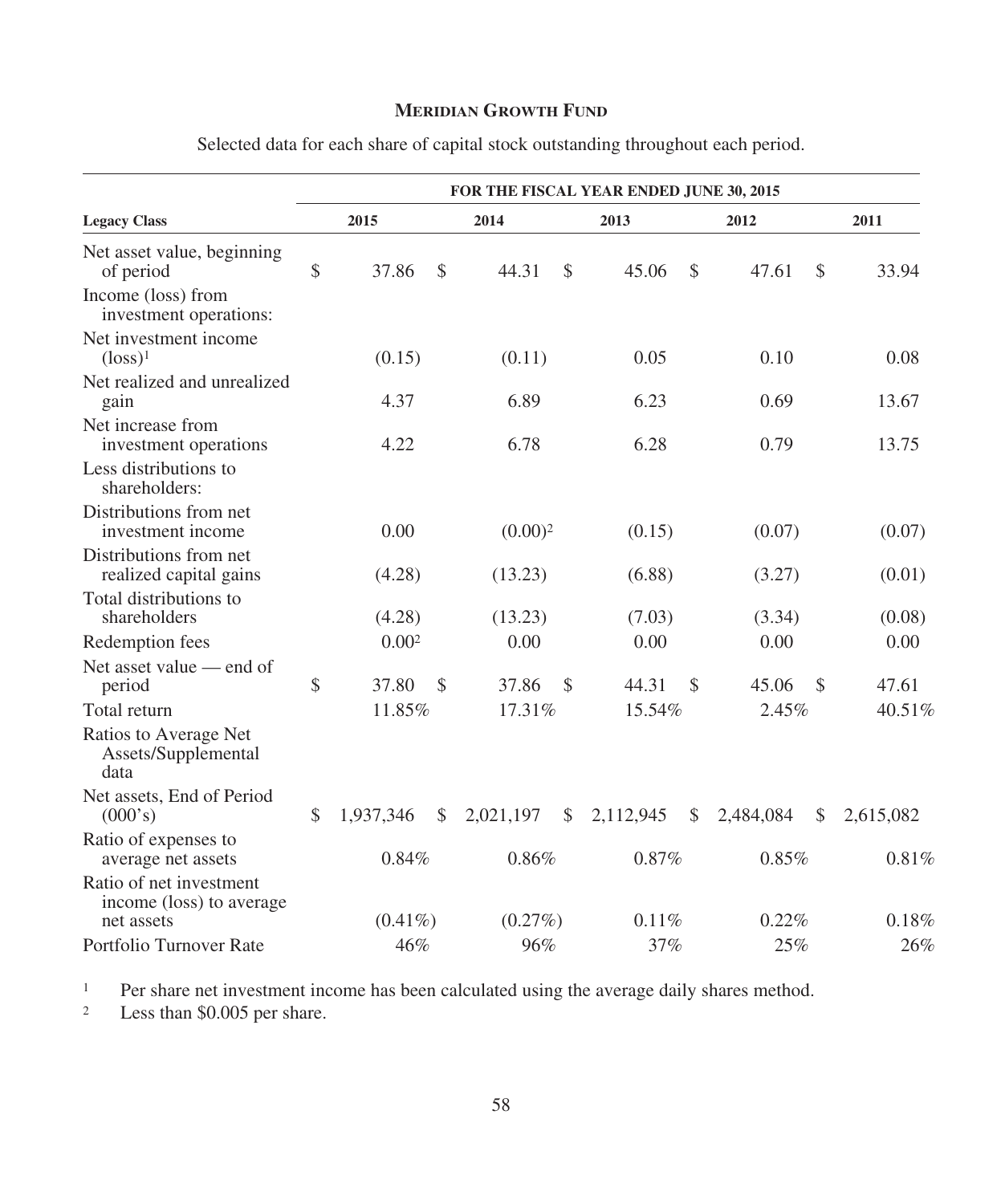## **MERIDIAN GROWTH FUND**

| <b>Institutional Class<sup>1</sup></b>                               |    | <b>FOR THE PERIOD ENDED</b><br><b>JUNE 30, 2015</b> |  |
|----------------------------------------------------------------------|----|-----------------------------------------------------|--|
| Net asset value, beginning of period                                 | \$ | 36.44                                               |  |
| Income (loss) from investment operations:                            |    |                                                     |  |
| Net investment loss <sup>2</sup>                                     |    | (0.04)                                              |  |
| Net realized and unrealized gain                                     |    | 1.39                                                |  |
| Net increase from investment operations                              |    | 1.35                                                |  |
| Less distributions to shareholders:                                  |    |                                                     |  |
| Distributions from net investment income                             |    | 0.00                                                |  |
| Distributions from net realized capital gains                        |    | 0.00                                                |  |
| Total distributions to shareholders                                  |    | 0.00                                                |  |
| Net asset value — end of period                                      | \$ | 37.79                                               |  |
| Total return                                                         |    | $3.70\%$ <sup>3</sup>                               |  |
| Ratios to Average Net Assets/Supplemental Data                       |    |                                                     |  |
| Net Assets, End of Period (000's)                                    | \$ | 19,575                                              |  |
| Ratio of expenses to average net assets:                             |    |                                                     |  |
| Before fees waived                                                   |    | $1.15\%$ <sup>4</sup>                               |  |
| After fees waived <sup>5</sup>                                       |    | $0.90\%$ <sup>4</sup>                               |  |
| Ratio of net investment loss to average net assets after fees waived |    | $(0.21\%)$ <sup>4</sup>                             |  |
| Portfolio Turnover Rate                                              |    | $46\%$ <sup>3</sup>                                 |  |

Selected data for each share of capital stock outstanding throughout each period.

<sup>1</sup> Commenced operations on December 24, 2014.<br><sup>2</sup> Per share net investment income has been calcul

Per share net investment income has been calculated using the average daily shares method.

<sup>3</sup> Not Annualized.

4 Annualized.<br>5 See Note 6 to

<sup>5</sup> See Note 6 to Financial Statements as contained in the Annual Report to Shareholders for the fiscal year ended June 30, 2015.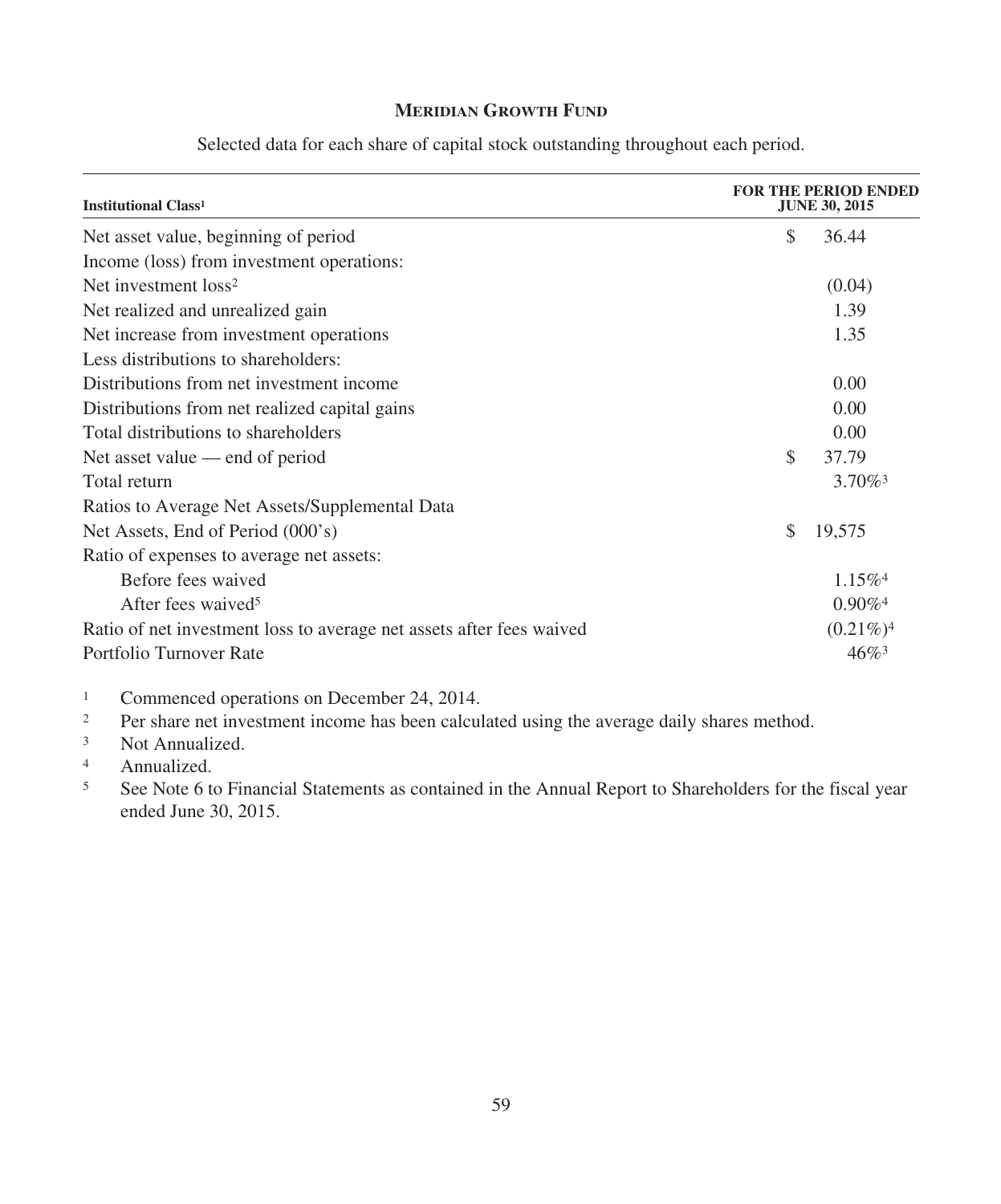### **MERIDIAN CONTRARIAN FUND**

|                                                                | FOR THE FISCAL YEAR ENDED JUNE 30, 2015 |                     |               |         |               |         |               |                   |              |         |  |  |  |
|----------------------------------------------------------------|-----------------------------------------|---------------------|---------------|---------|---------------|---------|---------------|-------------------|--------------|---------|--|--|--|
| <b>Legacy Class</b>                                            |                                         | 2015                |               | 2014    |               | 2013    | 2012          |                   |              | 2011    |  |  |  |
| Net asset value, beginning of period                           | \$                                      | 45.52               | $\mathcal{S}$ | 37.20   | \$            | 30.60   | \$            | 29.59             | \$           | 22.80   |  |  |  |
| Income (loss) from investment<br>operations:                   |                                         |                     |               |         |               |         |               |                   |              |         |  |  |  |
| Net investment income (loss) <sup>1</sup>                      |                                         | (0.00) <sup>2</sup> |               | 0.01    |               | 0.14    |               | 0.09              |              | 0.10    |  |  |  |
| Net realized and unrealized gain                               |                                         | 2.66                |               | 8.63    |               | 6.57    |               | 1.05 <sup>3</sup> |              | 6.77    |  |  |  |
| Net increase from investment<br>operations                     |                                         | 2.66                |               | 8.64    |               | 6.71    |               | 1.14              |              | 6.87    |  |  |  |
| Less distributions to shareholders:                            |                                         |                     |               |         |               |         |               |                   |              |         |  |  |  |
| Distributions from net investment<br>income                    |                                         | (0.09)              |               | (0.18)  |               | (0.11)  |               | (0.13)            |              | (0.08)  |  |  |  |
| Distributions from net realized<br>capital gains               |                                         | (7.65)              |               | (0.14)  |               | 0.00    |               | 0.00              |              | 0.00    |  |  |  |
| Total distributions to shareholders                            |                                         | (7.74)              |               | (0.32)  |               | (0.11)  |               | (0.13)            |              | (0.08)  |  |  |  |
| Redemption fees                                                |                                         | 0.00 <sup>2</sup>   |               | 0.00    |               | 0.00    |               | 0.00              |              | 0.00    |  |  |  |
| Net asset value — end of period                                | \$                                      | 40.44               | \$            | 45.52   | $\mathcal{S}$ | 37.20   | <sup>\$</sup> | 30.60             | \$           | 29.59   |  |  |  |
| Total return                                                   |                                         | 6.84%               |               | 23.31%  |               | 21.98%  |               | 3.89%             |              | 30.13%  |  |  |  |
| Ratios to Average Net Assets/<br>Supplemental Data             |                                         |                     |               |         |               |         |               |                   |              |         |  |  |  |
| Net Assets, End of Period (000's)                              | \$                                      | 677.138             | $\mathbb{S}$  | 764,882 | $\mathbb{S}$  | 704,523 | $\mathbb{S}$  | 688,467           | $\mathbb{S}$ | 869,312 |  |  |  |
| Ratio of expenses to average net<br>assets                     |                                         | 1.11%               |               | 1.13%   |               | 1.16%   |               | 1.14%             |              | 1.09%   |  |  |  |
| Ratio of net investment income<br>(loss) to average net assets |                                         | $(0.01\%)$          |               | 0.01%   |               | 0.41%   |               | 0.31%             |              | 0.37%   |  |  |  |
| Portfolio Turnover Rate                                        |                                         | 76%                 |               | 67%     |               | 55%     |               | 20%               |              | 38%     |  |  |  |

Selected data for each share of capital stock outstanding throughout each period.

<sup>1</sup> Per share net investment income has been calculated using the average daily shares method.

<sup>2</sup> Less than \$0.005 per share.

<sup>3</sup> Includes a gain resulting from litigation payments on securities owned in a prior year. Without these gains, the net realized gains on investments per share would have been \$0.99, and the return would have been 3.69%.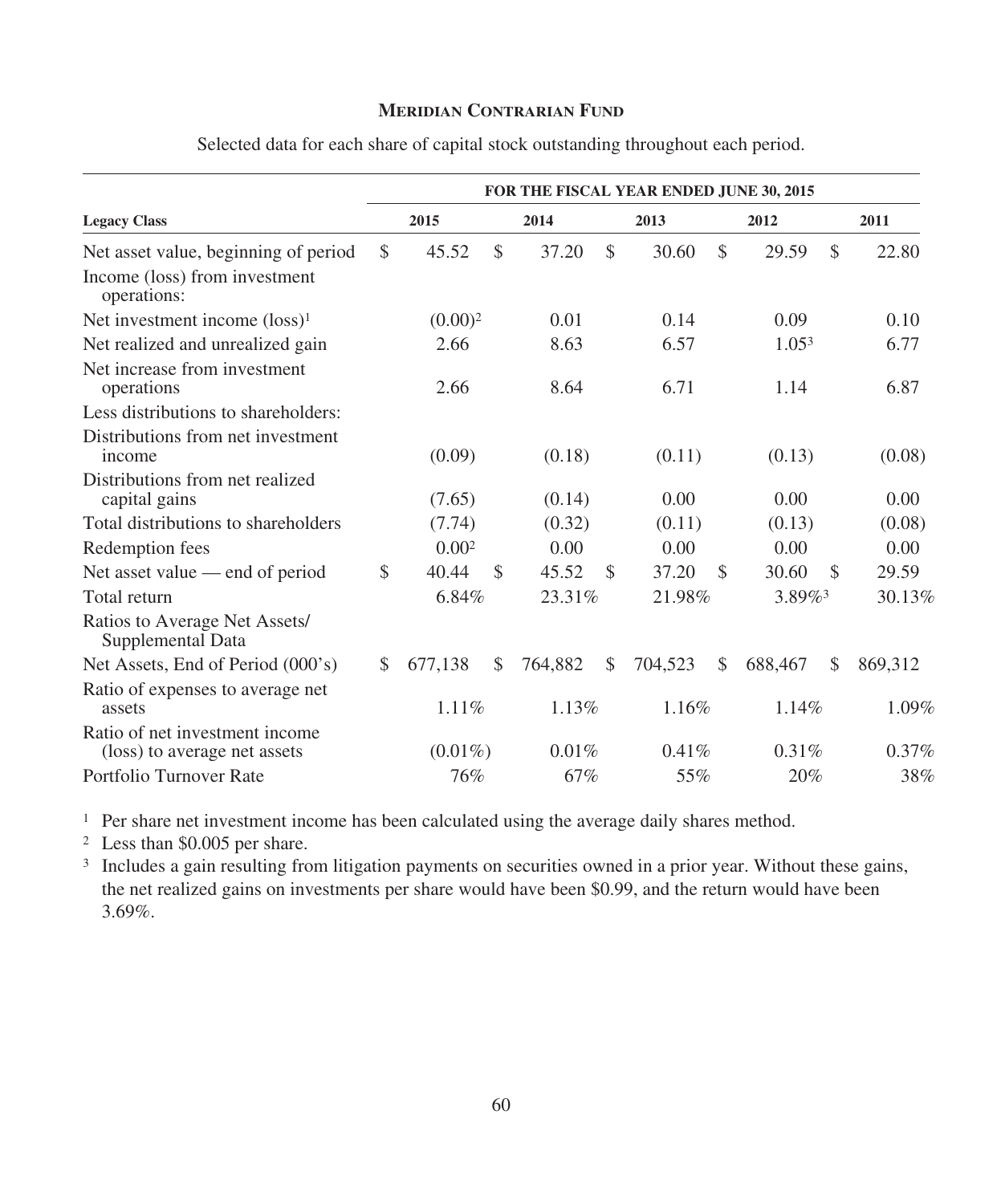## **MERIDIAN SMALL CAP GROWTH FUND**

| Legacy Class <sup>1</sup>                                               | <b>FOR THE FISCAL YEAR ENDED</b><br><b>JUNE 30, 2015</b> | <b>FOR THE PERIOD ENDED</b><br><b>JUNE 30, 2014</b> |
|-------------------------------------------------------------------------|----------------------------------------------------------|-----------------------------------------------------|
| Net asset value, beginning of period                                    | \$11.65                                                  | \$10.00                                             |
| Income (loss) from investment operations:                               |                                                          |                                                     |
| Net investment loss <sup>2</sup>                                        | (0.09)                                                   | (0.04)                                              |
| Net realized and unrealized gain                                        | 1.72                                                     | 1.69                                                |
| Net increase from investment operations                                 | 1.63                                                     | 1.65                                                |
| Less distributions to shareholders:                                     |                                                          |                                                     |
| Distributions from net investment income                                | 0.00                                                     | 0.00                                                |
| Distributions from net realized capital gains                           | (0.30)                                                   | 0.00                                                |
| Total distributions to shareholders                                     | (0.30)                                                   | 0.00                                                |
| Redemption fees                                                         | 0.00 <sup>3</sup>                                        | 0.00                                                |
| Net asset value — end of period                                         | \$12.98                                                  | \$11.65                                             |
| Total return                                                            | 14.23%                                                   | 16.50% <sup>4</sup>                                 |
| Ratios to Average Net Assets/Supplemental Data                          |                                                          |                                                     |
| Net Assets, End of Period (000's)                                       | \$59,459                                                 | \$9,839                                             |
| Ratio of expenses to average net assets:                                |                                                          |                                                     |
| Before fees waived                                                      | 1.24%                                                    | $2.35\%$ <sup>5</sup>                               |
| After fees waived <sup>6</sup>                                          | 1.20%                                                    | $1.20\%$ <sup>5</sup>                               |
| Ratio of net investment loss to average net assets<br>after fees waived | $(0.69\%)$                                               | $(0.61\%)^5$                                        |
| Portfolio Turnover Rate                                                 | 44%                                                      | 78%4                                                |

Selected data for each share of capital stock outstanding throughout each period.

<sup>1</sup> Commenced operations on December 16, 2013.

<sup>2</sup> Per share net investment income has been calculated using the average daily shares method.

<sup>3</sup> Less than \$0.005 per share.

<sup>4</sup> Not Annualized.

<sup>5</sup> Annualized.

<sup>6</sup> See Note 6 to Financial Statements as contained in the Annual Report to Shareholders for the fiscal year ended June 30, 2015.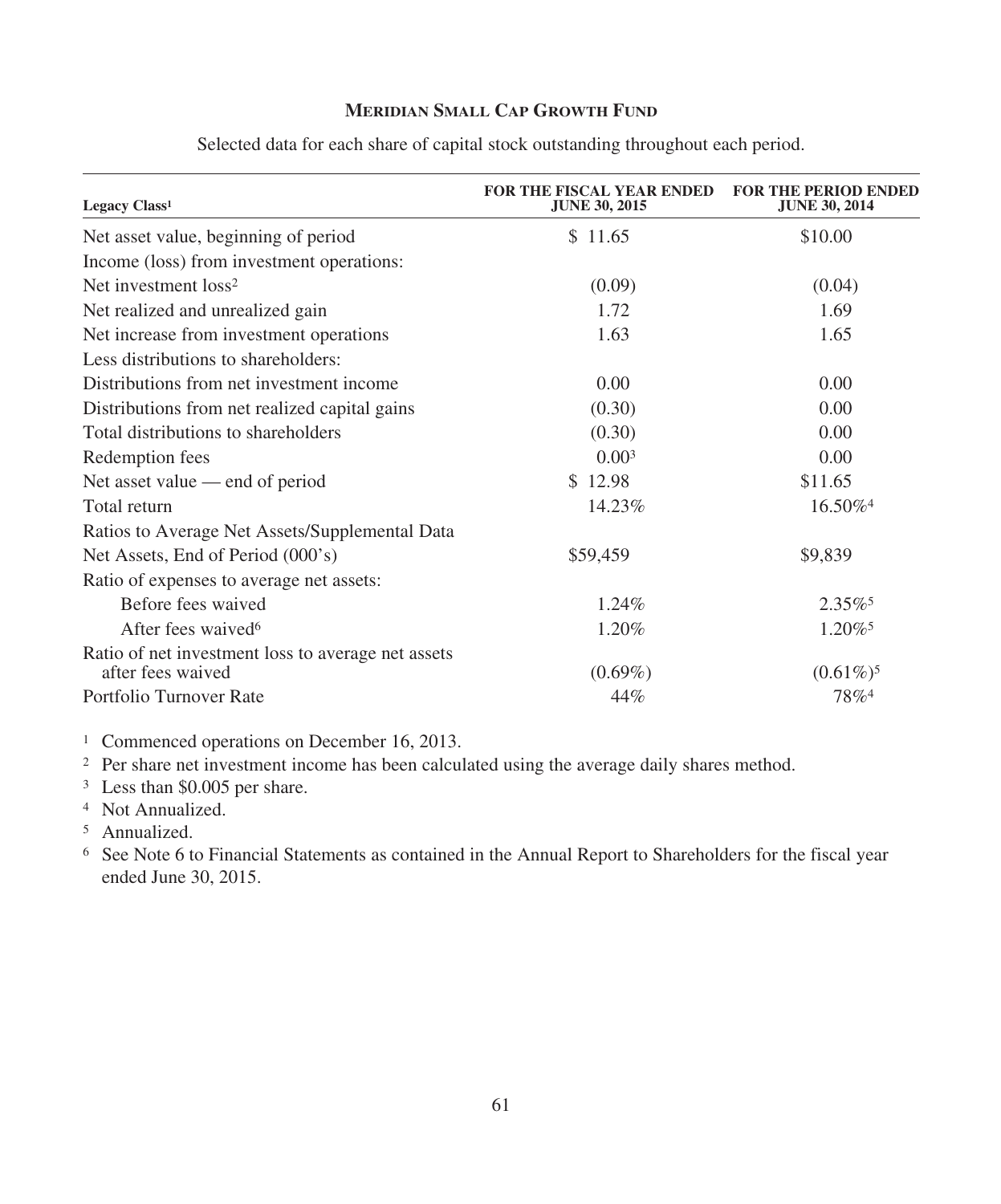## **MERIDIAN SMALL CAP GROWTH FUND**

| <b>Institutional Class<sup>1</sup></b>                               |              | <b>FOR THE PERIOD ENDED</b><br><b>JUNE 30, 2015</b> |  |
|----------------------------------------------------------------------|--------------|-----------------------------------------------------|--|
| Net asset value, beginning of period                                 | \$           | 12.23                                               |  |
| Income (loss) from investment operations:                            |              |                                                     |  |
| Net investment loss <sup>2</sup>                                     |              | (0.02)                                              |  |
| Net realized and unrealized gain                                     |              | 0.77                                                |  |
| Net increase from investment operations                              |              | 0.75                                                |  |
| Less distributions to shareholders:                                  |              |                                                     |  |
| Distributions from net realized capital gains                        |              | 0.00                                                |  |
| Total distributions to shareholders                                  |              | 0.00                                                |  |
| Net asset value, end of period                                       | \$           | 12.98                                               |  |
| Total return                                                         |              | $6.13\%$ <sup>3</sup>                               |  |
| Ratios to Average Net Assets/Supplemental Data                       |              |                                                     |  |
| Net Assets, End of Period (000's)                                    | $\mathbb{S}$ | 13,035                                              |  |
| Ratio of expenses to average net assets:                             |              |                                                     |  |
| Before fees waived                                                   |              | $2.03\%$ <sup>4</sup>                               |  |
| After fees waived <sup>5</sup>                                       |              | $1.10\%$ <sup>4</sup>                               |  |
| Ratio of net investment loss to average net assets after fees waived |              | $(0.29\%)$ <sup>4</sup>                             |  |
| Portfolio Turnover Rate                                              |              | $44\%$ <sup>3</sup>                                 |  |

Selected data for each share of capital stock outstanding throughout each period.

<sup>1</sup> Commenced operations on December 24, 2014.<br><sup>2</sup> Per share net investment income has been calcul

<sup>2</sup> Per share net investment income has been calculated using the average daily shares method.<br><sup>3</sup> Not Annualized

Not Annualized.

4 Annualized.<br> $5 \t\t\t\t\text{See Note 6 to}$ 

<sup>5</sup> See Note 6 to Financial Statements as contained in the Annual Report to Shareholders for the fiscal year ended June 30, 2015.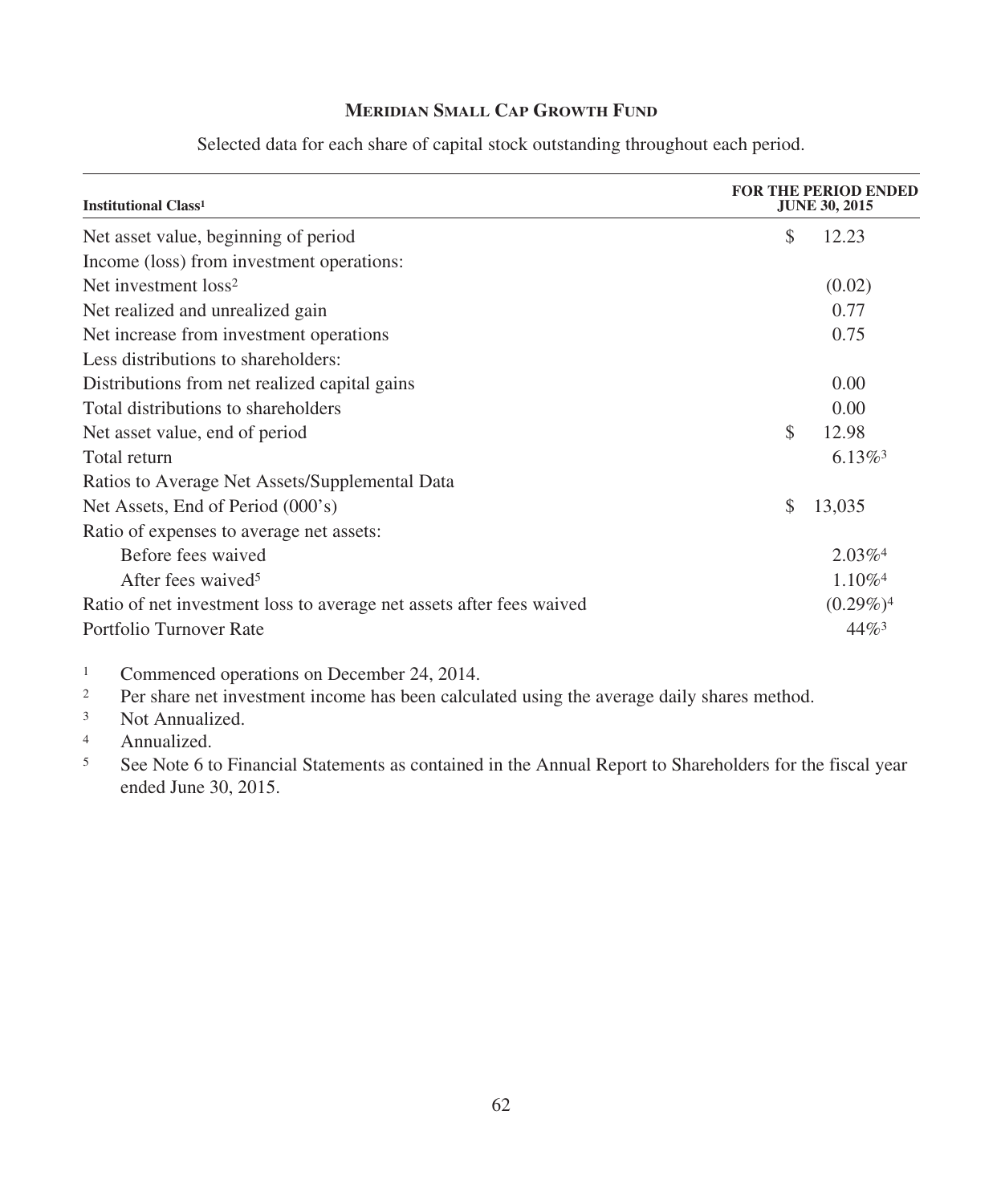**The following notice does not constitute part of and is not incorporated into the Prospectus.**

# **MERIDIAN FUND, INC.® PRIVACY POLICY NOTICE**

Meridian Fund, Inc.® shareholders are entitled to know how we protect personal information and how we limit disclosure.

**Information sources.** We obtain nonpublic personal information about our shareholders from the following sources:

- Applications or other forms
- Transactions with us, our affiliates, or others

**Protection of information.** We do not disclose any nonpublic personal information about current or former shareholders, except as permitted or required by law. Personal information refers to information that personally identifies you or your financial accounts. This includes among other items, your social security numbers, your address and account transactions. We do not sell your personal information to anyone.

**Disclosure of information.** We may send your financial adviser or other financial intermediaries or individuals (as designated by you) copies of confirmations, quarterly account statements and other documents reporting activity in your accounts. We may also provide your personal information to firms that assist us in servicing your account, such as our transfer agent. If at any time in the future it is necessary to disclose your personal information in a way that is inconsistent with this policy, we will give you advance notice of the proposed change so that you will have the opportunity to opt out of such disclosure. We will not disclose your personal information to any other unaffiliated third parties, except as permitted or required by law, unless you have specifically asked us to do so; that is, opted in.

**Security measures.** To protect your personal information, we permit access only by authorized employees or service providers. We maintain physical, electronic and procedural safeguards to protect your personal account information. Our employees and agents have access to that information only so that they may offer products or provide services to you, for example, when responding to questions directly related to your account. If you ever find that your account information is incomplete, inaccurate or not current, please write to us at Meridian Fund, Inc.®, P.O. Box 9792, Providence, RI 02940 or call us at 1-800-446-6662. This privacy policy applies to all Meridian Fund, Inc.® accounts you presently have, or may open in the future using your social security number, whether or not you remain a shareholder of a Fund. If you have any questions or concerns, please contact us at the address or telephone number above.